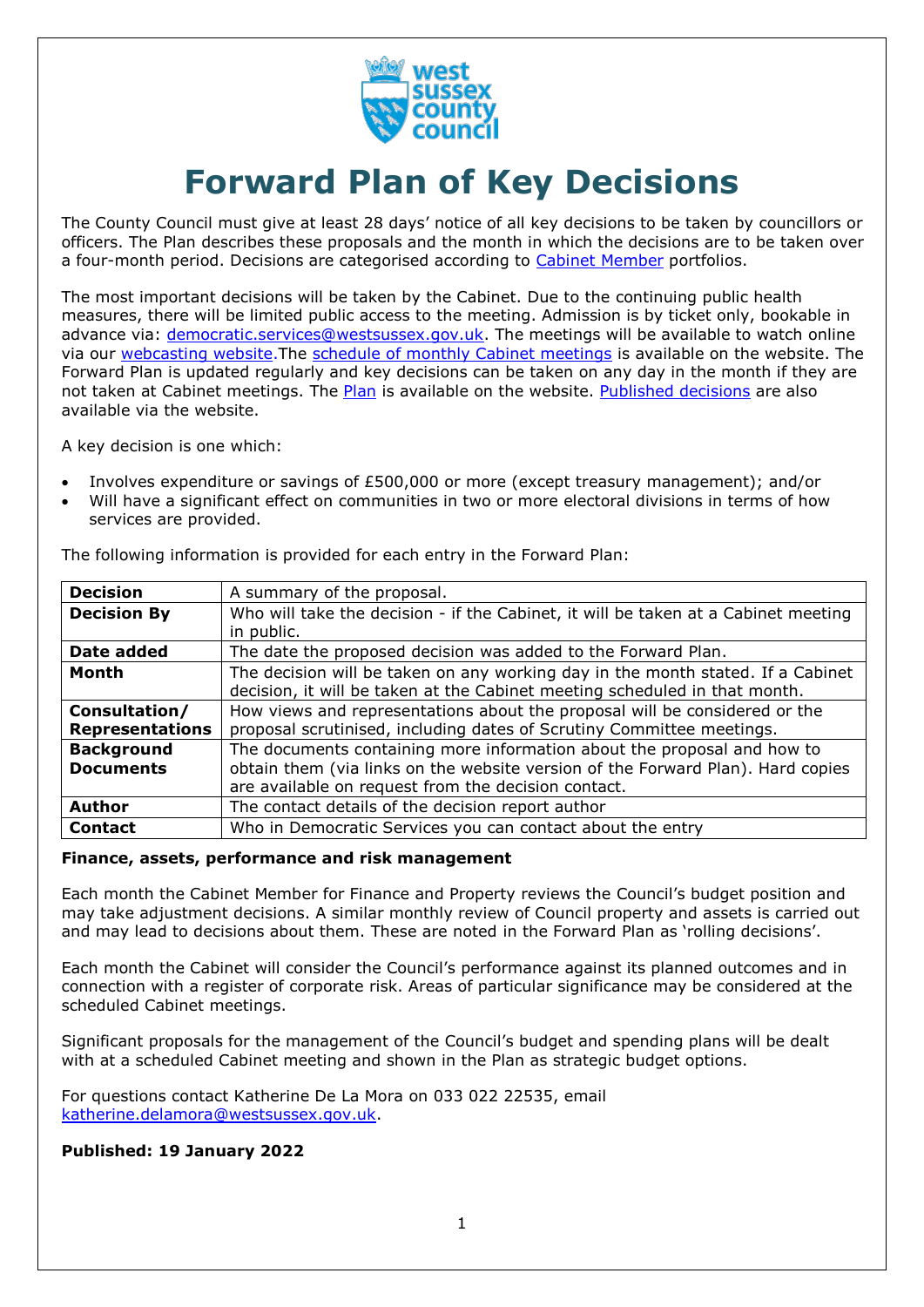# **Forward Plan Summary**

# **Summary of all forthcoming executive decisions in Cabinet Member portfolio order**

| <b>Page No</b> | <b>Decision Maker</b>                                               | <b>Subject Matter</b>                                                                                                      | <b>Date</b>      |
|----------------|---------------------------------------------------------------------|----------------------------------------------------------------------------------------------------------------------------|------------------|
| 5              | Cabinet                                                             | Strategy for Adult Social Care in West<br><b>Sussex</b>                                                                    | February<br>2022 |
| 6              | <b>Executive Director</b><br>Adults and Health                      | Contract Extension Discharge to Assess with<br><b>Reablement Beds</b>                                                      | February<br>2022 |
| $\overline{7}$ | <b>Executive Director</b><br>Adults and Health                      | Food Supply and delivery of Meals on<br>Wheels                                                                             | March 2022       |
| 8              | <b>Executive Director</b><br>Adults and Health                      | Extra Care Housing Award of Contracts                                                                                      | April 2022       |
| 8              | <b>Executive Director</b><br><b>Adults and Health</b>               | Integrated Community Equipment Service -<br>Re-commissioning and Contract Award                                            | August<br>2022   |
| 9              | <b>Executive Director</b><br>Adults and Health                      | Fees paid to independent providers of Adult<br>Social Care                                                                 | February<br>2022 |
| 10             | <b>Cabinet Member for</b><br>Children and Young<br>People           | Procurement of residential provision for<br>children with complex needs                                                    | January<br>2022  |
| 11             | <b>Executive Director</b><br>Children, Young People<br>and Learning | Extension of the Dynamic Purchasing<br>System for Children's Placements and Other<br><b>Support Services</b>               | January<br>2022  |
| 12             | <b>Cabinet Member for</b><br>Children and Young<br>People           | Procurement of a Framework for<br>Therapeutic Services for Children and Young<br>People                                    | January<br>2022  |
| 13             | <b>Executive Director</b><br>Children, Young People<br>and Learning | Award of contract for a Recording System<br>for Children, Young People and Learning                                        | February<br>2022 |
| 13             | <b>Executive Director</b><br>Children, Young People<br>and Learning | Award of places on the Framework - Urgent<br>and Specialist Support for Children and<br>Young People                       | February<br>2022 |
| 14             | Cabinet Member for<br>Children and Young<br>People                  | Fostering Service Redesign                                                                                                 | March 2022       |
| 15             | Director of Property<br>and Assets                                  | Award of contract for the expansion of<br>Palatine Primary School                                                          | January<br>2022  |
| 16             | Director of Education<br>and Skills                                 | Contract Extension for the Provision of Adult<br><b>Community Education</b>                                                | January<br>2022  |
| 16             | Cabinet Member for<br>Learning and Skills                           | Burgess Hill Northern Arc - New Secondary<br>School - Allocation of Capital Funding for<br><b>Enabling Works</b>           | January<br>2022  |
| 17             | <b>Cabinet Member for</b><br>Learning and Skills                    | Midhurst Rother College, Midhurst -<br>Extension of Changing Rooms - Allocation of<br>Capital Funding for Project Delivery | January<br>2022  |
| 18             | <b>Cabinet Member for</b><br>Learning and Skills                    | Proposed Expansion of Yapton CE Primary<br>School - Allocation of Design Fees                                              | January<br>2022  |
| 19             | <b>Cabinet Member for</b><br>Learning and Skills                    | School Funding 2022/23                                                                                                     | January<br>2022  |
| 20             | Director of Property<br>and Assets                                  | Award of contract to provide permanent<br>accommodation for the expansion of River<br>Beach Primary School, Littlehampton  | January<br>2022  |
| 20             | Director of Property<br>and Assets                                  | Additional Budget Requirement to expand<br>Lindfield Primary Academy, Haywards<br>Heath.                                   | February<br>2022 |
| 21             | Director of Property<br>and Assets                                  | Award of contract for works to expand<br>Lindfield Primary Academy, Haywards Heath                                         | February<br>2022 |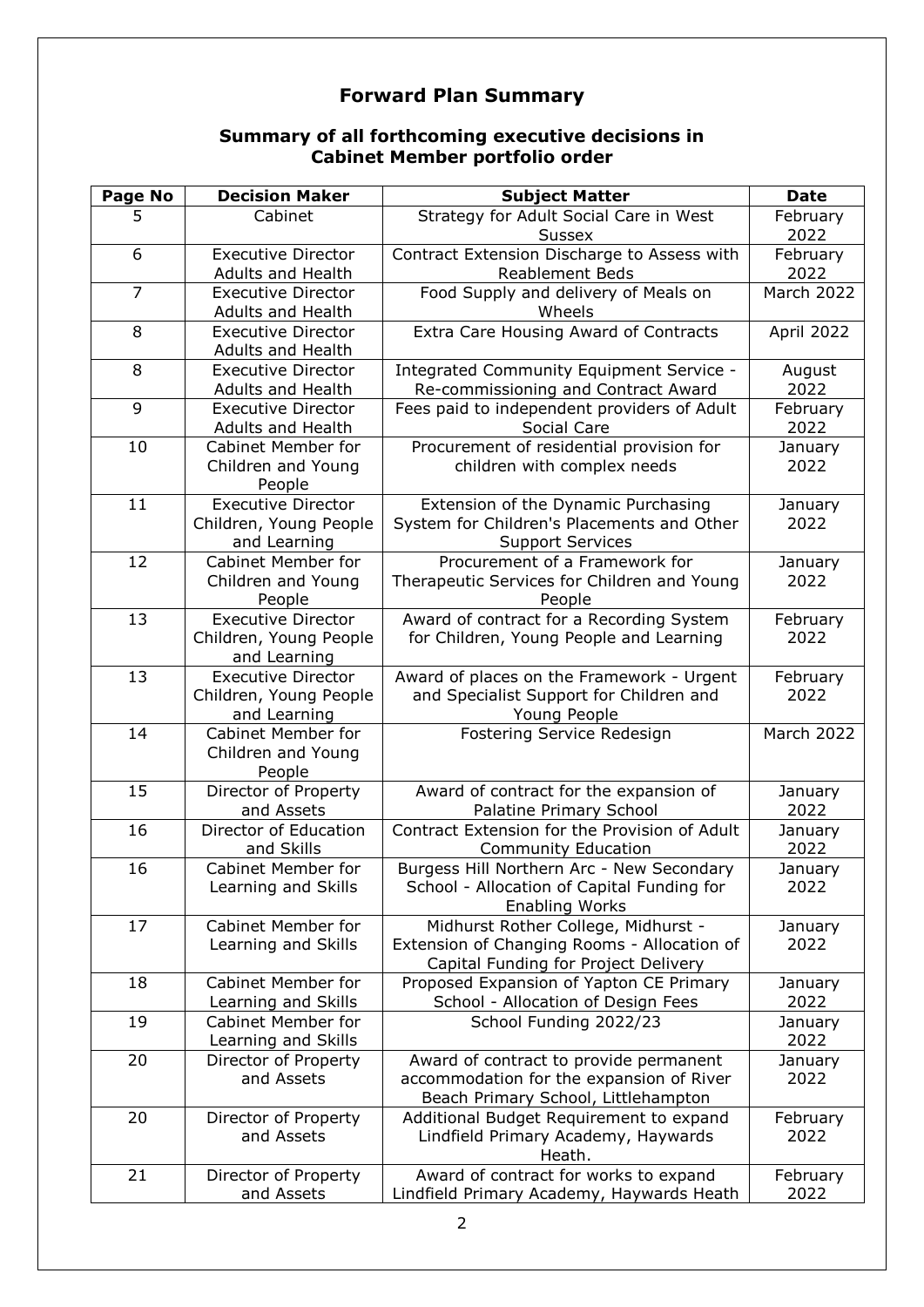| 22 | Director of Property<br>and Assets                                 | Award of contract for construction of an All<br>Weather Pitch at The Forest School,<br>Horsham                                               | February<br>2022            |
|----|--------------------------------------------------------------------|----------------------------------------------------------------------------------------------------------------------------------------------|-----------------------------|
| 23 | Director of Education<br>and Skills                                | Award of contract for a Replacement<br>Schools Information and Financial<br>Management System                                                | February<br>2022            |
| 24 | <b>Cabinet Member for</b><br>Learning and Skills                   | Phase 2 Special Support Centre Programme<br>- Edward Bryant Primary School, Bognor<br>Regis - Allocation of Funding for Project<br>Delivery  | March 2022                  |
| 25 | Director of Property<br>and Assets                                 | Allocation of additional funding to create<br>provision for accommodating a bulge class<br>at The Burgess Hill Academy                       | March 2022                  |
| 26 | <b>Cabinet Member for</b><br>Community Support,<br>Fire and Rescue | West Sussex Fire and Rescue Service<br>Estates Improvement Plan                                                                              | January<br>2022             |
| 26 | Cabinet                                                            | West Sussex Fire and Rescue Service<br>Community Risk Management Plan 2022-26                                                                | March 2022                  |
| 27 | Director of<br>Environment and<br><b>Public Protection</b>         | Award of design and build contract at the<br>Halewick Lane battery storage site                                                              | January<br>2022             |
| 28 | Director of Highways,<br>Transport and<br>Planning                 | Maintenance of Pagham Harbour Local<br>Nature Reserve                                                                                        | January<br>2022             |
| 29 | Director of<br>Environment and<br><b>Public Protection</b>         | Award of Demand Side Response<br>Management contract at the Halewick Lane<br>Battery Storage site and Westhampnett<br>Solar and Battery Farm | January<br>2022             |
| 29 | Director of<br>Environment and<br><b>Public Protection</b>         | Procurement and Award: Street Sweeping<br>Contract                                                                                           | February<br>2022            |
| 30 | Director of<br>Environment and<br><b>Public Protection</b>         | <b>Extension of Refuse Derived Fuel Contract</b>                                                                                             | February<br>2022            |
| 31 | Cabinet                                                            | <b>Emergency Central Government Funding</b><br>(Rolling Entry)                                                                               | <b>Before</b><br>March 2022 |
| 31 | Leader, Cabinet<br>Member for Finance<br>and Property, Cabinet     | Performance and Resources Report (Rolling<br>Entry)                                                                                          | <b>Before</b><br>March 2022 |
| 32 | <b>Cabinet Member for</b><br>Finance and Property                  | Property Holdings: (Rolling Entry)                                                                                                           | <b>Before</b><br>March 2022 |
| 32 | County Council,<br>Cabinet                                         | Council Plan and Budget 2022/23                                                                                                              | February<br>2022            |
| 33 | Director of Property<br>and Assets                                 | Procurement and Award of Contract-<br>Littlehampton County Offices                                                                           | February<br>2022            |
| 34 | <b>Cabinet Member for</b><br>Finance and Property                  | Reprocurement of the property project and<br>programme Multi-disciplinary Consultancy<br>Contract                                            | March 2022                  |
| 34 | Director of Property<br>and Assets                                 | Award of Framework Agreements for<br><b>Construction Framework</b>                                                                           | April 2022                  |
| 35 | Director of Highways,<br>Transport and<br>Planning                 | Adur and Worthing Councils Agency<br>Agreement for Parking                                                                                   | January<br>2022             |
| 36 | Director of Highways,<br>Transport and<br>Planning                 | A284 Lyminster bypass (north) -<br><b>Construction Contract Award</b>                                                                        | January<br>2022             |
| 37 | Director of Highways,<br>Transport and                             | Endorsement: West Sussex Public Bus<br>Service Procurement via Surrey County                                                                 | January<br>2022             |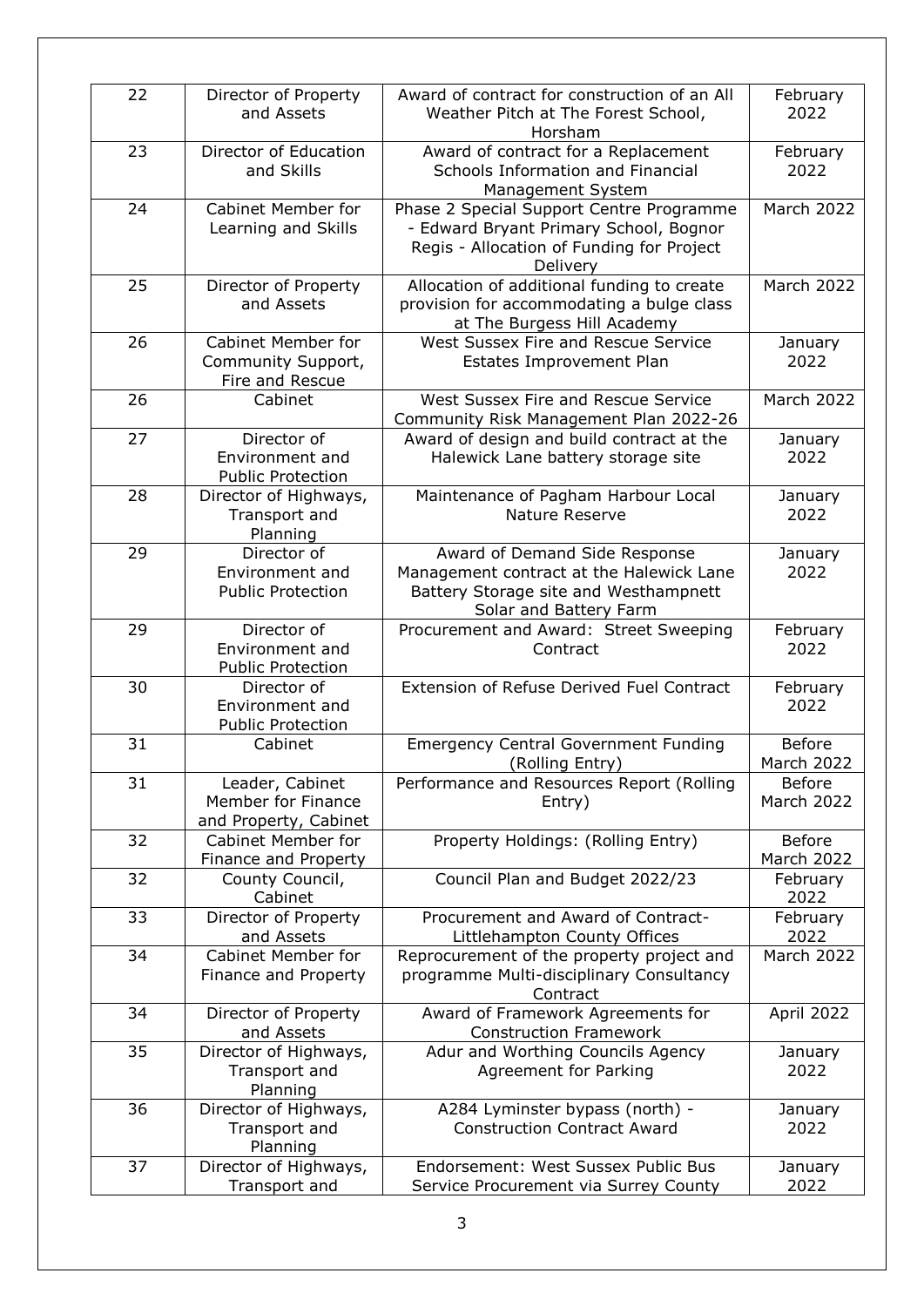|    | Planning                  | Council Dynamic Purchasing System         |                 |
|----|---------------------------|-------------------------------------------|-----------------|
| 37 | <b>Cabinet Member for</b> | Future Ways of Working re Community       | January         |
|    | Highways and              | <b>Traffic Regulation Orders</b>          | 2022            |
|    | Transport                 |                                           |                 |
| 38 | <b>Cabinet Member for</b> | A259 Bognor Regis to Littlehampton        | January         |
|    | Highways and              | <b>Corridor Enhancement Scheme</b>        | 2022            |
|    | Transport                 |                                           |                 |
| 39 | Cabinet Member for        | Highways and Transport Delivery           | January         |
|    | Highways and              | Programmes 2022/2023                      | 2022            |
|    | Transport                 |                                           |                 |
| 39 | Director of Highways,     | Award of Highway Improvement Contracts -  | January         |
|    | Transport and             | phase 2 (Lots 4, 5 & 6)                   | 2022            |
|    | Planning                  |                                           |                 |
| 40 | Director of Highways,     | Award of Contract for Highways Core       | January         |
|    | Transport and             | <b>Professional Services</b>              | 2022            |
|    | Planning                  |                                           |                 |
| 41 | <b>Cabinet Member for</b> | A24 Findon to Findon Valley               | January         |
|    | Highways and              | cycleway/walkway scheme                   | 2022            |
|    | Transport                 |                                           |                 |
| 42 | <b>Cabinet Member for</b> | West Sussex Transport Plan                | February        |
|    | Highways and              |                                           | 2022            |
|    | Transport                 |                                           |                 |
| 42 | Director of Highways,     | Delivery of the Ash Dieback Action Plan - | February        |
|    | Transport and             | <b>Contract Award</b>                     | 2022            |
|    | Planning                  |                                           |                 |
| 43 | Cabinet                   | Highways England A27 Arundel Bypass:      | March 2022      |
|    |                           | Approval of Consultation Response         |                 |
| 44 | Director of Public        | Healthy Child Programme Contract          | February        |
|    | Health                    | Extension                                 | 2022            |
| 45 | Cabinet Member for        | Endorsement Growth Programme funding:     | January         |
|    | Support Services and      | Littlehampton Public Realm Improvements,  | 2022            |
|    | Economic<br>Development   | <b>Terminus Road Phase</b>                |                 |
| 46 | Director of Finance       | Award of Contract: Design and             |                 |
|    | and Support Services      | <b>Implementation Support Service</b>     | January<br>2022 |
| 46 | <b>Executive Director</b> | Endorsement of Procurement and Award of   |                 |
|    | <b>Place Services</b>     | Contract Manor Royal Highways             | January<br>2022 |
|    |                           | Improvement Phase 2                       |                 |
| 47 | Director of Finance       | Award of Contracts: Information           | February        |
|    | and Support Services      | <b>Technology Services</b>                | 2022            |
| 48 | Cabinet Member for        | Procurement: Customer Service Function    | February        |
|    | Support Services and      |                                           | 2022            |
|    | Economic                  |                                           |                 |
|    | Development               |                                           |                 |
|    |                           |                                           |                 |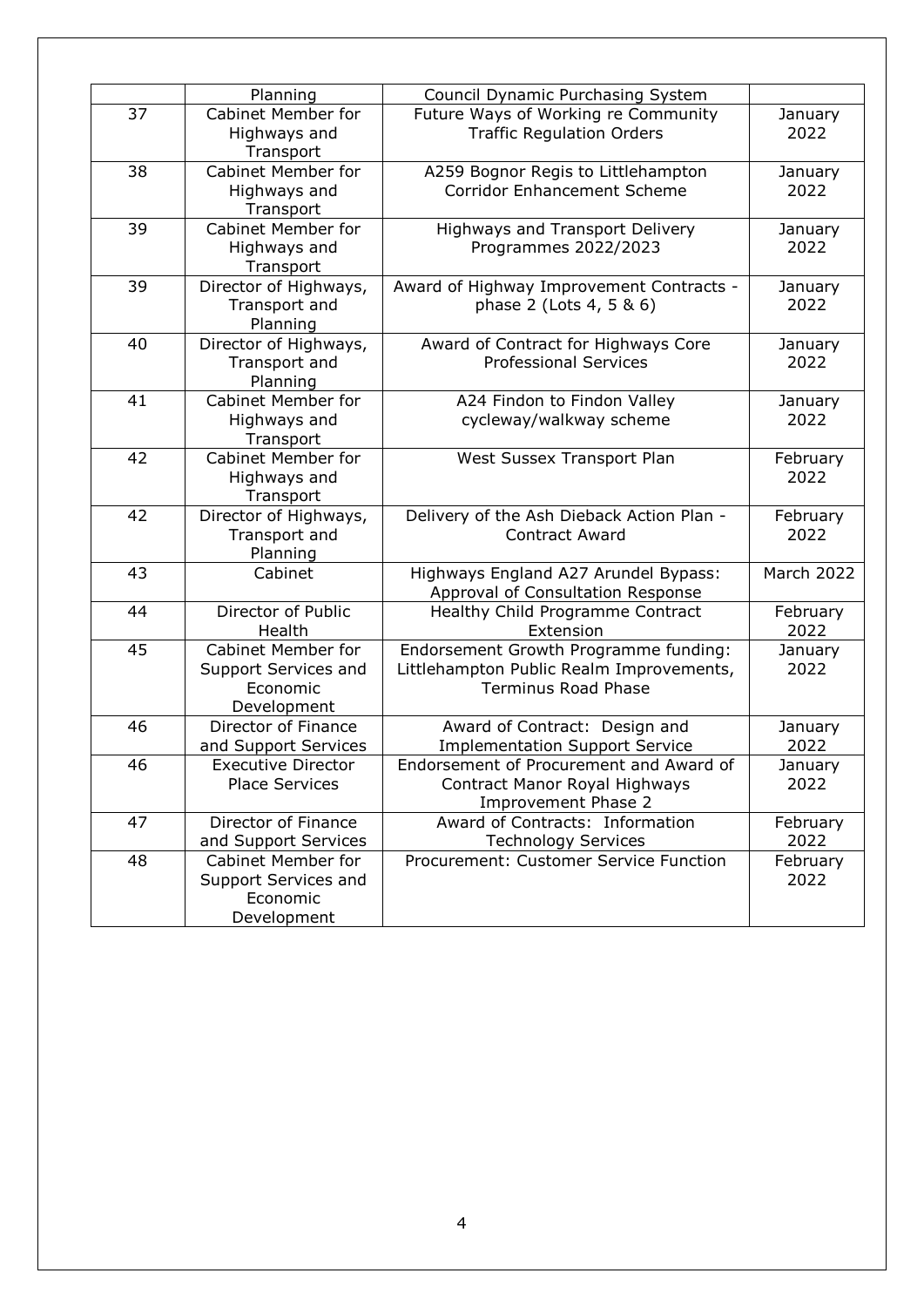# <span id="page-4-0"></span>**Leader**

None

# **Adults Services**

# **Cabinet**

| <b>Strategy for Adult Social Care in West Sussex</b>                                                                                                                                                                                                                                                                                                                                                                                                                                                                                                                           |                                                                                                                                                                                                                                                                                                                                                                                                                                                                                                                                                                                                                                                                                                                                                           |  |
|--------------------------------------------------------------------------------------------------------------------------------------------------------------------------------------------------------------------------------------------------------------------------------------------------------------------------------------------------------------------------------------------------------------------------------------------------------------------------------------------------------------------------------------------------------------------------------|-----------------------------------------------------------------------------------------------------------------------------------------------------------------------------------------------------------------------------------------------------------------------------------------------------------------------------------------------------------------------------------------------------------------------------------------------------------------------------------------------------------------------------------------------------------------------------------------------------------------------------------------------------------------------------------------------------------------------------------------------------------|--|
| A new strategy for adult social care has been co-designed, with priorities developed from<br>what people have told us is important to them. The strategy will:                                                                                                                                                                                                                                                                                                                                                                                                                 |                                                                                                                                                                                                                                                                                                                                                                                                                                                                                                                                                                                                                                                                                                                                                           |  |
| Reflect the voices of the people who access care and their carers, as well as staff,<br>$\bullet$<br>providers and partners.<br>Set out the overarching priorities to support people accessing care and their<br>$\bullet$<br>carers in West Sussex over the next three years.<br>Act as a framework to plan how the County Council will invest its adult social care<br>budget going forward.<br>The strategy has been co-designed with County Council staff, customers, carers,<br>providers and other partners, to ensure the voices of service users and carers are at the |                                                                                                                                                                                                                                                                                                                                                                                                                                                                                                                                                                                                                                                                                                                                                           |  |
|                                                                                                                                                                                                                                                                                                                                                                                                                                                                                                                                                                                | heart of the future of adult social care in West Sussex. The Cabinet will be asked to<br>endorse the strategy at its meeting on 1 February 2022.                                                                                                                                                                                                                                                                                                                                                                                                                                                                                                                                                                                                          |  |
| <b>Decision by</b>                                                                                                                                                                                                                                                                                                                                                                                                                                                                                                                                                             | Cllr Marshall, Cllr Russell, Cllr Waight, Cllr Crow, Cllr Lanzer, Cllr<br>A Jupp, Cllr Hunt, Cllr J Dennis, Cllr N Jupp, Cllr Urquhart -<br>Cabinet                                                                                                                                                                                                                                                                                                                                                                                                                                                                                                                                                                                                       |  |
| Date added                                                                                                                                                                                                                                                                                                                                                                                                                                                                                                                                                                     | 8 December 2021                                                                                                                                                                                                                                                                                                                                                                                                                                                                                                                                                                                                                                                                                                                                           |  |
| Month                                                                                                                                                                                                                                                                                                                                                                                                                                                                                                                                                                          | February 2022                                                                                                                                                                                                                                                                                                                                                                                                                                                                                                                                                                                                                                                                                                                                             |  |
| Consultation/<br><b>Representations</b>                                                                                                                                                                                                                                                                                                                                                                                                                                                                                                                                        | Consultation:<br>• Partner workshops based around social care customer<br>groups $- x 8$<br>• Focus groups with local people and their carers $- x 15$<br>• 1-1 interviews with people accessing care and/or their<br>carers $- x 6$<br>• Survey for individuals, organisations, and staff - with<br>1079 responses in total.<br>A 'Sounding Board' with VCS partner organisations has<br>been held throughout the co-design process.<br>• County Councillor engagement session - 20 December<br>2021.<br>People with existing care needs across a wide range of conditions<br>and stages in their journey, self-funders and people without any<br>current care needs were all involved.<br>Representations concerning this proposed decision can be made |  |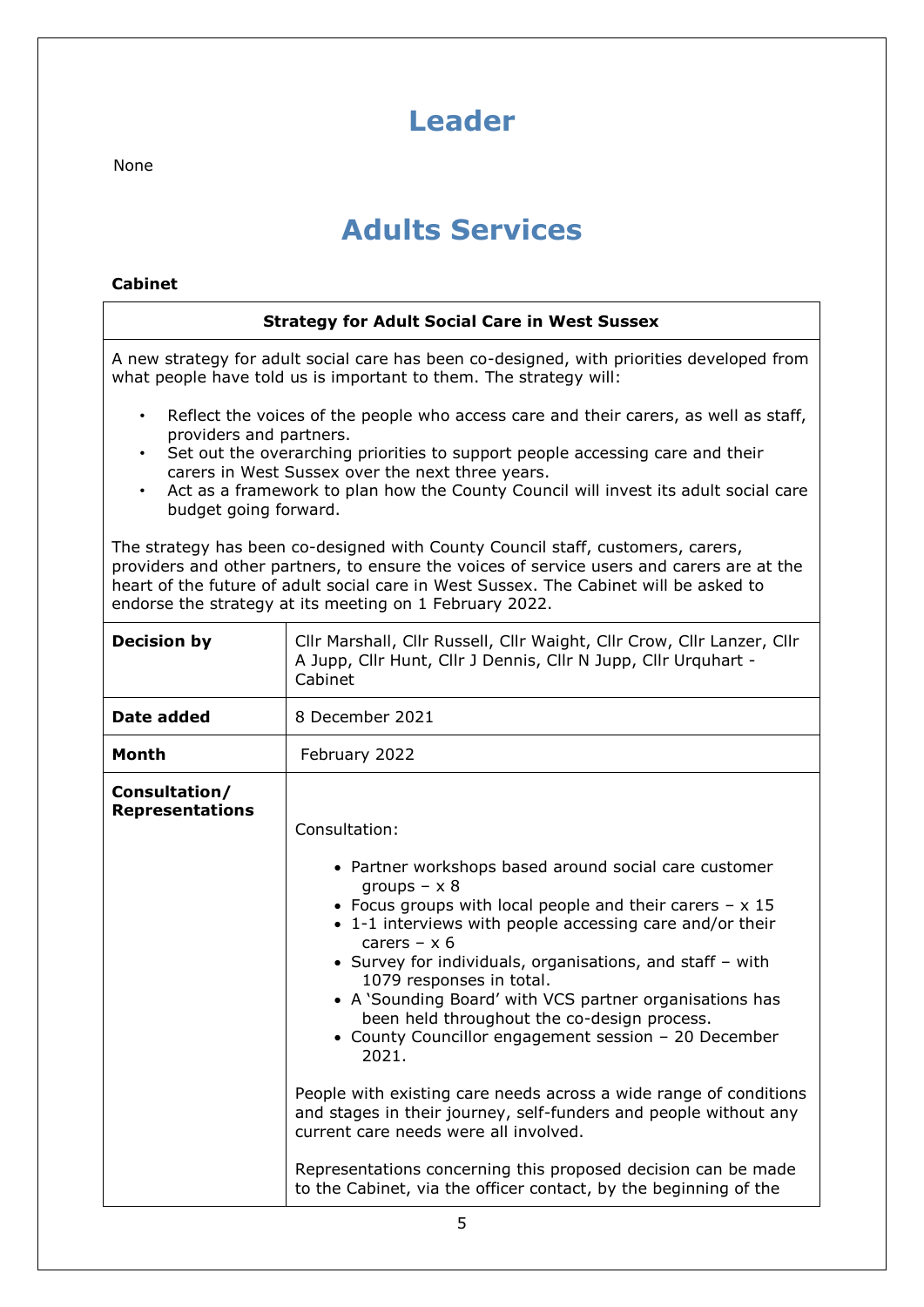|                                                        | month in which the decision is due to be taken. |
|--------------------------------------------------------|-------------------------------------------------|
| <b>Background</b><br><b>Documents</b><br>(via website) | None                                            |
| <b>Author</b>                                          | Keith Hinkley Tel: 033 022 24751                |
| <b>Contact</b>                                         | Erica Keegan Tel: 033 022 26050                 |

## **Executive Director Adults and Health**

#### <span id="page-5-0"></span>**Contract Extension Discharge to Assess with Reablement Beds**

Discharge to Assess with Reablement services are delivered within a residential care setting for people being discharged from hospital who are not yet able to return home. There are currently 36-44 Discharge to Assess with Reablement beds being provided across the County. Demand for services has changed over recent years and the Council has made a commitment to continue to support people being discharged home from hospital through the Home first pathway wherever this is a suitable option for individuals. However, Discharge to Assess with Reablement beds provide an important solution where people are unable to return home straight away and they have previously been shown to evidence a positive return on investment for the health and social care system.

In March 2021 a decision [\(ref OKD68 20/21\)](https://westsussex.moderngov.co.uk/ieDecisionDetails.aspx?ID=1217) was taken to extend three contracts delivering Discharge to Assess with reablement beds for an additional 12 months and for the re-purposing of ten beds within the Crawley Shaw healthcare Burleys Wood service to nursing beds. In November 2021 a decision [\(ref CAB07 21/22\)](https://westsussex.moderngov.co.uk/ieDecisionDetails.aspx?ID=1396) was taken to end the provision of in-house residential services in Marjorie Cobby House. As this service has been providing Discharge to Assess with Reablement beds, also included in the report was the recommendation to find alternative provision in the short term through the Shaw Healthcare contract. Subsequently 8-10 beds have recently commenced within Glebe House to ensure the continued provision of Discharge to Assess beds for people in and around the Chichester area. This now operates alongside the three other Discharge to Assess with reablement services in Littlehampton, Worthing and Haywards Heath.

The Executive Director for Adults and Health will now be asked to decide on the continued provision of Discharge to Assess with reablement services and the potential extension of contract arrangements for their final contracted year from 1 April 2022- 31 March 2023.

| <b>Decision by</b>                                     | Keith Hinkley - Executive Director Adults and Health                                      |
|--------------------------------------------------------|-------------------------------------------------------------------------------------------|
| Date added                                             | 13 January 2022                                                                           |
| <b>Month</b>                                           | February 2022                                                                             |
| Consultation/<br><b>Representations</b>                | Representations concerning this proposed decision can be made<br>via the officer contact. |
| <b>Background</b><br><b>Documents</b><br>(via website) | <b>None</b>                                                                               |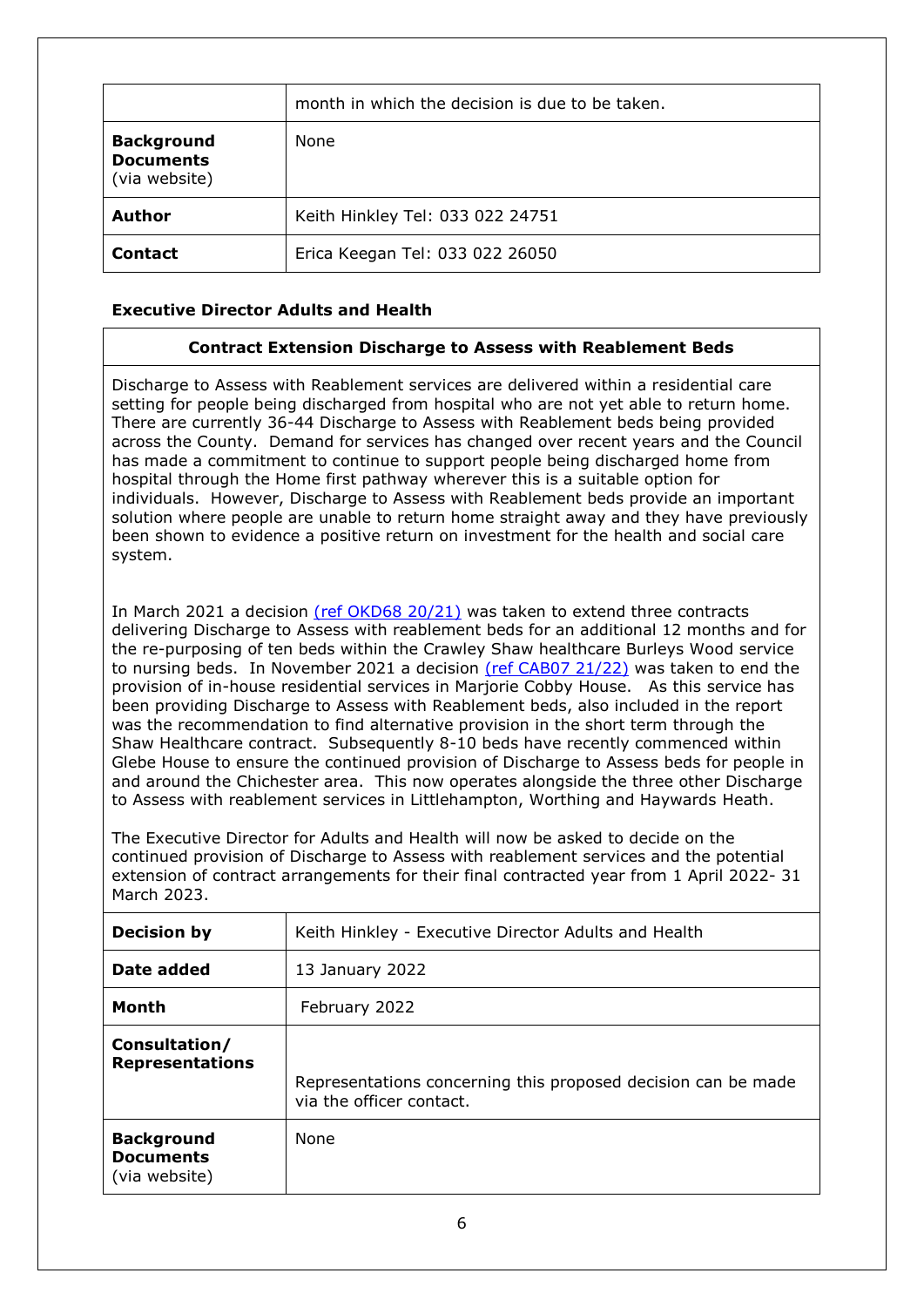| Author  | Juliette Garrett Tel: 033 022 23748 |
|---------|-------------------------------------|
| Contact | Erica Keegan Tel: 033 022 26050     |

## **Executive Director Adults and Health**

#### <span id="page-6-0"></span>**Food Supply and delivery of Meals on Wheels**

A procurement process has been initiated by the Executive Director Adults and Health for the award of the contract for food supply and delivery of the Meals on Wheels service to customers in the community and West Sussex County Council operated Directly Provided Services (Day Centres).

The existing contract arrangements will expire on 18th October 2022 following the current 7-year contract coming to its fully extended end. The current contract operates 365 day a year and delivers approx. 200,000 meals a year to around 700 registered customers living in the community and has an annual value of around 1.2m. In a BAU year the contract also provides around 20,000 Day Centre meals. A competitive procurement process will be undertaken for the Meals on Wheels contract to commence on 19th October 2022 for a period of 5 years initially plus any potential extensions, up to a maximum of 7 years in total.

West Sussex County Council has carried out internal reviews and analysis of the future feasibility of the service and preferred procurement process to be used. The process has passed through the Council's Commercial and Procurement boards with representatives from legal, procurement and commercial services and the preferred procurement option is to undertake a competitive procurement process to replace the existing contract arrangement.

The service currently runs on a cost neutral basis to the Council and the procurement and subsequent award will replicate this model.

The Executive Director Adults and Health will be asked to award the contract to commence on 19th October 2022 for a period of 5 years initially plus any potential extensions, up to a maximum of 7 years in total.

| <b>Decision by</b>                                     | Keith Hinkley - Executive Director Adults and Health                                                                                                                 |  |
|--------------------------------------------------------|----------------------------------------------------------------------------------------------------------------------------------------------------------------------|--|
| Date added                                             | 13 October 2021                                                                                                                                                      |  |
| Month                                                  | March 2022                                                                                                                                                           |  |
| Consultation/<br><b>Representations</b>                | Representations concerning this proposed decision can be made<br>via the officer contact, by the beginning of the month in which<br>the decision is due to be taken. |  |
| <b>Background</b><br><b>Documents</b><br>(via website) | None                                                                                                                                                                 |  |
| <b>Author</b>                                          | Juliette Garrett Tel: 033 022 23748                                                                                                                                  |  |
| <b>Contact</b>                                         | Erica Keegan Tel: 033 022 26050                                                                                                                                      |  |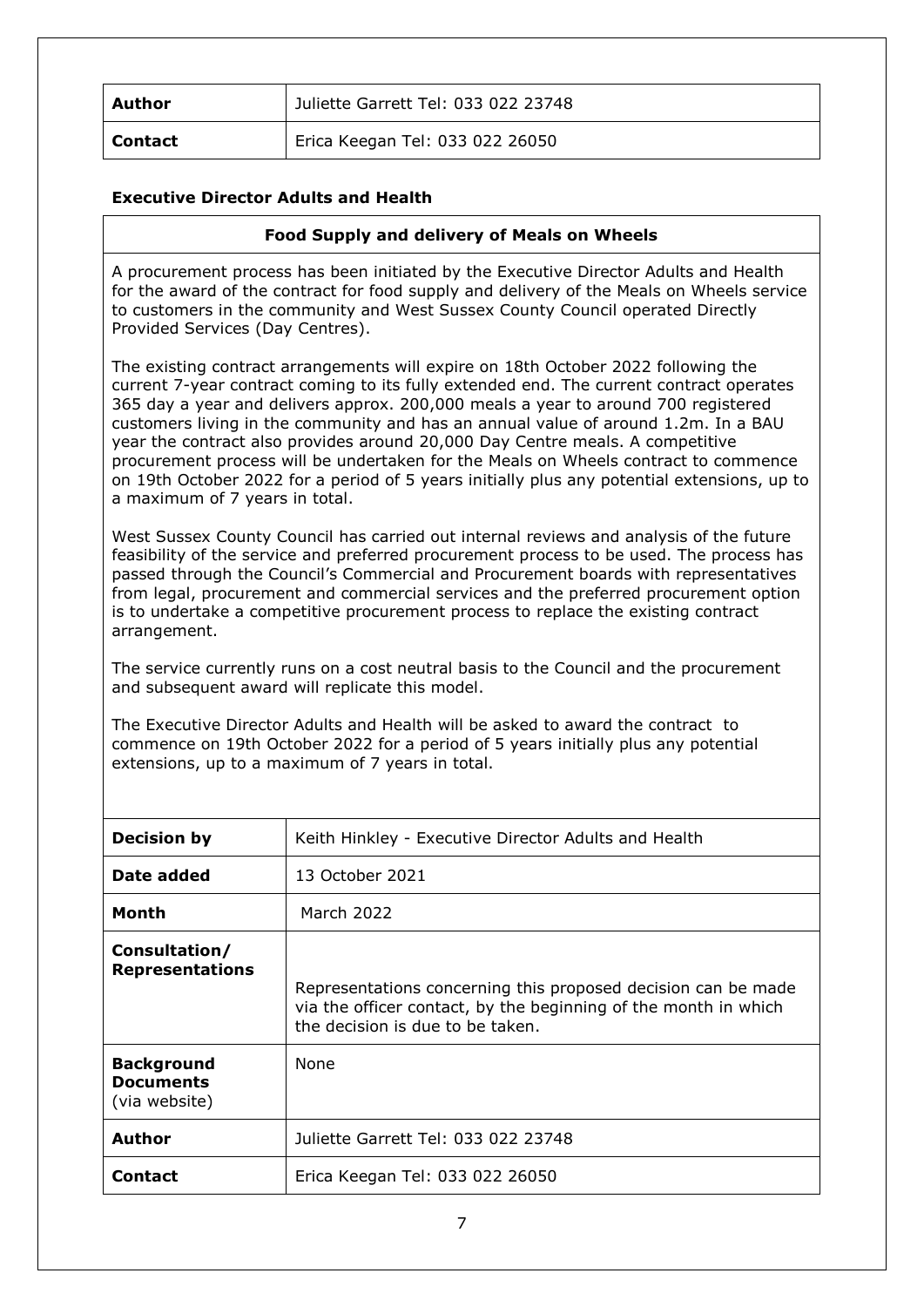# **Executive Director Adults and Health**

## <span id="page-7-0"></span>**Extra Care Housing Award of Contracts**

Extra care housing provides specialist accommodation to adults primarily over the age of 55 years who require adapted properties and have eligible care and support needs as assessed in line with the Care Act 2014. The schemes provide individual adapted apartments, communal areas, a restaurant and an onsite care team. Extra care housing is enabling residents of West Sussex to remain independent within their communities and provides an alternative option to residential care.

In 2017, Following a key decision by the Cabinet Member for Adults Services, (Report [Ref: ASCH916-17\)](http://www2.westsussex.gov.uk/ds/edd/asch/asch09_16-17.pdf) the Council set up a new dynamic purchasing system (DPS) framework for extra care housing. The DPS allows the Council to approve and add new appropriately qualified care providers to the framework at any time. All providers on the DPS will meet core requirements. When new schemes are developed or there is a need for a change of care provider in an existing scheme, the DPS will be used to source the care provision. In May 2020 (Report [Ref:AH03 20/21](https://westsussex.moderngov.co.uk/ieDecisionDetails.aspx?ID=896) and [OKD52 20/21\)](https://westsussex.moderngov.co.uk/ieDecisionDetails.aspx?ID=1163) extended the Dynamic Purchasing System (DPS) to 30 September 2025. The Official Journal of the European Union (OJEU) notice in relation to the extension states 30 September 2025.

The Cabinet Member for Adults Services delegated the authority for the award of contract and any subsequent awards within the agreed DPS Framework to the Executive Director of Adults and Health.

| <b>Decision by</b>                                     | Keith Hinkley - Executive Director Adults and Health                                                               |
|--------------------------------------------------------|--------------------------------------------------------------------------------------------------------------------|
| Date added                                             | 8 December 2021                                                                                                    |
| Month                                                  | April 2022                                                                                                         |
| Consultation/<br><b>Representations</b>                | Representations can be made via the officer contact by the<br>beginning of the month in which the decision is due. |
| <b>Background</b><br><b>Documents</b><br>(via website) | <b>None</b>                                                                                                        |
| <b>Author</b>                                          | Carrie Anderson Tel: 0330 022 22996                                                                                |
| <b>Contact</b>                                         | Erica Keegan Tel: 033 022 26050                                                                                    |

Following a mini competition under the WSCC Extra Care Dynamic Purchasing System (DPS) for Care and Support in Extra Care Housing, the Executive Director Adults and Health will be asked to award the contract(s) to the successful bidder(s).

## **Executive Director Adults and Health**

## <span id="page-7-1"></span>**Integrated Community Equipment Service - Re-commissioning and Contract Award**

West Sussex County Council (WSCC) has a contract with NRS Healthcare for the provision of Community Equipment Services. Community equipment (such as beds, chairs, perching stools and mattresses) is widely recognised as a cost-effective method of meeting eligible social care need and evidence suggests it is also effective in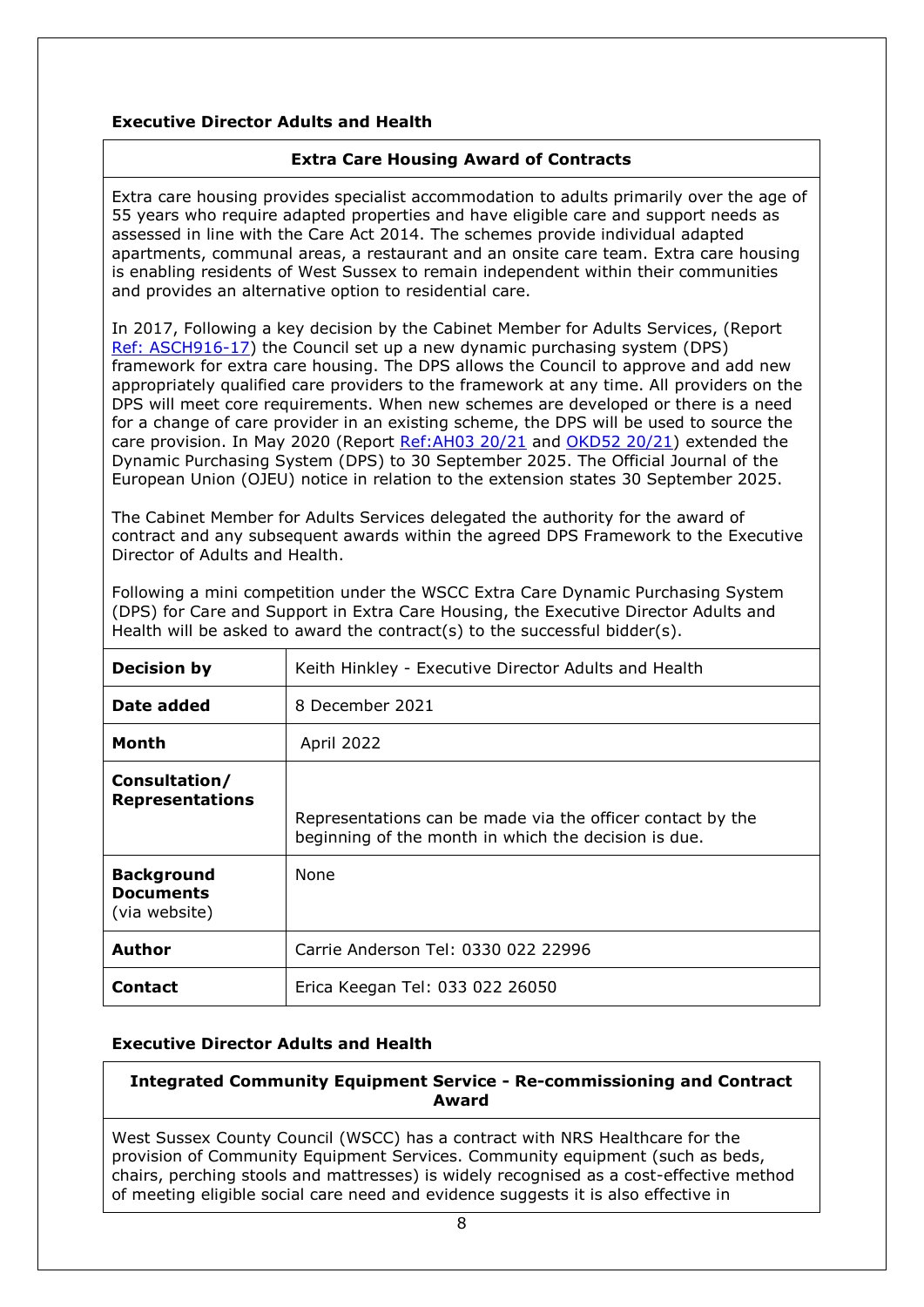preventing, reducing and delaying the need for ongoing care, reducing unplanned admissions and enabling people to remain safe and independent in their own homes.

The existing service expires on 31st March 2023. It is led and managed, via section 75 agreement, between West Sussex County Council and West Sussex CCG on behalf of the health and social care system. The annual cost, currently budgeted between £9-10 million, is split almost equitably between Health and Social Care. All equipment is prescribed by a range of professionals and attributable cost of each piece depends on circumstances, such as the location of the customer and the type of equipment.

It is proposed that full contract re-commissioning is undertaken to incorporate the development of an all age countywide Integrated Community Equipment Service (the principles of which include a pooled budget and single management function with the associated process and financial efficiencies that this provides) and to ensure that with the next competitively tendered contract the optimum model of service delivery can be implemented to achieve customer outcomes and value for money across the West Sussex health and social care system.

It is also proposed that once the tender process is complete under the authority of the Executive Director Adults and Health, the contract will be let on the basis of the most economically advantageous bid.

| <b>Decision by</b>                                     | Keith Hinkley - Executive Director Adults and Health                                                                                                                 |  |
|--------------------------------------------------------|----------------------------------------------------------------------------------------------------------------------------------------------------------------------|--|
| Date added                                             | 8 December 2021                                                                                                                                                      |  |
| Month                                                  | August 2022                                                                                                                                                          |  |
| Consultation/<br><b>Representations</b>                | Representations concerning this proposed decision can be made<br>via the officer contact, by the beginning of the month in which<br>the decision is due to be taken. |  |
| <b>Background</b><br><b>Documents</b><br>(via website) | <b>None</b>                                                                                                                                                          |  |
| <b>Author</b>                                          | Chris Jones Tel: 0330 022 28249                                                                                                                                      |  |
| <b>Contact</b>                                         | Erica Keegan Tel: 033 022 26050                                                                                                                                      |  |

## **Executive Director Adults and Health**

#### <span id="page-8-0"></span>**Fees paid to independent providers of Adult Social Care**

Rates and fees paid to independent providers of adult social care provision in the community and in residential and nursing homes are subject to annual review. The Cabinet Member will be asked to consider the fees and rates paid for commissioned services related to the Adult Social Care and Health portfolio for 2022-23.

The review will consider usual maximum rates for care homes and care homes with nursing; individually agreed rates paid to care homes and care homes with nursing; shared lives; and rates and fees paid for community-based services.

In the short term, the priority continues to be to ensure that the market can cope with vulnerable people at this unprecedented time dealing with COVID-19, therefore the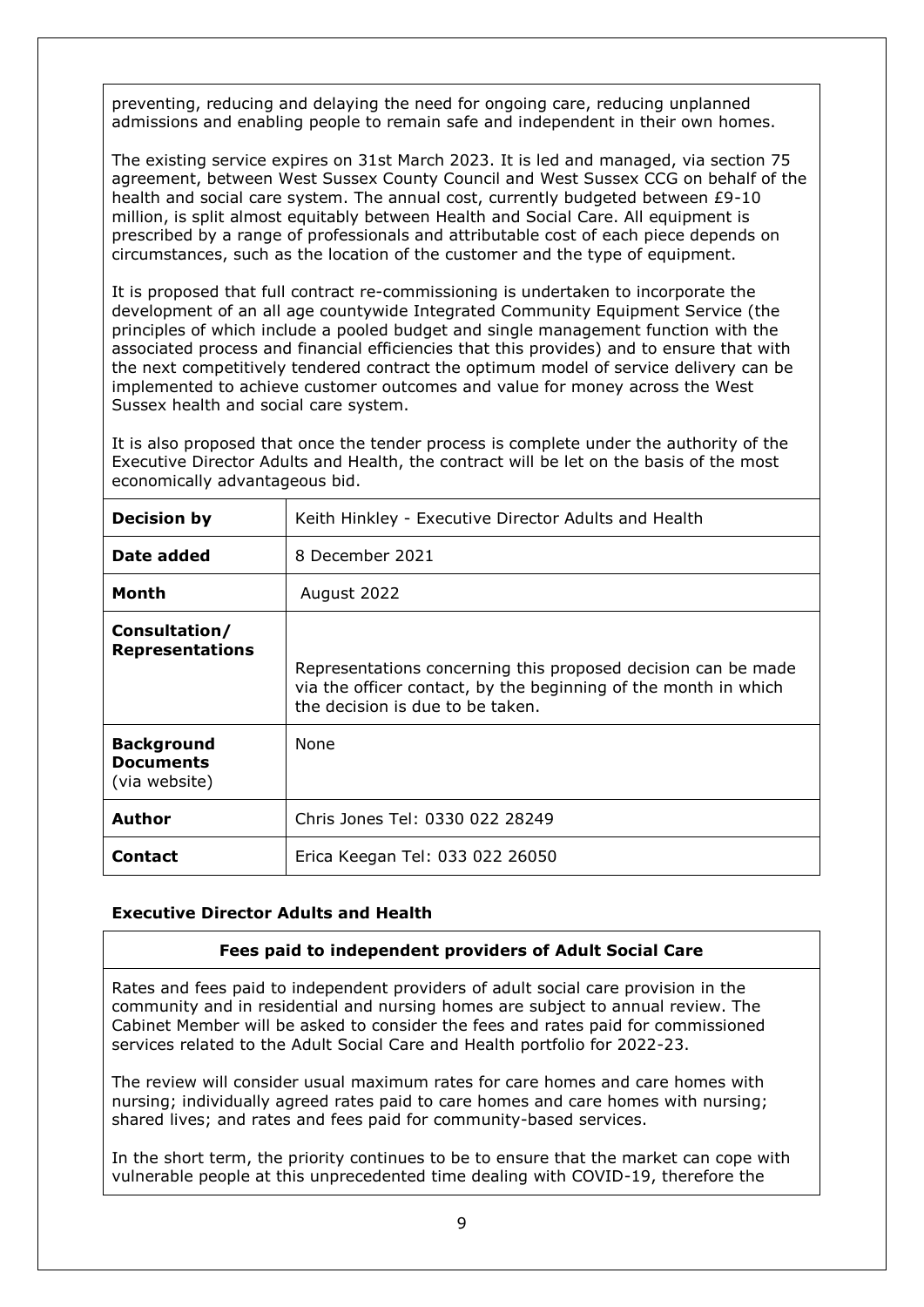Council will address financial pressures resulting from the pandemic independently of this decision.

| <b>Decision by</b>                                     | Keith Hinkley - Executive Director Adults and Health                                                                                                                                                                                                                                                               |
|--------------------------------------------------------|--------------------------------------------------------------------------------------------------------------------------------------------------------------------------------------------------------------------------------------------------------------------------------------------------------------------|
| Date added                                             | 19 January 2022                                                                                                                                                                                                                                                                                                    |
| Month                                                  | February 2022                                                                                                                                                                                                                                                                                                      |
| Consultation/<br><b>Representations</b>                | In consultation with the Cabinet Member for Adults Services who<br>delegated this decision to the Executive Director Adults and<br>Health.<br>Representations concerning this proposed decision can be made<br>via the officer contact, by the beginning of the month in which<br>the decision is due to be taken. |
| <b>Background</b><br><b>Documents</b><br>(via website) | <b>None</b>                                                                                                                                                                                                                                                                                                        |
| <b>Author</b>                                          | Juliette Garrett Tel: 033 022 23748                                                                                                                                                                                                                                                                                |
| <b>Contact</b>                                         | Erica Keegan Tel: 033 022 26050                                                                                                                                                                                                                                                                                    |

# <span id="page-9-0"></span>**Children and Young People**

## **Cabinet Member for Children and Young People**

## **Procurement of residential provision for children with complex needs**

The County Council has a duty to take steps to secure, so far as reasonably practicable, sufficient accommodation within its area which meets the needs of children within its care. Sourcing stable placements which adequately meet the requirements of children with complex needs is a particular challenge, and this picture is reflected nationally.

The County Council has been working with other local authorities, as well as national associations representing providers of residential care, to identify potential solutions to these issues, the culmination of which will be the procurement of a new service, or services. The procurement will be conducted in partnership with other local authorities within the South East region, with the aim of developing new and innovative approaches to residential care provision for looked after children with complex needs, to better support sufficiency within the region.

The Cabinet Member for Children and Young People will be requested to approve the commencement of a procurement process for residential provision for looked after children with complex needs. The Cabinet Member will also be asked to delegate authority to the Executive Director of Children, Young People and Learning to enter into a legal agreement with the other local authorities involved and award the contract.

| <b>Decision by</b> | Cllr Russell - Cabinet Member for Children and Young People |
|--------------------|-------------------------------------------------------------|
| Date added         | 18 November 2021                                            |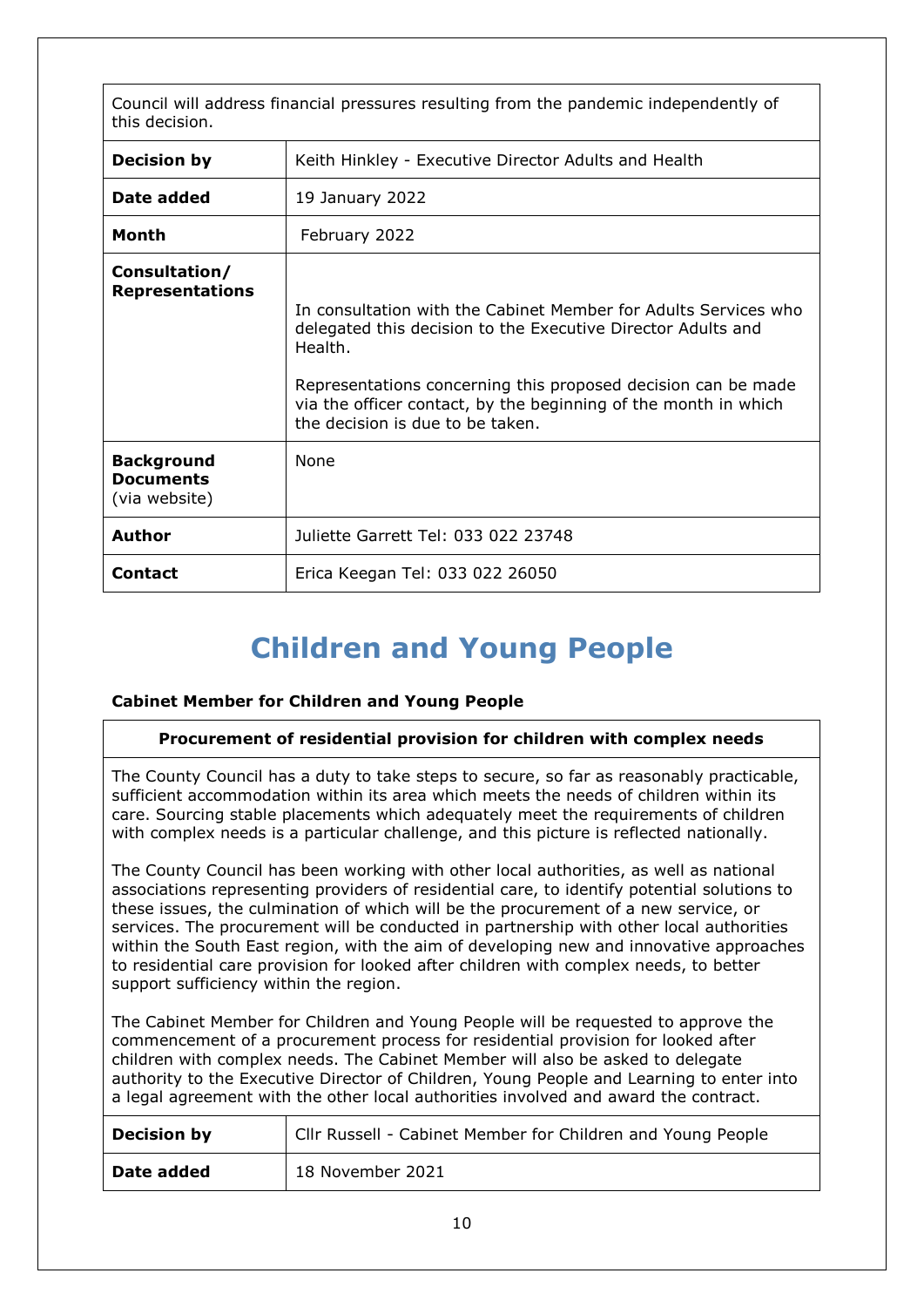| Month                                                  | January 2022                                                                                                                                                                                                                                                    |
|--------------------------------------------------------|-----------------------------------------------------------------------------------------------------------------------------------------------------------------------------------------------------------------------------------------------------------------|
| Consultation/<br><b>Representations</b>                | Procurement<br>Legal<br>Finance<br>Representations concerning this proposed decision can be made<br>to the Cabinet Member for Children and Young People, via the<br>officer contact, by the beginning of the month in which the<br>decision is due to be taken. |
| <b>Background</b><br><b>Documents</b><br>(via website) | <b>None</b>                                                                                                                                                                                                                                                     |
| <b>Author</b>                                          | Thomas Strivens Tel: 033 022 22082                                                                                                                                                                                                                              |
| <b>Contact</b>                                         | Wendy Saunders Tel; 033 022 22553                                                                                                                                                                                                                               |

# **Executive Director Children, Young People and Learning**

## <span id="page-10-0"></span>**Extension of the Dynamic Purchasing System for Children's Placements and Other Support Services**

In March 2019 the Director of Children and Family Services approved the Contract Award of a Dynamic Purchasing System (DPS) to facilitate the purchase of Children's Placements and Other Support Services (CPOSS). This enables the sourcing of services such as residential care, independent foster services and educational placements [\(decision OKD27\(18/19\)](http://www2.westsussex.gov.uk/ds/mis/200319okd27.pdf) refers).

The DPS was procured with an initial contract period of 3 years with the option to extend for up to a further 4 years. The initial contract period is due to conclude at the end of February 2022 and it is proposed to take up the option of extending the DPS for two years.

The Executive Director Children, Young People and Learning will be asked to approve the extension of the DPS for 2 years from March 2022.

| <b>Decision by</b>                                     | Lucy Butler - Executive Director Children, Young People and<br>Learning                                                                                                                                                                                                          |
|--------------------------------------------------------|----------------------------------------------------------------------------------------------------------------------------------------------------------------------------------------------------------------------------------------------------------------------------------|
| Date added                                             | 21 October 2021                                                                                                                                                                                                                                                                  |
| Month                                                  | January 2022                                                                                                                                                                                                                                                                     |
| Consultation/<br><b>Representations</b>                | Procurement<br>Legal<br><b>Finance</b><br>Representations concerning this proposed decision can be made<br>to the Executive Director Children, Young People and Learning,<br>via the officer contact, by the beginning of the month in which<br>the decision is due to be taken. |
| <b>Background</b><br><b>Documents</b><br>(via website) | DPS Contract Award Decision - OKD27(18/19)                                                                                                                                                                                                                                       |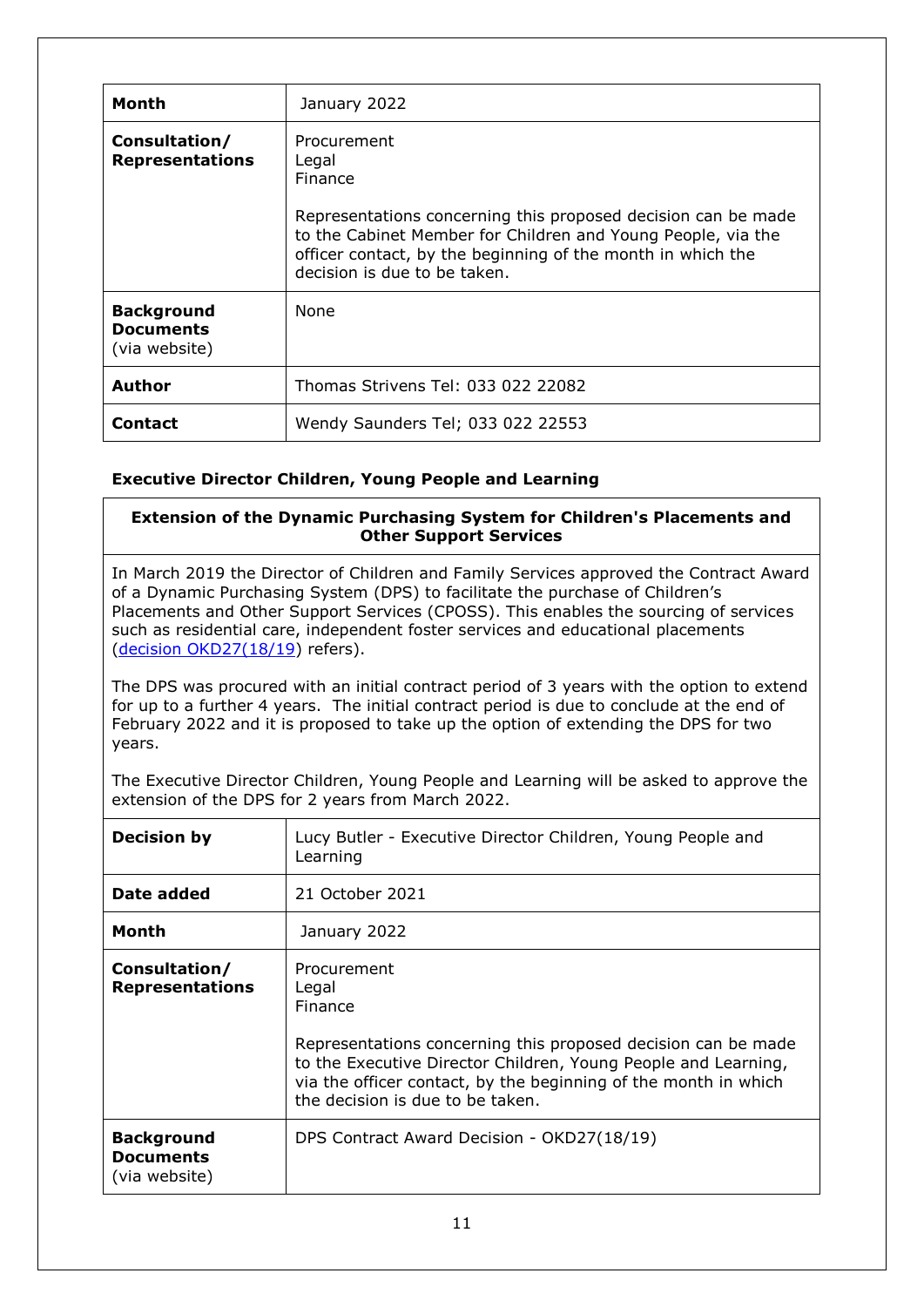| Author         | Martin Cross Tel: 0330 222 3795, Charlotte Smith Tel: 033 022<br>2754 |
|----------------|-----------------------------------------------------------------------|
| <b>Contact</b> | Wendy Saunders Tel: 033 022 22553                                     |

# **Cabinet Member for Children and Young People**

<span id="page-11-0"></span>**Procurement of a Framework for Therapeutic Services for Children and Young People**

As part of its statutory obligations the Council provides therapeutic assessments and therapeutic interventions for children and young people. This includes the provision of therapies from different disciplines for example psychotherapy, occupational therapy, play therapy.

Currently this need is predominately for children With Special Educational needs, receiving Social Care support, or in the Council's Care.

Whilst the County Council provides some of these services, the demand is such that a significant amount of provision has to be purchased from the external market and evaluation shows this is a trend expected to continue. In order to meet this demand, it is proposed to set up a Framework to enable the efficient sourcing of therapeutic services from qualified suppliers.

The Cabinet Member for Children and Young People will be asked to approve: -

- The commencement of a procurement to set up a Framework to enable the purchase of therapeutic services and
- The delegation of authority to the Executive Director Children, Young People and Learning to award places on the Framework

| <b>Decision by</b>                                     | Cllr Russell - Cabinet Member for Children and Young People                                                                                                                                                                                                                                               |
|--------------------------------------------------------|-----------------------------------------------------------------------------------------------------------------------------------------------------------------------------------------------------------------------------------------------------------------------------------------------------------|
| Date added                                             | 18 November 2021                                                                                                                                                                                                                                                                                          |
| Month                                                  | January 2022                                                                                                                                                                                                                                                                                              |
| Consultation/<br><b>Representations</b>                | Cabinet Member for Learning and Skills<br>Finance<br>Legal<br>Procurement<br>Representations concerning this proposed decision can be made<br>to the Cabinet Member for Children and Young People, via the<br>officer contact, by the beginning of the month in which the<br>decision is due to be taken. |
| <b>Background</b><br><b>Documents</b><br>(via website) | None                                                                                                                                                                                                                                                                                                      |
| Author                                                 | Daniel Ruaux Tel: 033 022 22695                                                                                                                                                                                                                                                                           |
| <b>Contact</b>                                         | Wendy Saunders Tel: 033 022 22553                                                                                                                                                                                                                                                                         |

## **Executive Director Children, Young People and Learning**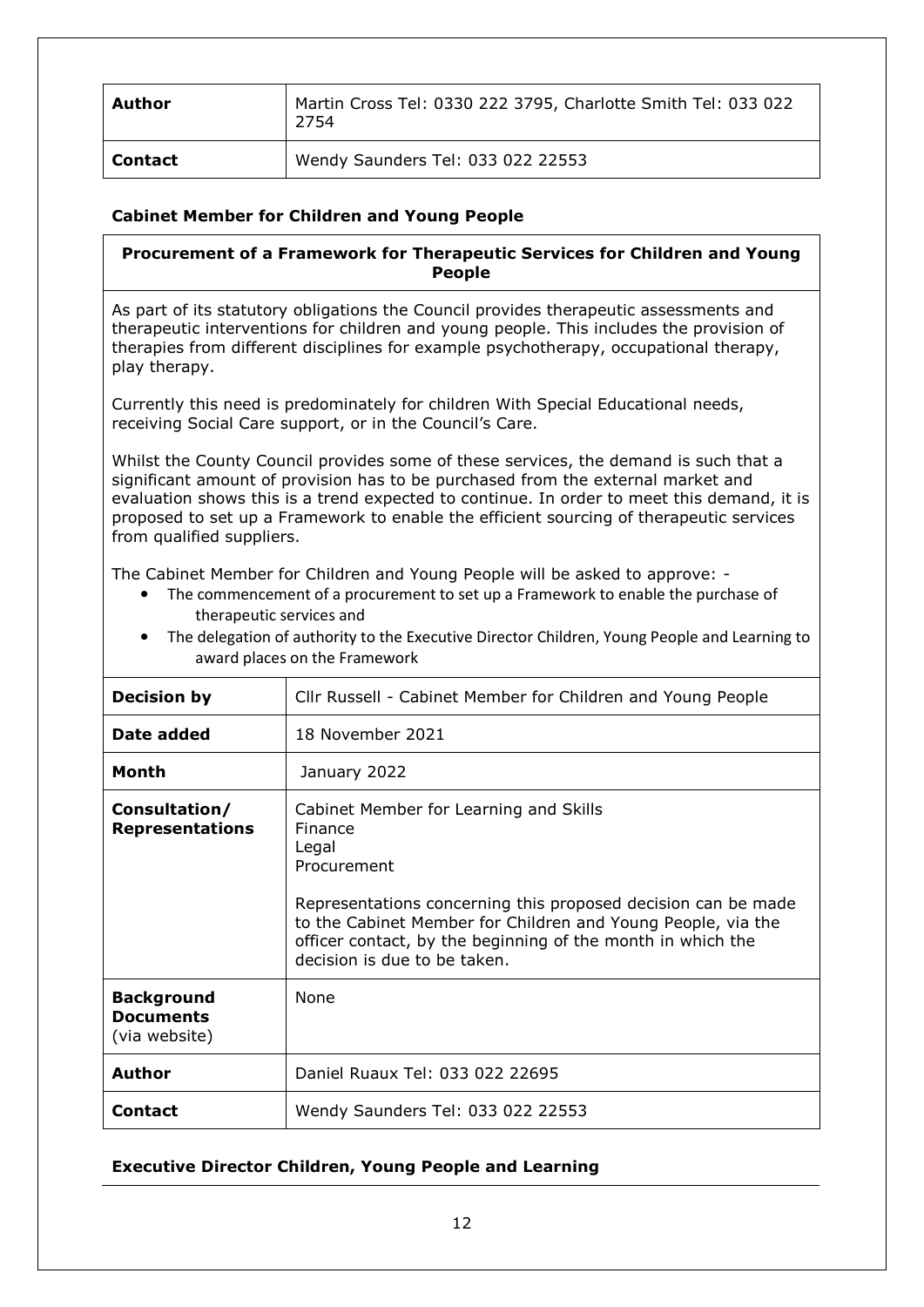## <span id="page-12-0"></span>**Award of contract for a Recording System for Children, Young People and Learning**

The Children, Young People and Learning (CYPL) Directorate plans to consolidate and/or integrate systems used to record information about children and their families.

CYPL currently has 11 systems in use and there is a need to significantly reduce this to support CYPL's improvement journey. This will help to achieve a coherent and consolidated view of involvement with a child and their family and improve the use of data and analysis to improve service provision.

The Cabinet Member for Children and Young People approved the commencement of a procurement process to seek a system supplier who could achieve the aim of consolidating and integrating recording systems (Decision  $CYP01(21/22)$  refers). The new recording solution will mainly cover education, early years and youth justice, but it will also consider how best to integrate with the Mosaic system for children's social care.

As part of decision CYP01 (21/22) the Cabinet Member also delegated authority to the Executive Director to award the contract. Therefore, on completion of the procurement process, the Executive Director of Children, Young People and Learning will be asked to approve the contract award to the successful bidder/s.

| <b>Decision by</b>                                     | Lucy Butler - Executive Director Children, Young People and<br>Learning                                                                                                                                                                                                         |
|--------------------------------------------------------|---------------------------------------------------------------------------------------------------------------------------------------------------------------------------------------------------------------------------------------------------------------------------------|
| Date added                                             | 1 December 2021                                                                                                                                                                                                                                                                 |
| Month                                                  | February 2022                                                                                                                                                                                                                                                                   |
| Consultation/<br><b>Representations</b>                | Finance<br>Legal<br>IΤ<br>Procurement<br>Representations concerning this proposed decision can be made<br>to the Executive Director Children, Young People and Learning,<br>via the officer contact, by the beginning of the month in which<br>the decision is due to be taken. |
| <b>Background</b><br><b>Documents</b><br>(via website) | Cabinet Member Decision CYP01 (21/22)                                                                                                                                                                                                                                           |
| <b>Author</b>                                          | Vince Clark Tel: 07402 338396                                                                                                                                                                                                                                                   |
| <b>Contact</b>                                         | Wendy Saunders Tel: 033 022 22553                                                                                                                                                                                                                                               |

## **Executive Director Children, Young People and Learning**

<span id="page-12-1"></span>**Award of places on the Framework - Urgent and Specialist Support for Children and Young People**

In October 2021 the Cabinet Member for Children and Young People approved the commencement of a procurement process for an Urgent and Specialist Support Framework Agreement (decision [CYP03\(21/22\)](https://westsussex.moderngov.co.uk/ieDecisionDetails.aspx?id=1388&LLL=0) refers). The Framework Agreement will enable the County Council to source urgent and specialist support for vulnerable Children and young people in emergency situations at short notice periods and often the same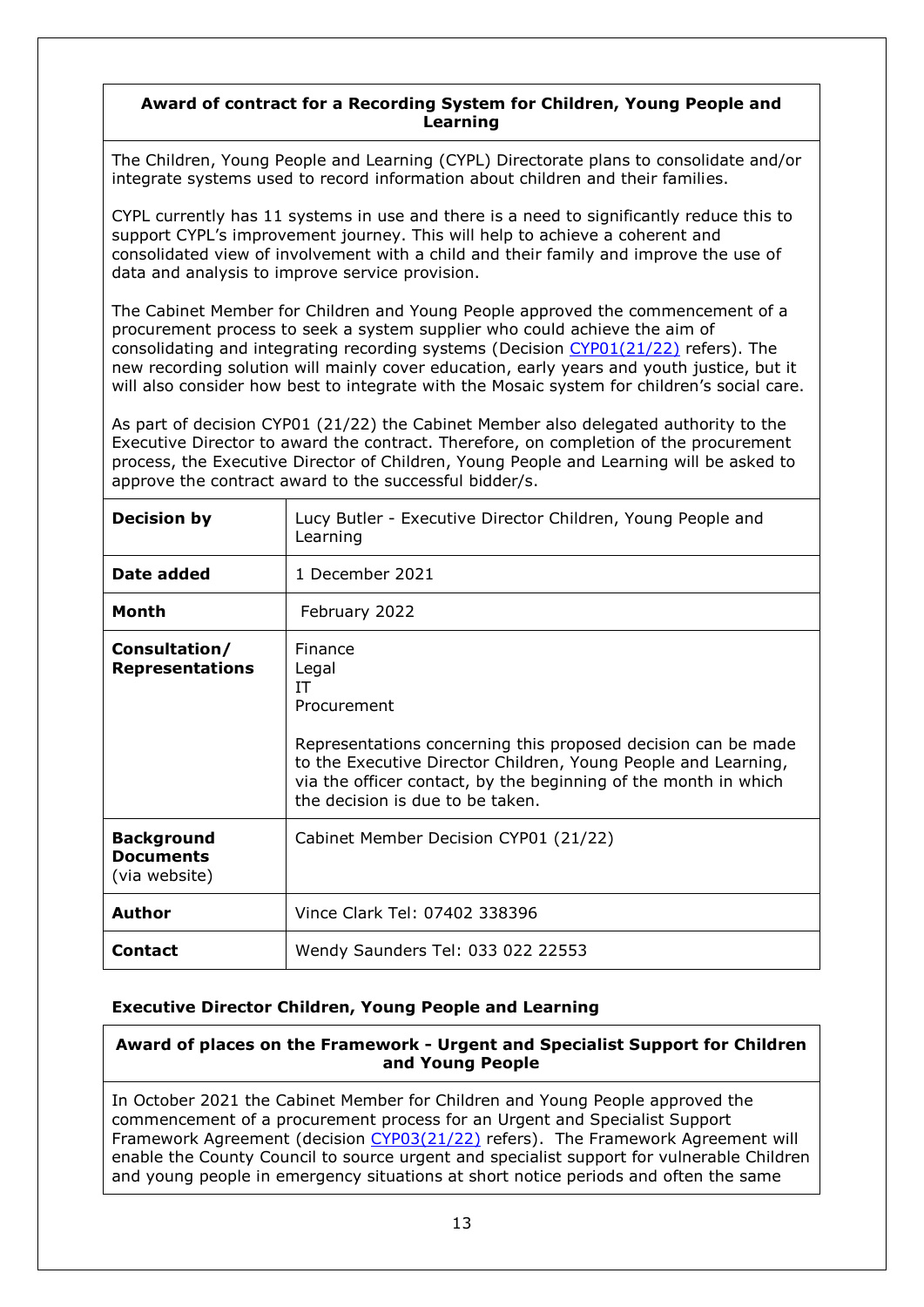day.

As part of the decision to commence the procurement the Cabinet Member also approved the delegation of authority to the Executive Director of Children, Young People and Learning to implement the Framework Agreement and any subsequent award relating to these contracting arrangements, for the initial 4-year period with the option to extend for up to a further 4 years if required.

Once the procurement process is complete the Executive Director of Children, Young People and Learning will be asked to implement the Framework Agreement and approve the award and joining onto the Framework Agreement of successful bidders.

| <b>Decision by</b>                                     | Lucy Butler - Executive Director Children, Young People and<br>Learning                                                                                                                                                                                                      |
|--------------------------------------------------------|------------------------------------------------------------------------------------------------------------------------------------------------------------------------------------------------------------------------------------------------------------------------------|
| Date added                                             | 15 December 2021                                                                                                                                                                                                                                                             |
| <b>Month</b>                                           | February 2022                                                                                                                                                                                                                                                                |
| Consultation/<br><b>Representations</b>                | Procurement<br>Legal<br>Finance<br>Representations concerning this proposed decision can be made<br>to the Executive Director of Children, Young People and Learning,<br>via the officer contact, by the beginning of the month in which<br>the decision is due to be taken. |
| <b>Background</b><br><b>Documents</b><br>(via website) |                                                                                                                                                                                                                                                                              |
| <b>Author</b>                                          | Stephen Humphries                                                                                                                                                                                                                                                            |
| <b>Contact</b>                                         | Wendy Saunders Tel: 033 022 22553                                                                                                                                                                                                                                            |

# **Cabinet Member for Children and Young People**

## <span id="page-13-0"></span>**Fostering Service Redesign**

A review is currently being undertaken of the Fostering service in West Sussex; this forms Phase 2 of the work to redesign the service. Revisions being considered will aim to ensure the County Council can offer in-house foster placements to different cohorts of children with a broad range of needs, strengthen the offer to existing carers to improve retention and increase our social care workforce to ensure caseloads for staff within the service are manageable.

The Cabinet Member for Children and Young People will be asked to approve the proposed revisions to the Fostering Service for implementation from April 2022.

| <b>Decision by</b>                      | Cllr Russell - Cabinet Member for Children and Young People                  |
|-----------------------------------------|------------------------------------------------------------------------------|
| Date added                              | 4 January 2022                                                               |
| Month                                   | March 2022                                                                   |
| Consultation/<br><b>Representations</b> | All Foster Carers and Fostering Service staff via Task and Finish<br>groups. |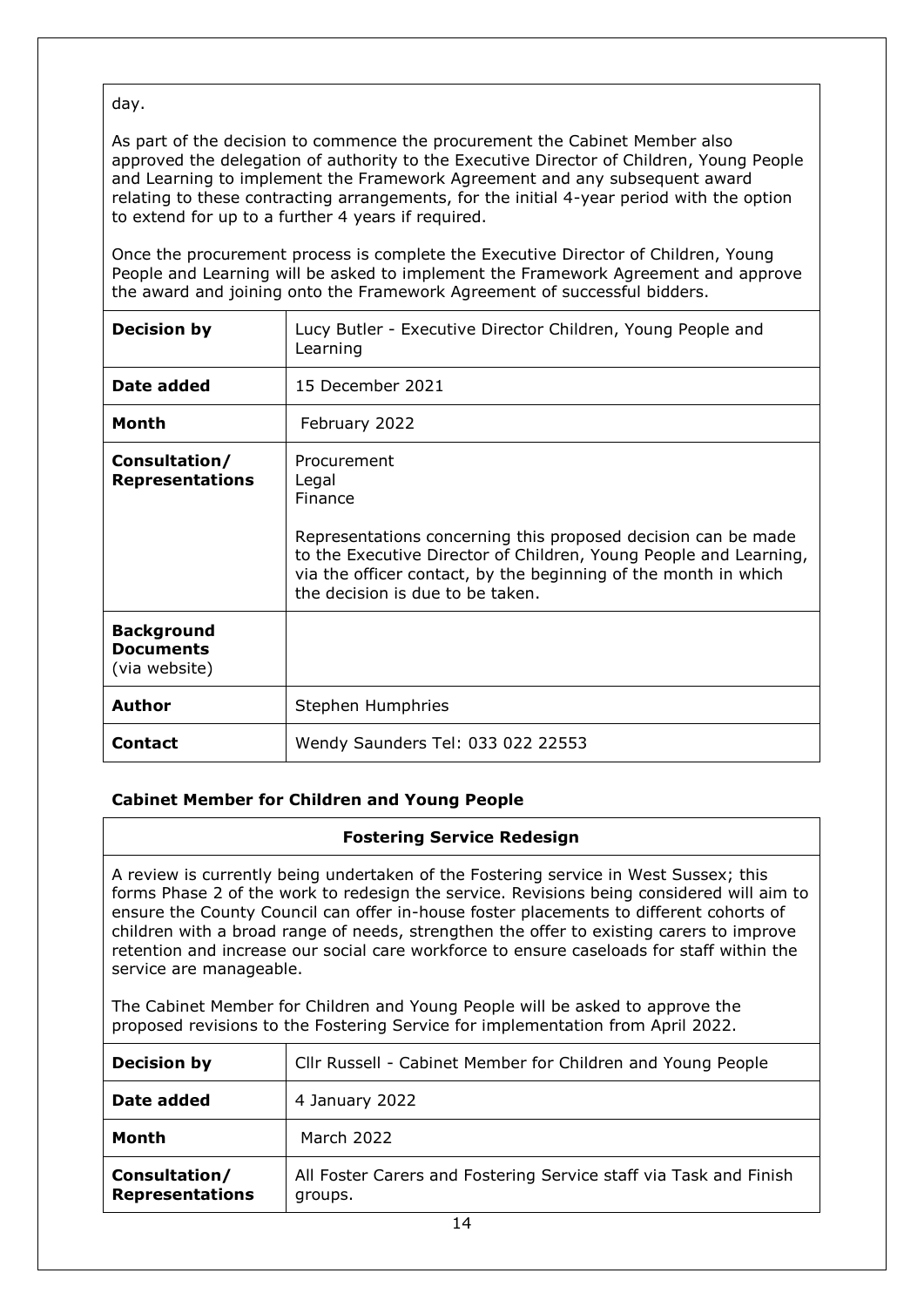|                                                        | Children and Young People's Services Scrutiny Committee - 9<br>March<br>Representations concerning this proposed decision can be made<br>to the Cabinet Member for Children and Young People via the<br>officer contact, by the beginning of the month in which the<br>decision is due to be taken |
|--------------------------------------------------------|----------------------------------------------------------------------------------------------------------------------------------------------------------------------------------------------------------------------------------------------------------------------------------------------------|
| <b>Background</b><br><b>Documents</b><br>(via website) | <b>None</b>                                                                                                                                                                                                                                                                                        |
| <b>Author</b>                                          | Daniel Ruaux Tel: 033 022 22695                                                                                                                                                                                                                                                                    |
| Contact                                                | Wendy Saunders Tel: 033 022 22553                                                                                                                                                                                                                                                                  |

# <span id="page-14-0"></span>**Learning and Skills**

# **Director of Property and Assets**

#### **Award of contract for the expansion of Palatine Primary School**

Palatine Primary School in Worthing caters for a wide range of Special Educational Needs for children aged between 2 and 11 with moderate, severe or profound learning needs.

Following a review of existing and projected numbers on roll, the need for capital investment in the school was identified to meet an increase in pupils from 153 to 177. As part of a separate key decision process the Cabinet Member for Education and Skills approved the allocation of capital funding from the Basic Need Capital Programme to provide additional accommodation at Palatine Primary School. The Cabinet Member also delegated authority to the Director of Property and Assets to award the contract for the expansion project (decision **ES13(20/21)** refers.

Further to this delegation of authority from the Cabinet Member, the Director of Property and Assets will be asked to approve the award of contract for the expansion of Palatine Primary School.

| <b>Decision by</b>                                     | Andrew Edwards - Director of Property and Assets                                                                                                                                                                                                          |
|--------------------------------------------------------|-----------------------------------------------------------------------------------------------------------------------------------------------------------------------------------------------------------------------------------------------------------|
| Date added                                             | 4 January 2021                                                                                                                                                                                                                                            |
| Month                                                  | January 2022                                                                                                                                                                                                                                              |
| Consultation/<br><b>Representations</b>                | Procurement<br>Legal<br><b>Finance</b><br>Representations concerning this proposed decision can be made<br>to the Director of Property and Assets, via the officer contact, by<br>the beginning of the month in which the decision is due to be<br>taken. |
| <b>Background</b><br><b>Documents</b><br>(via website) | Cabinet Member Decision ES13(20/21)                                                                                                                                                                                                                       |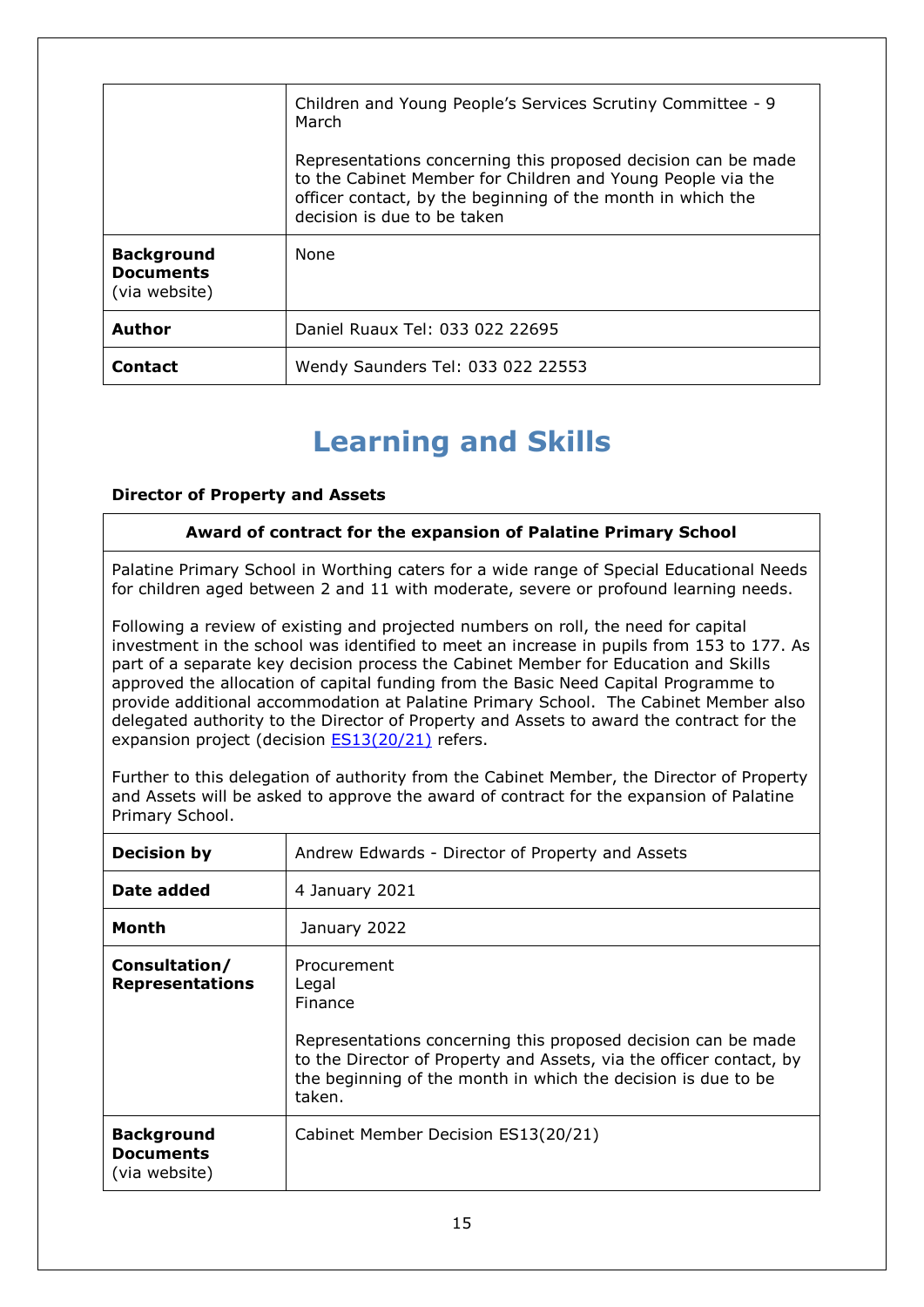| Author         | Paul Hemming Tel: 033 022 23519     |
|----------------|-------------------------------------|
| <b>Contact</b> | Wendy Saunders - Tel: 033 022 22553 |

## **Director of Education and Skills**

## <span id="page-15-0"></span>**Contract Extension for the Provision of Adult Community Education**

West Sussex County Council currently provides adult community education for the residents of West Sussex through a subcontracting model, predominantly delivered by Aspire Sussex Ltd (Aspire). Provision is entirely externally funded via the Department for Education through the Education and Skills Funding Agency (ESFA) and where appropriate, fees paid by the learners. The County Council is accountable to the ESFA for the use of the funding and to Ofsted for the quality and effectiveness of provision.

Aspire were awarded a contract on an initial three-year term, commencing 1 August 2017, with the option for up to a four-year extension.

In April 2020, a two-year contract extension was approved which runs until August 2022 (decision  $OKD01(20/21)$  refers); the contract value is approximately £2.74m per year. The intention is to extend the contract for the final two years; taking up this extension will allow the County Council to explore future delivery models.

The Director of Education and Skills will be asked to approve the extension of the contract with Aspire for the final two years, to 31 August 2024, with a break clause in for August 2023.

| <b>Decision by</b>                                     | Paul Wagstaff - Director of Education and Skills                                                                                                                                                                |
|--------------------------------------------------------|-----------------------------------------------------------------------------------------------------------------------------------------------------------------------------------------------------------------|
| Date added                                             | 23 June 2021                                                                                                                                                                                                    |
| Month                                                  | January 2022                                                                                                                                                                                                    |
| Consultation/<br><b>Representations</b>                | Representations concerning this proposed decision can be made<br>to the Director of Education and Skills, via the officer contact, by<br>the beginning of the month in which the decision is due to be<br>taken |
| <b>Background</b><br><b>Documents</b><br>(via website) | Officer Key Decision to extend the contract OKD01(20/21)                                                                                                                                                        |
| <b>Author</b>                                          | Andrew Bishop Tel: 033 022 25399                                                                                                                                                                                |
| Contact                                                | Wendy Saunders Tel: 033 022 22553                                                                                                                                                                               |

## **Cabinet Member for Learning and Skills**

## <span id="page-15-1"></span>**Burgess Hill Northern Arc - New Secondary School - Allocation of Capital Funding for Enabling Works**

Homes England has secured planning permission for a new 3500 home development on land known as the Northern Arc of Burgess Hill. As part of the overall plan, a site for a new Secondary School has been provided to ensure sufficient secondary school places to serve the development. In addition, a financial contribution of £18m has been secured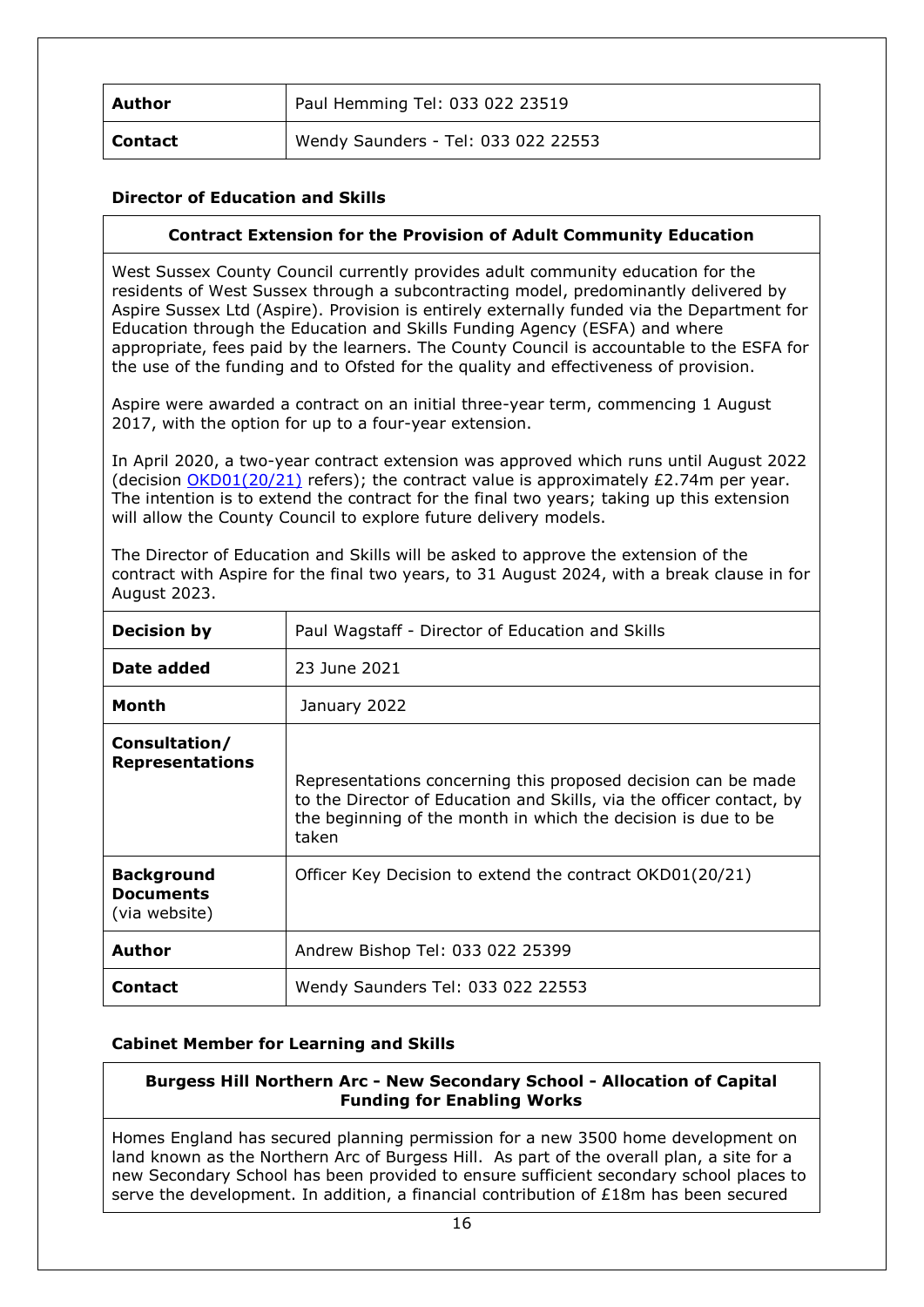through a Section 106 Agreement to contribute towards the construction costs of the new school. The school is proposed to open in September 2024.

All Year 7 places at local Secondary Schools are full for September 2021. A new Secondary School is therefore required to provide for both the increasing population in the area and the additional need generated by the development.

In July 2021 the Cabinet Member for Learning and Skills approved the capital funding to enable the detailed design for building the new school to be progressed through the County Council's Multi-Disciplinary Consultant (MDC), Faithful+Gould Ltd [\(decision](https://westsussex.moderngov.co.uk/ieDecisionDetails.aspx?ID=1302)  [LS03\(21/22\)](https://westsussex.moderngov.co.uk/ieDecisionDetails.aspx?ID=1302) refers). The detailed design will enable the procurement process for construction of the school to be commenced.

The Cabinet Member for Learning and Skills will be asked to approve:-

- (1) The commencement of a procurement exercise for appointment of a building contractor
- (2) The allocation of funds required to enter into a pre-construction services agreement and enabling works package and
- (3) The delegation of authority to the Director of Property and Assets to award the contract for pre-construction services and enabling works and the submission of a reserved matters planning application.

| <b>Decision by</b>                                     | Cllr N Jupp - Cabinet Member for Learning and Skills |
|--------------------------------------------------------|------------------------------------------------------|
| Date added                                             | 30 July 2021                                         |
| Month                                                  | January 2022                                         |
| Consultation/<br><b>Representations</b>                |                                                      |
| <b>Background</b><br><b>Documents</b><br>(via website) | Cabinet Member Decision Report LS03(21/22)           |
| Author                                                 | Leigh Hunnikin Tel: 033 022 23051                    |
| <b>Contact</b>                                         | Wendy Saunders Tel: 033 022 22553                    |

# **Cabinet Member for Learning and Skills**

# <span id="page-16-0"></span>**Midhurst Rother College, Midhurst - Extension of Changing Rooms - Allocation of Capital Funding for Project Delivery**

Midhurst Rother College is an Academy Secondary School providing education for pupils aged 11 to 18 in the Midhurst/Petworth and surrounding areas.

Following an increase in parental preference and a need for Secondary places in the area, the Published Admission Number (PAN) for each year group at the school will be increased to 240. Consequently the changing rooms need expanding to accommodate the increased number of pupils.

In March 2021 the Director of Property and Assets approved the capital funding to enable the detailed design for the additional changing rooms to be progressed through the County Council's Multi-Disciplinary Consultant (MDC), Faithful+Gould Ltd.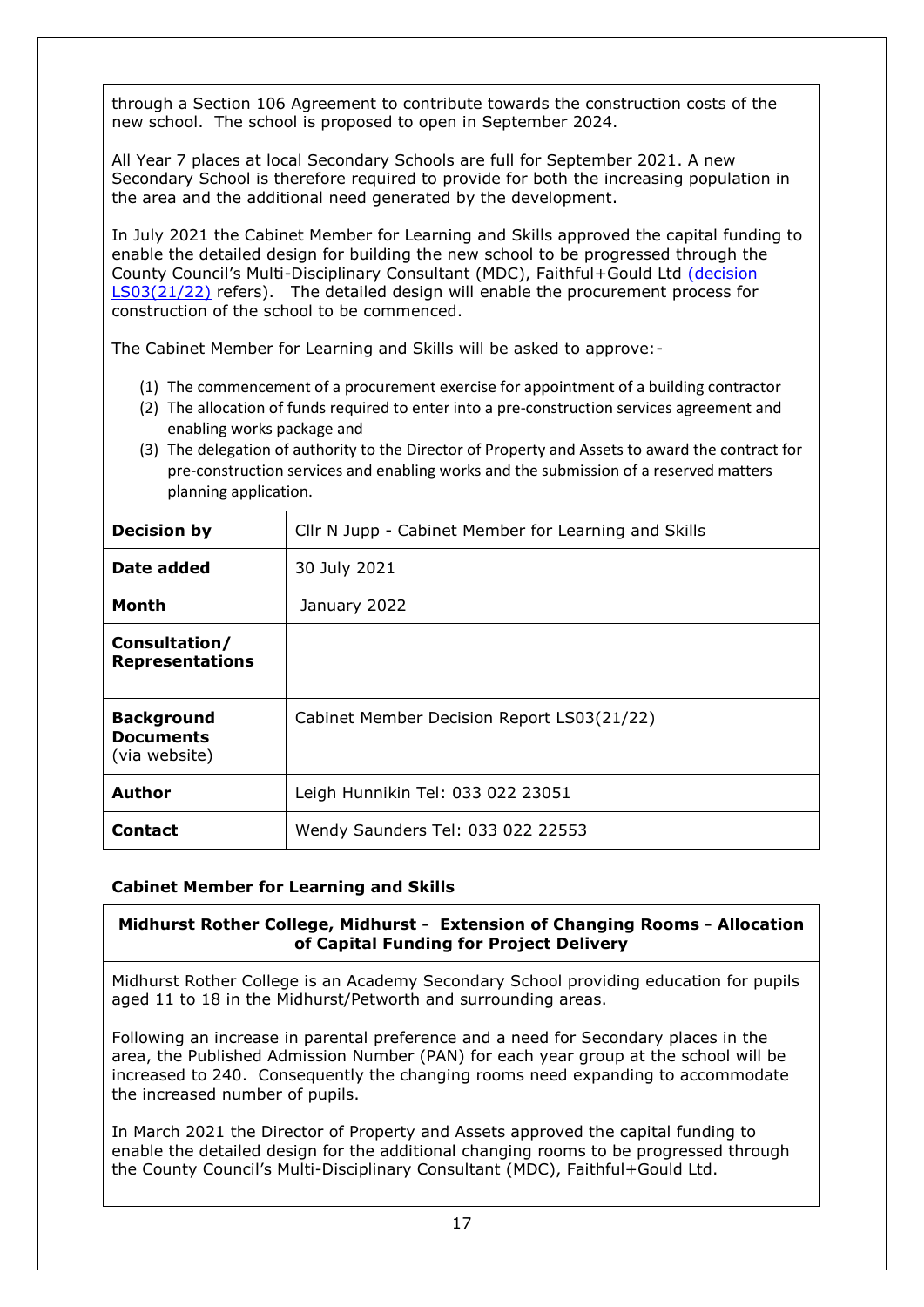The Cabinet Member for Learning and Skills will be asked to approve:

- the allocation of the funds required for full delivery of the project
- the procurement of a building contractor to construct the extension to the changing rooms and the
- delegation of authority to the Director of Property and Assets to award the contract.

| <b>Decision by</b>                                     | Cllr N Jupp - Cabinet Member for Learning and Skills                                                                                                                                                                                                                                                                          |
|--------------------------------------------------------|-------------------------------------------------------------------------------------------------------------------------------------------------------------------------------------------------------------------------------------------------------------------------------------------------------------------------------|
| Date added                                             | 1 November 2021                                                                                                                                                                                                                                                                                                               |
| Month                                                  | January 2022                                                                                                                                                                                                                                                                                                                  |
| Consultation/<br><b>Representations</b>                | Schools, parents and local residents, Parish and District Councils<br>Procurement<br>Legal<br>Finance<br>Representations concerning this proposed decision can be made<br>to the Cabinet Member for Learning and Skills via the officer<br>contact, by the beginning of the month in which the decision is<br>due to be taken |
| <b>Background</b><br><b>Documents</b><br>(via website) | None                                                                                                                                                                                                                                                                                                                          |
| Author                                                 | Leigh Hunnikin Tel: 033 022 23051                                                                                                                                                                                                                                                                                             |
| <b>Contact</b>                                         | Wendy Saunders Tel: 033 022 22553                                                                                                                                                                                                                                                                                             |

# **Cabinet Member for Learning and Skills**

## <span id="page-17-0"></span>**Proposed Expansion of Yapton CE Primary School - Allocation of Design Fees**

The County Council has a statutory duty to ensure there are sufficient primary and secondary school places for all children who need a place. The Basic Need requirements are reviewed annually to identify the next tranches of projects and to ensure planned projects are still required following review of projection data of pupil numbers. The requirements across the county are set out in the annual update of the [Planning School](https://www.westsussex.gov.uk/media/12383/planning_school_places.pdf)  [Places document.](https://www.westsussex.gov.uk/media/12383/planning_school_places.pdf)

Pupil projections for the Barnham/Westergate planning area are indicating there are insufficient places for children starting school which is in part due to the significant house building across the area. The County Council are often unable to offer local places to movers into the area outside of the annual admissions round as all schools are full. It is therefore proposed that Yapton CE Primary School is expanded from 1.5 form entry (FE) (315 places) to 2FE (420 places) to meet the current demand for places. Additional land has been secured through a S106 Agreement to support the expansion of the school.

Following conclusion of a feasibility study to consider how best to expand the school to meet Department for Education (DfE) and West Sussex guidelines for school accommodation, further design work is now required to develop an expansion project that will meet the overall programme for delivery of places by 2024.

The Cabinet Member for Learning and Skills will be asked to approve the allocation of funds to enable the design work to commence.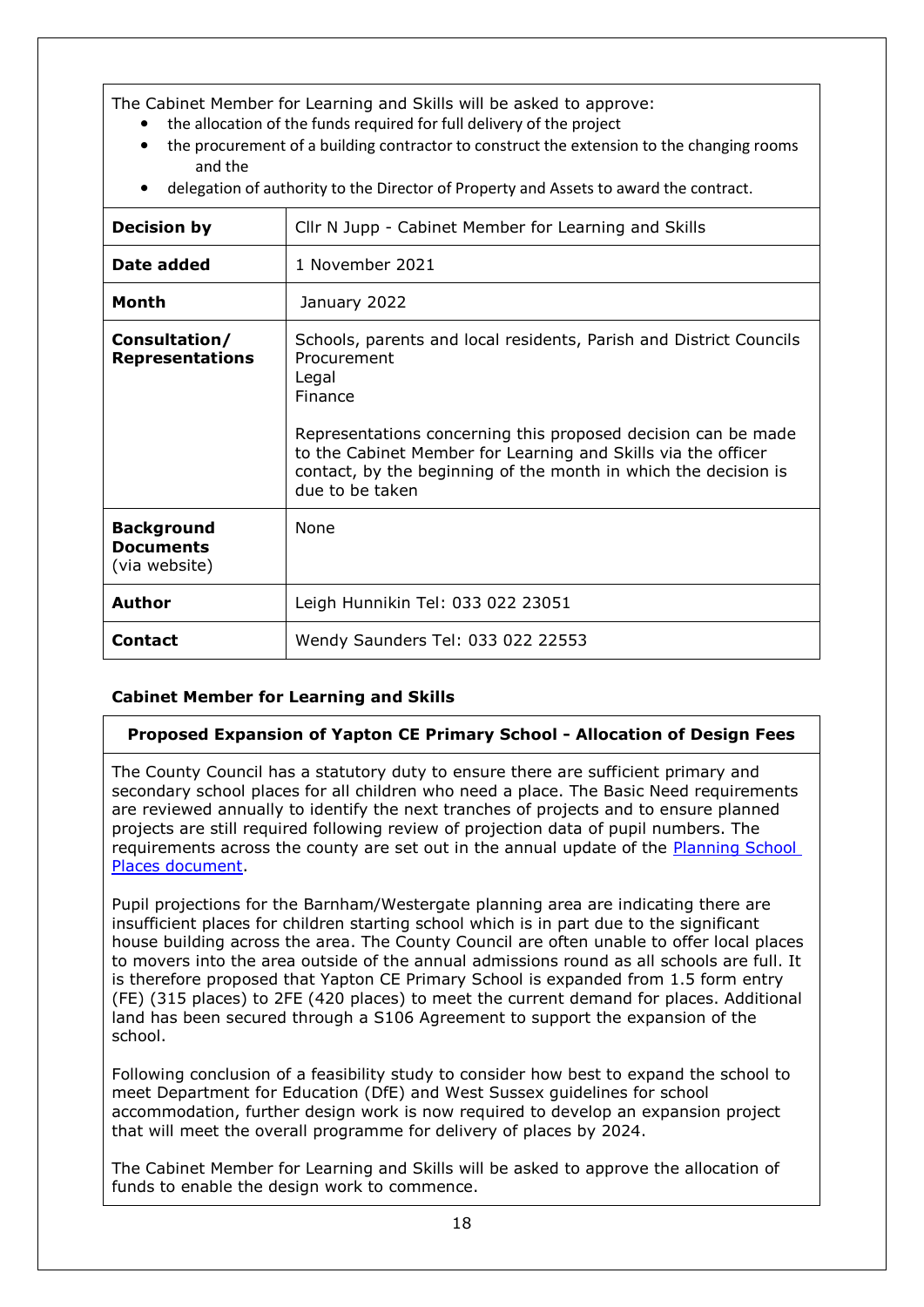| <b>Decision by</b>                                     | Cllr N Jupp - Cabinet Member for Learning and Skills                                                                                                                                                                                     |
|--------------------------------------------------------|------------------------------------------------------------------------------------------------------------------------------------------------------------------------------------------------------------------------------------------|
| Date added                                             | 24 November 2021                                                                                                                                                                                                                         |
| Month                                                  | January 2022                                                                                                                                                                                                                             |
| Consultation/<br><b>Representations</b>                | School<br>Representations concerning this proposed decision can be made<br>to the Cabinet Member for Learning and Skills via the author or<br>officer contact, by the beginning of the month in which the<br>decision is due to be taken |
| <b>Background</b><br><b>Documents</b><br>(via website) | None                                                                                                                                                                                                                                     |
| <b>Author</b>                                          | Leigh Hunnikin Tel: 033 022 23051                                                                                                                                                                                                        |
| <b>Contact</b>                                         | Wendy Saunders Tel: 033 022 22553                                                                                                                                                                                                        |

# **Cabinet Member for Learning and Skills**

# <span id="page-18-0"></span>**School Funding 2022/23**

West Sussex County Council is required, under national funding regulations, to consult schools and the Schools Forum on proposed changes to funding arrangements affecting mainstream school budgets. The [School Funding Review 2022/23 consultation document](https://yourvoice.westsussex.gov.uk/school-funding-2022-23) was published on 20th October 2021. Responses to the consultation and feedback from Schools Forum have been taken into account in the development of the local funding formula for mainstream schools in 2022/23.

To help fund the DSG recovery plan a proposal to transfer £1.2m of funding from the Dedicated Schools Grant (DSG) Schools block to the DSG High Needs Block was also included as part of the schools funding consultation. Under the funding regulations, any transfer between blocks is a decision that is taken by Schools Forum, although the County Council can seek to overturn this by applying to the Secretary of State for Education through a disapplication request.

Following consideration of the responses to the consultation and the feedback from Schools Forum the Cabinet Member for Learning and Skills will be asked to approve the 2022/23 local funding formula for all mainstream schools in the county.

| <b>Decision by</b>                      | Cllr N Jupp - Cabinet Member for Learning and Skills                                                                                                                                                                                                         |
|-----------------------------------------|--------------------------------------------------------------------------------------------------------------------------------------------------------------------------------------------------------------------------------------------------------------|
| Date added                              | 24 November 2021                                                                                                                                                                                                                                             |
| Month                                   | January 2022                                                                                                                                                                                                                                                 |
| Consultation/<br><b>Representations</b> | Schools Forum - 25th November 2021<br>Representations concerning this proposed decision can be made<br>to the Cabinet Member for Learning and Skills, via the officer<br>contact, by the beginning of the month in which the decision is<br>due to be taken. |
| <b>Background</b><br><b>Documents</b>   | <b>School Funding Consultation Document</b>                                                                                                                                                                                                                  |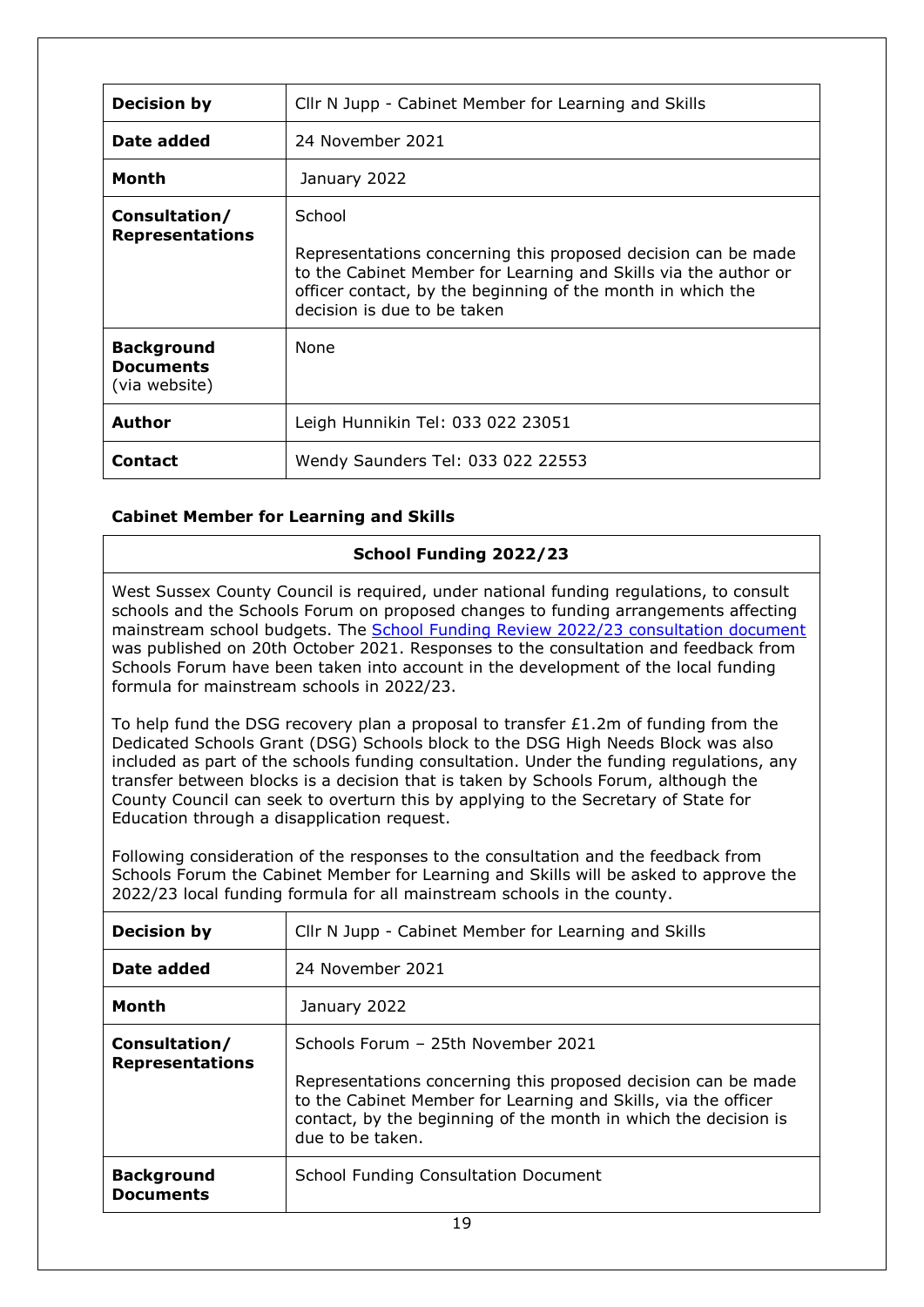| (via website)  |                                   |
|----------------|-----------------------------------|
| Author         | Andy Thorne Tel: 03302223349      |
| <b>Contact</b> | Wendy Saunders Tel: 033 022 22553 |

## **Director of Property and Assets**

## <span id="page-19-0"></span>**Award of contract to provide permanent accommodation for the expansion of River Beach Primary School, Littlehampton**

River Beach Primary School is a 3 form of entry Academy located in Littlehampton. Due to increased pupil population in Littlehampton, the school currently accommodates an increased intake of 30 pupils by using a 35+ year old modular unit that has reached the end of its life.

In November 2020 the Cabinet Member for Education and Skills approved the allocation of Section 106 funding for education infrastructure capital projects, including the expansion of River Beach [\(decision ES10 \(20/21\)](https://westsussex.moderngov.co.uk/documents/s19706/ES1020.21_S106_programme_Report.pdf) refers). As part of the decision the Cabinet Member also delegated authority to the Director of Property and Assets to undertake a procurement exercise and to enter into contracts for delivery of the projects. At the time of this decision it was not considered that an individual project would require an allocation in excess of £500,000; following a feasibility study the works required at River Beach are anticipated to exceed this value, meeting the criteria for an individual officer key decision.

| The Director of Property and Assets will be asked to approve the award of contract for |  |  |
|----------------------------------------------------------------------------------------|--|--|
| the expansion of River Beach Primary School.                                           |  |  |

| <b>Decision by</b>                                     | Andrew Edwards - Director of Property and Assets                                                                                                                                                                                                            |
|--------------------------------------------------------|-------------------------------------------------------------------------------------------------------------------------------------------------------------------------------------------------------------------------------------------------------------|
| Date added                                             | 18 June 2021                                                                                                                                                                                                                                                |
| Month                                                  | January 2022                                                                                                                                                                                                                                                |
| Consultation/<br><b>Representations</b>                | Procurement<br>Legal<br>Finance<br>Representations concerning this proposed decision can be made<br>to the Director of Property and Assets via the author or officer<br>contact, by the beginning of the month in which the decision is<br>due to be taken. |
| <b>Background</b><br><b>Documents</b><br>(via website) | Cabinet Member Decision ES10(20/21)                                                                                                                                                                                                                         |
| Author                                                 | Paul Hemming Tel: 033 022 23519                                                                                                                                                                                                                             |
| <b>Contact</b>                                         | Wendy Saunders Tel: 033 022 22553                                                                                                                                                                                                                           |

## **Director of Property and Assets**

<span id="page-19-1"></span>**Additional Budget Requirement to expand Lindfield Primary Academy, Haywards Heath.**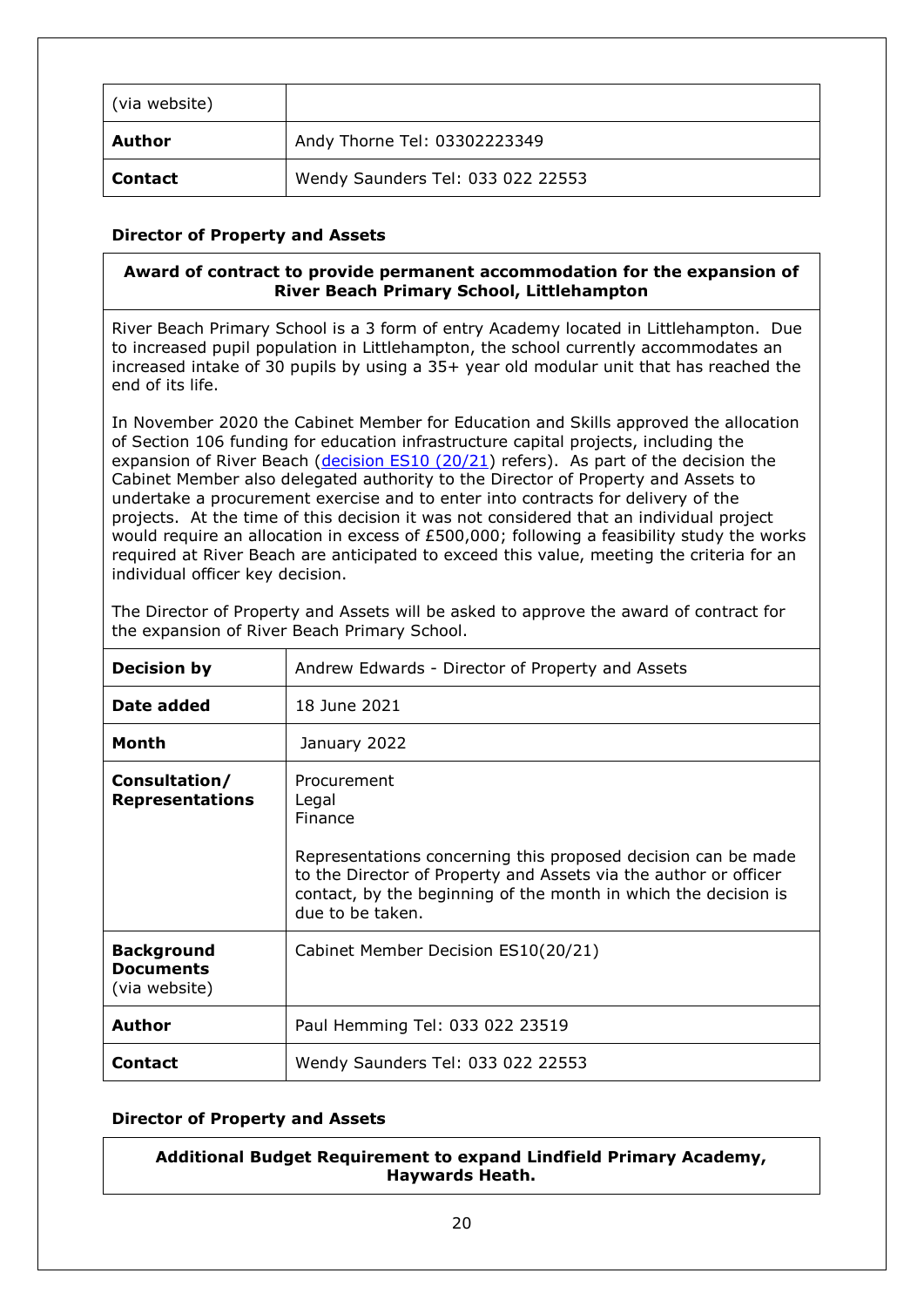Following a review of pupil projections for the North of the County and in particular the Haywards Heath/Lindfield areas it is necessary to provide for a bulge class of 30 pupils at Lindfield Primary Academy for two years' intake.

The project will create 2 additional classrooms as an extension to the existing school buildings and a grass bank will be levelled into an outdoor play space to accommodate the increased pupil numbers.

In November 2020 the Cabinet Member for Education and Skills approved the allocation of Section 106 funding for education infrastructure capital projects, including the expansion of Lindfield Primary (decision [ES10 \(20/21\)](https://westsussex.moderngov.co.uk/mgIssueHistoryHome.aspx?IId=10416&Opt=0) refers). As part of the decision the Cabinet Member also delegated authority to the Director of Property and Assets to undertake a procurement exercise and to enter into contracts for delivery of the projects.

Following completion of the feasibility study, it has been identified thatan increase to the budget is required in line with the most recent cost estimate to ensure contingencies are incorporated to make provision for current fluctuations in the market. This increase means the allocation of funding for this project now meets the criteria for a key decision; the additional monies will be allocated from S106 funds.

| <b>Decision by</b>                                     | Andrew Edwards - Director of Property and Assets                                                                                                                                                                                                         |
|--------------------------------------------------------|----------------------------------------------------------------------------------------------------------------------------------------------------------------------------------------------------------------------------------------------------------|
| Date added                                             | 8 December 2021                                                                                                                                                                                                                                          |
| Month                                                  | February 2022                                                                                                                                                                                                                                            |
| Consultation/<br><b>Representations</b>                | Cabinet Member for Learning and Skills<br>Representations concerning this proposed decision can be made<br>to the Director of Property and Assets via the officer contact, by<br>the beginning of the month in which the decision is due to be<br>taken. |
| <b>Background</b><br><b>Documents</b><br>(via website) | Cabinet Member Decision ES10 (20/21)                                                                                                                                                                                                                     |
| <b>Author</b>                                          | Leigh Hunnikin Tel: 033 022 23051                                                                                                                                                                                                                        |
| Contact                                                | Wendy Saunders Tel: 033 022 22553                                                                                                                                                                                                                        |

The Director of Property and Assets will be asked to approve the additional budget required for the expansion project at Lindfield Primary School.

#### **Director of Property and Assets**

<span id="page-20-0"></span>**Award of contract for works to expand Lindfield Primary Academy, Haywards Heath**

Following a review of pupil projections for the North of the County and in particular the Haywards Heath/Lindfield areas it is necessary to provide for a bulge class of 30 pupils at Lindfield Primary Academy for the next two years' intake – 2023 and 2024.

It is proposed to expand the school by creating 2 additional classrooms as an extension to the existing school buildings. In addition, a grass bank will be levelled into an outdoor play space to accommodate the increased pupil numbers.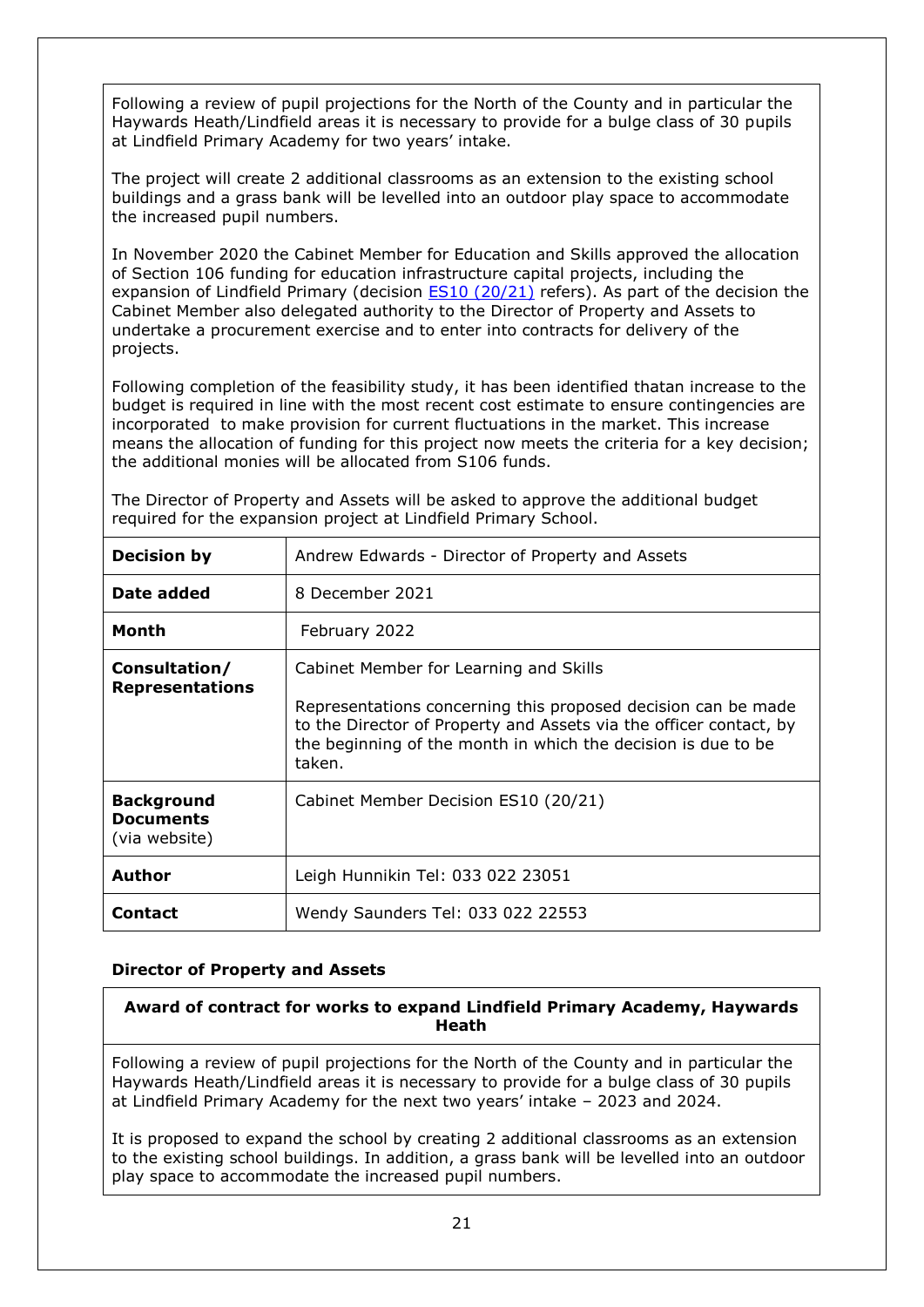In November 2020 the Cabinet Member for Education and Skills approved the allocation of Section 106 funding for education infrastructure capital projects, including the expansion of Lindfield Primary (decision  $ES10 (20/21)$  refers). As part of the decision the Cabinet Member also delegated authority to the Director of Property and Assets to undertake a procurement exercise and to enter into contracts for delivery of the projects. At the time of this decision it was not considered that an individual project would require an allocation in excess of £500,000; following a feasibility study the works required at Lindfield Primary are anticipated to exceed this value, meeting the criteria for an individual officer key decision.

The Director of Property and Assets will be asked to approve the award of contract for the expansion project.

| <b>Decision by</b>                                     | Andrew Edwards - Director of Property and Assets                                                                                                                                                                                                  |
|--------------------------------------------------------|---------------------------------------------------------------------------------------------------------------------------------------------------------------------------------------------------------------------------------------------------|
| Date added                                             | 21 October 2021                                                                                                                                                                                                                                   |
| Month                                                  | February 2022                                                                                                                                                                                                                                     |
| Consultation/<br><b>Representations</b>                | Procurement<br>Legal<br>Finance<br>Representations concerning this proposed decision can be made<br>to the Director of Property and Assets via the officer contact, by<br>the beginning of the month in which the decision is due to be<br>taken. |
| <b>Background</b><br><b>Documents</b><br>(via website) | <b>Cabinet Member Decision</b>                                                                                                                                                                                                                    |
| Author                                                 | Katerina Evans-Makrakis Tel: 07597 526870                                                                                                                                                                                                         |
| <b>Contact</b>                                         | Wendy Saunders Tel: 033 022 22553                                                                                                                                                                                                                 |

## **Director of Property and Assets**

# <span id="page-21-0"></span>**Award of contract for construction of an All Weather Pitch at The Forest School, Horsham**

In July 2020 the Cabinet Member for Education and Skills approved the siting of additional accommodation for QEII School on some of the existing playing field at The Forest School (Decision reference [ES02\(20/21\)](https://westsussex.moderngov.co.uk/ieDecisionDetails.aspx?id=975&LLL=0)). In order to mitigate the impact of the loss of the playing field an All Weather Pitch will be constructed at The Forest School.

The All-Weather pitch will enable pupils to undertake outside sport activities all year round whilst also providing the school the ability to generate additional income through letting.

As part of a separate key decision process the Cabinet Member for Learning and Skills approved the allocation of capital funding from Section 106 contributions to undertake a project to provide an All Weather Pitch at The Forest School [\(Decision LS05\(21/22\)](https://westsussex.moderngov.co.uk/ieDecisionDetails.aspx?id=1332&LLL=0) refers). The Cabinet Member also delegated authority to the Director of Property and Assets to award the contract for the project.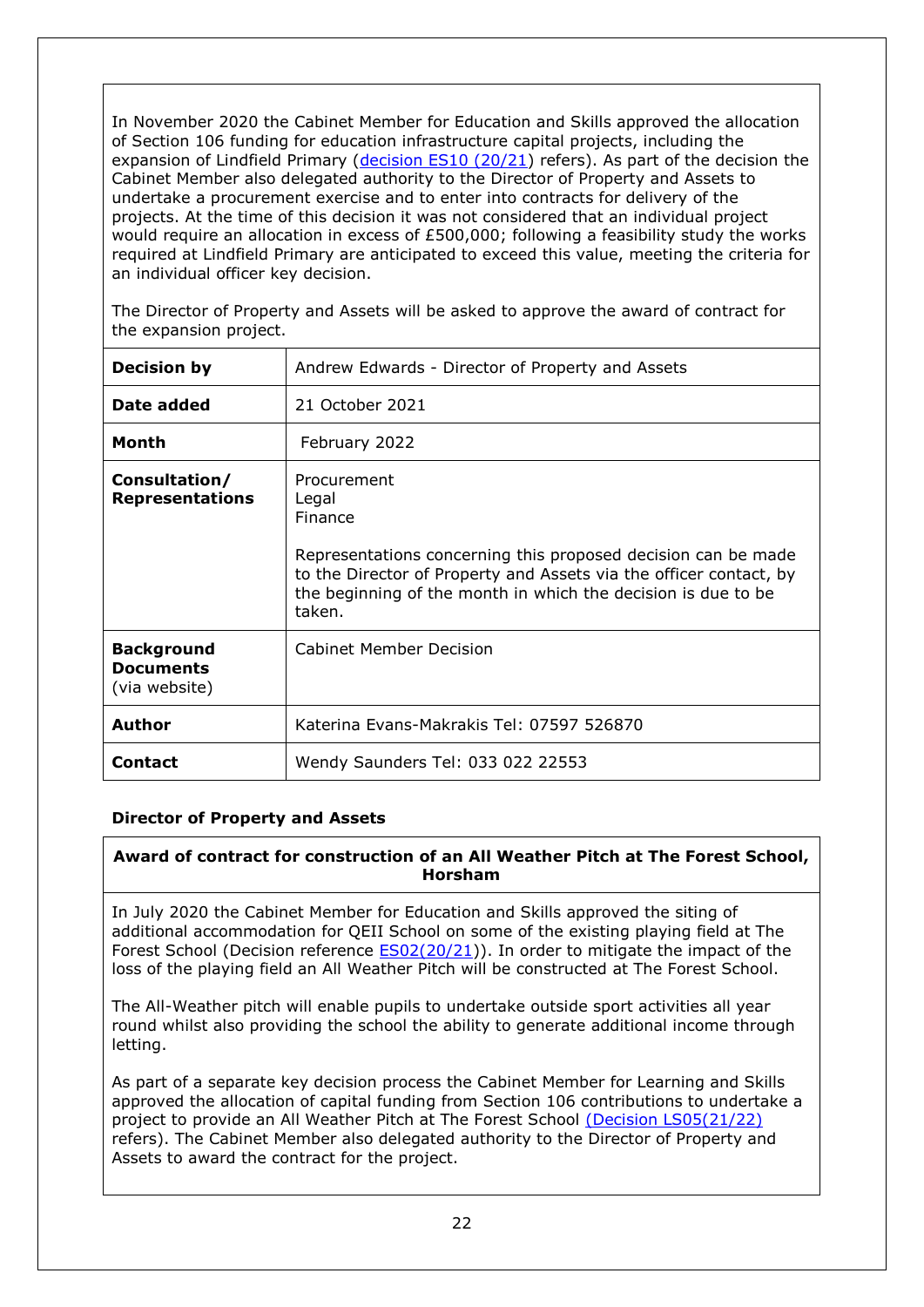The Director of Property and Assets will be asked to approve the award of contract for the proposed project at The Forest School.

| <b>Decision by</b>                                     | Andrew Edwards - Director of Property and Assets                                                                                                                                                                                                   |
|--------------------------------------------------------|----------------------------------------------------------------------------------------------------------------------------------------------------------------------------------------------------------------------------------------------------|
| Date added                                             | 11 January 2021                                                                                                                                                                                                                                    |
| Month                                                  | February 2022                                                                                                                                                                                                                                      |
| Consultation/<br><b>Representations</b>                | Procurement<br>Legal<br>Finance<br>Representations concerning this proposed decision can be made<br>to the Director of Property and Assets, via the contact officer, by<br>the beginning of the month in which the decision is due to be<br>taken. |
| <b>Background</b><br><b>Documents</b><br>(via website) | None                                                                                                                                                                                                                                               |
| <b>Author</b>                                          | Liam Hayward Tel: 033 022 22002                                                                                                                                                                                                                    |
| <b>Contact</b>                                         | Wendy Saunders Tel: 033 022 22553                                                                                                                                                                                                                  |

## **Director of Education and Skills**

#### <span id="page-22-0"></span>**Award of contract for a Replacement Schools Information and Financial Management System**

A School Information Management system (SIMS) provides the information necessary to manage a school effectively and provides an objective system for recording and aggregating information to support its operations. A school also has a Financial Management System (FMS) to manage its finances and budgeting.

The current versions of these systems have been in place for a considerable time and are consequently not deemed by the users as being as flexible or in tune with current data requirements as more modern systems, which also potentially offer improved functionality options that would support more efficient and effective working practices, which could benefit both schools and the County Council.

The Cabinet Member for Learning and Skills has approved the commencement of a procurement process to seek a supplier to provide a replacement information and financial management system for all West Sussex maintained schools and to settle a service level agreement through which schools would reimburse the County Council for the costs of the system [\(decision LS11 \(21/22\)](https://westsussex.moderngov.co.uk/ieDecisionDetails.aspx?Id=1408) refers).

. As part of the decision the Cabinet Member also delegated authority to the Director of Education and Skills to award the contract. Therefore, on completion of the procurement process, the Director of Education and Skills will be asked to approve the contract award to the successful bidder/s.

| <b>Decision by</b> | Paul Wagstaff - Director of Education and Skills |
|--------------------|--------------------------------------------------|
| Date added         | 8 December 2021                                  |
| Month              | February 2022                                    |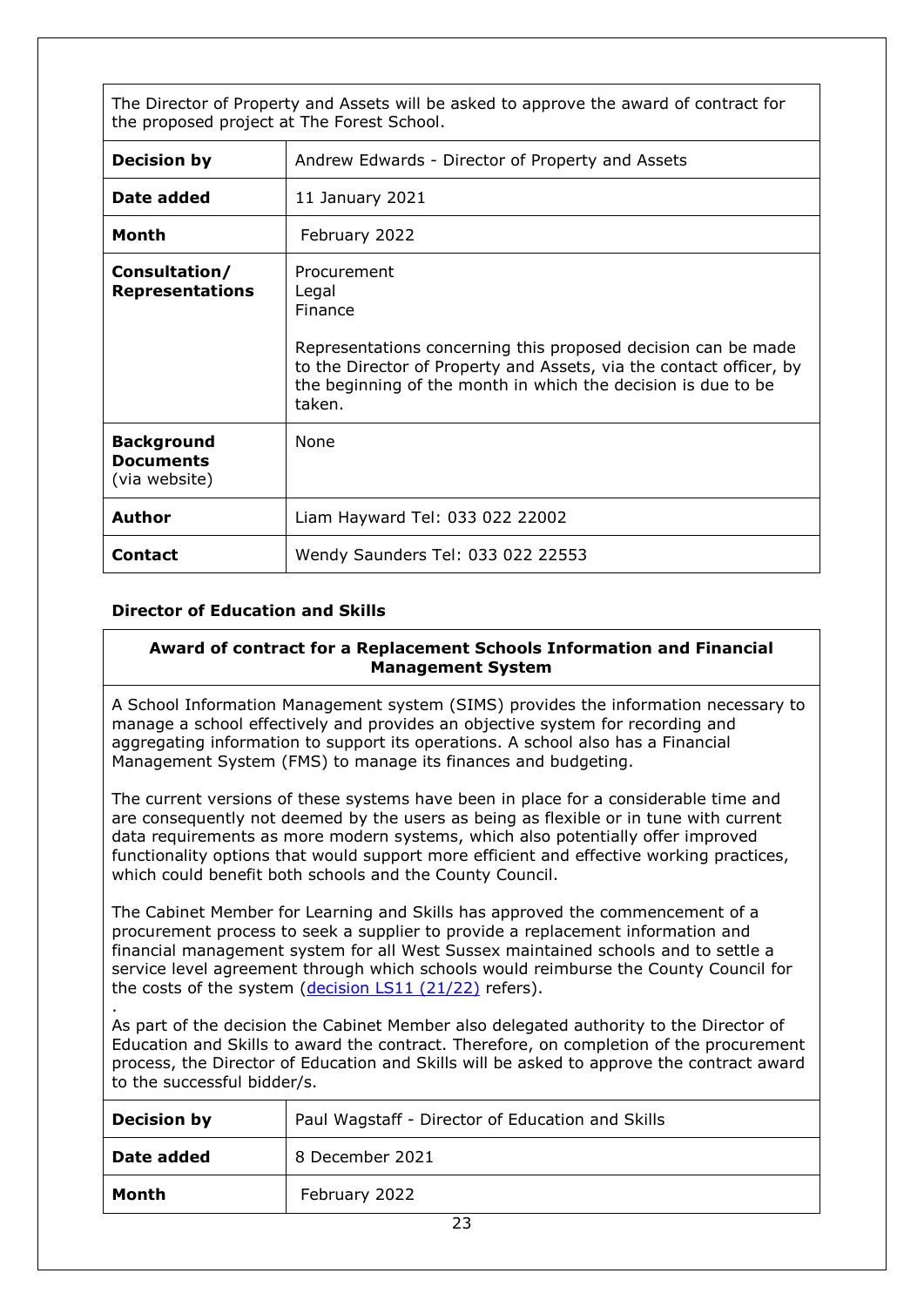| Consultation/<br><b>Representations</b>                | Finance<br>Legal<br>IΤ<br>Procurement<br>Representations concerning this proposed decision can be made<br>to the Director of Education and Skills via the officer contact, by<br>the beginning of the month in which the decision is due to be<br>taken |
|--------------------------------------------------------|---------------------------------------------------------------------------------------------------------------------------------------------------------------------------------------------------------------------------------------------------------|
| <b>Background</b><br><b>Documents</b><br>(via website) | Cabinet Member Decision LS11(21/22)                                                                                                                                                                                                                     |
| <b>Author</b>                                          | James Richardson Tel: 033 022 22327                                                                                                                                                                                                                     |
| <b>Contact</b>                                         | Wendy Saunders Tel: 033 022 22553                                                                                                                                                                                                                       |

# **Cabinet Member for Learning and Skills**

#### <span id="page-23-0"></span>**Phase 2 Special Support Centre Programme - Edward Bryant Primary School, Bognor Regis - Allocation of Funding for Project Delivery**

There is a need to increase provision for children and young people with Special Educational Needs and Disabilities (SEND) through the creation of additional places in Specialist Support Centres that are attached to mainstream schools and academies. This will assist with the aim of enabling children to attend school locally.

In December 2019 Cabinet approved the proposal to develop Phase two of the project for opening additional Special Support Centres in accordance with capital governance processes (decision reference [CAB03\(19/20\)](https://westsussex.moderngov.co.uk/ieDecisionDetails.aspx?ID=781)). In October 2020 the Cabinet Member for Education and Skills approved the allocation of design fees to progress 6 of the Special Support Centres including Edward Bryant Primary School [\(Decision reference ES09](https://westsussex.moderngov.co.uk/ieDecisionDetails.aspx?ID=1080)   $(20/21)$ 

Since that approval further design work has been undertaken and costed in relation to the Special Support Centre at Edward Bryant Primary School in Bognor Regis.

The Cabinet Member for Learning and Skills will be asked to approve the allocation of capital funding from the Capital Programme to enable the project to create a Special Support Centre at Edward Bryant Primary School to proceed.

| <b>Decision by</b>                      | Cllr N Jupp - Cabinet Member for Learning and Skills                                                                                                                                                                           |
|-----------------------------------------|--------------------------------------------------------------------------------------------------------------------------------------------------------------------------------------------------------------------------------|
| Date added                              | 1 February 2021                                                                                                                                                                                                                |
| Month                                   | <b>March 2022</b>                                                                                                                                                                                                              |
| Consultation/<br><b>Representations</b> | Representations concerning this proposed decision can be made<br>to the Cabinet Member for Learning and Skills via the author or<br>officer contact, by the beginning of the month in which the<br>decision is due to be taken |
| <b>Background</b><br><b>Documents</b>   | Cabinet Member Decision ES09(20/21)                                                                                                                                                                                            |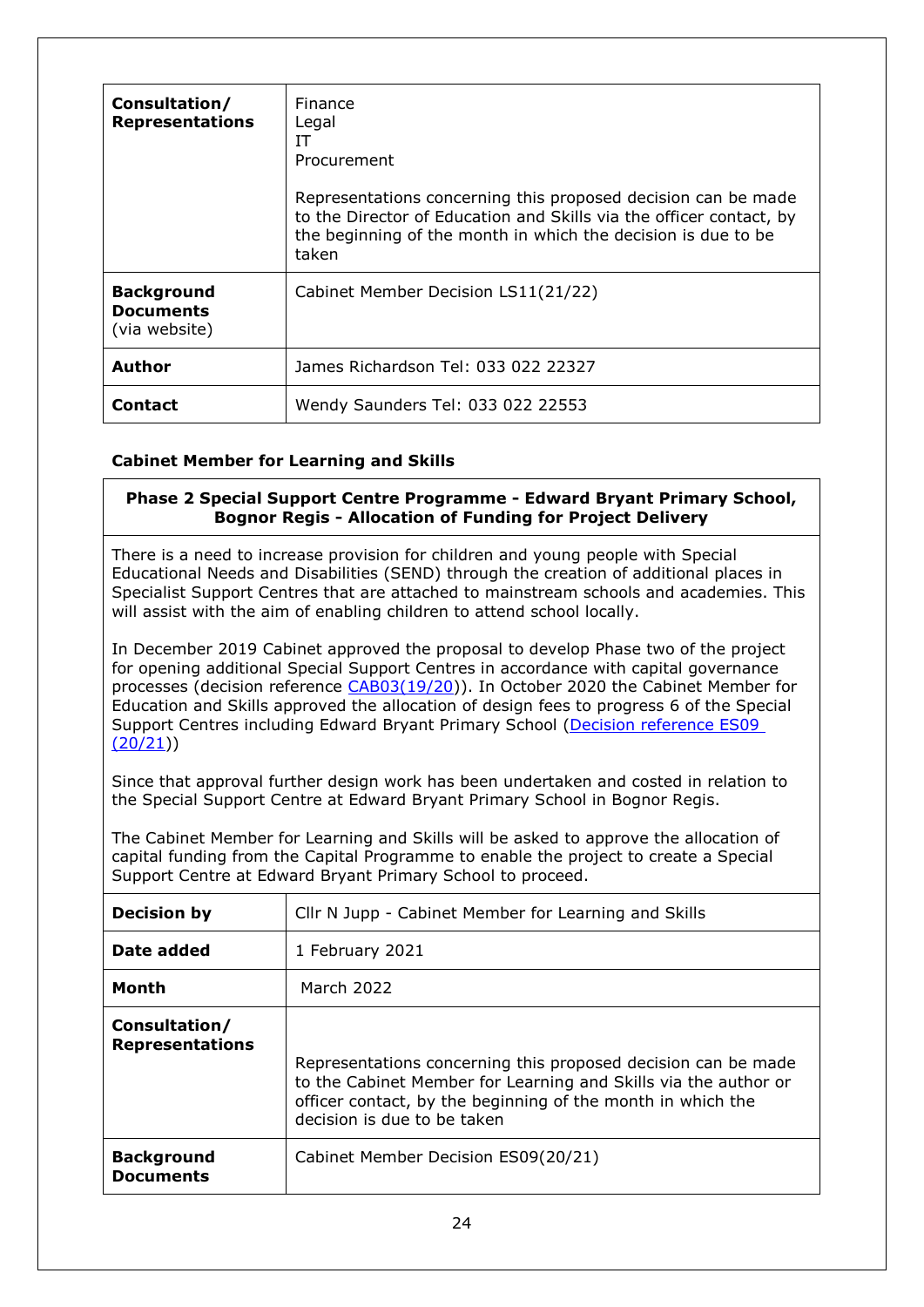| (via website)  |                                   |
|----------------|-----------------------------------|
| Author         | Leigh Hunnikin Tel: 033 022 23051 |
| <b>Contact</b> | Wendy Saunders Tel: 033 022 22553 |

## **Director of Property and Assets**

## <span id="page-24-0"></span>**Allocation of additional funding to create provision for accommodating a bulge class at The Burgess Hill Academy**

Following a review of pupil projections for starting secondary school in Mid Sussex, it is necessary to provide for a bulge class of 30 pupils at The Burgess Hill Academy for September 2022.

The project will invest in teaching and non-teaching areas enabling the school to accommodate a temporary increase in pupil numbers.

In November 2020 the Cabinet Member for Education and Skills approved the allocation of Section 106 funding for education infrastructure capital projects, including education infrastructure at The Burgess Hill Academy (decision  $ES10 (20/21)$  refers). As part of the decision the Cabinet Member also delegated authority to the Director of Property and Assets to undertake a procurement exercise and to enter into contracts for delivery of the projects.

Following completion of the feasibility study, it has been identified that an increase to the budget is required in line with the most recent cost estimate to enable the works to be taken forward and to make provision for current fluctuations in the market. This increase means the allocation of funding for this project now meets the criteria for a key decision; the additional monies will be allocated from S106 funds which have been received specifically for The Burgess Hill Academy.

The Director of Property and Assets will be asked to approve the additional budget required for the project at The Burgess Hill Academy.

| <b>Decision by</b>                                     | Andrew Edwards - Director of Property and Assets                                                                                                                                                                                                          |
|--------------------------------------------------------|-----------------------------------------------------------------------------------------------------------------------------------------------------------------------------------------------------------------------------------------------------------|
| Date added                                             | 19 January 2022                                                                                                                                                                                                                                           |
| Month                                                  | March 2022                                                                                                                                                                                                                                                |
| Consultation/<br><b>Representations</b>                | Cabinet Member for Learning and Skills<br>Representations concerning this proposed decision can be made<br>to the Director of Property and Assets, via the officer contact, by<br>the beginning of the month in which the decision is due to be<br>taken. |
| <b>Background</b><br><b>Documents</b><br>(via website) | Cabinet Member Decision ES10 (20/21)                                                                                                                                                                                                                      |
| Author                                                 | Leigh Hunnikin Tel: 033 022 23051                                                                                                                                                                                                                         |
| <b>Contact</b>                                         | Wendy Saunders Tel: 033 022 22553                                                                                                                                                                                                                         |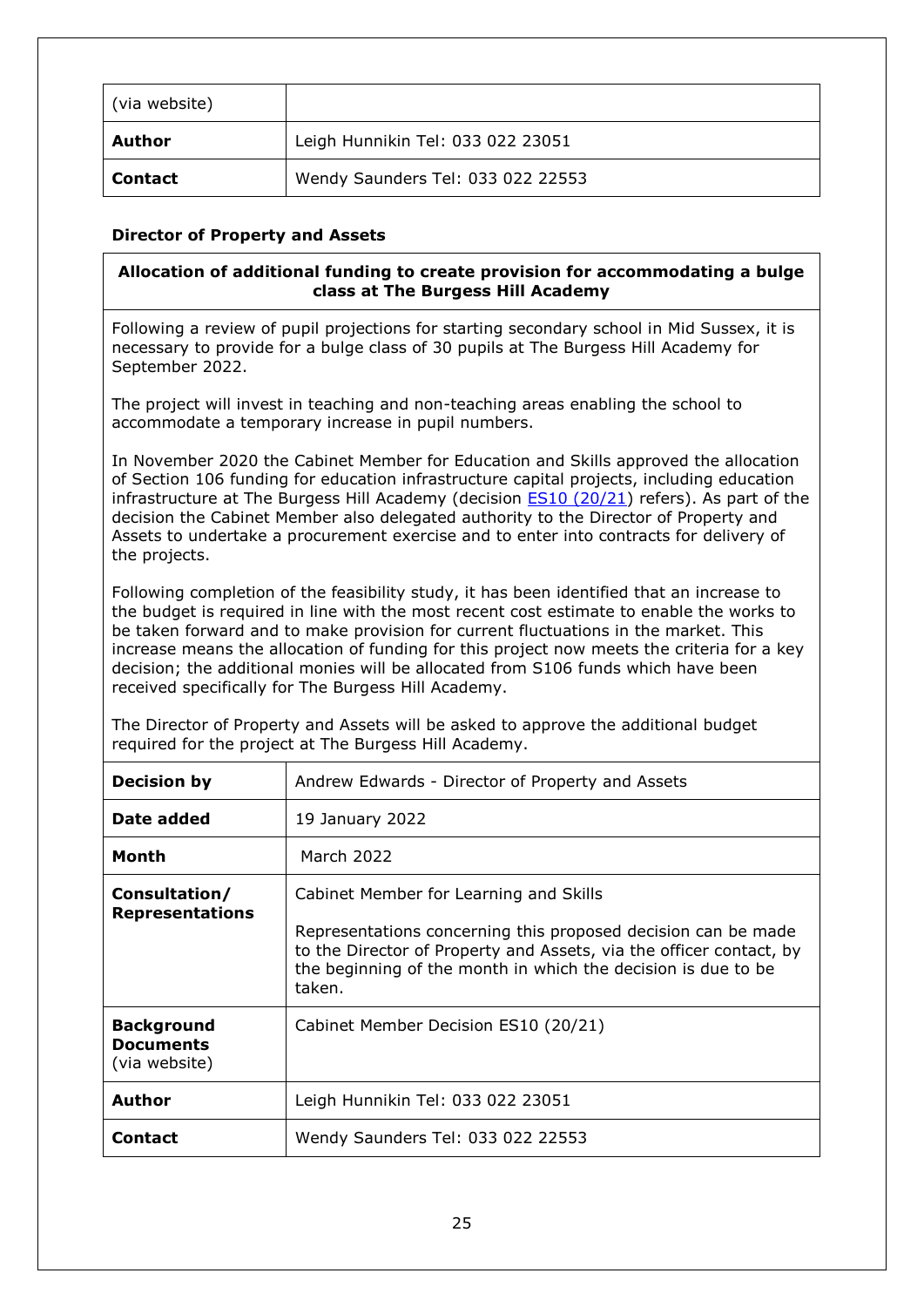# **Community Support, Fire and Rescue**

# **Cabinet Member for Community Support, Fire and Rescue**

## <span id="page-25-0"></span>**West Sussex Fire and Rescue Service Estates Improvement Plan**

Her Majesty's Inspectorate of Constabulary and Fire and Rescue Services report on West Sussex Fire and Rescue Service (WSFRS) in 2018/19 identified areas where the service requires improvement. It is important that the service's estates strategy has a clear objective aligned to and supporting the vision for the WSFRS.

A number of the findings are in areas where there may be asset-based solutions required, to address physical conditions in order to facilitate improvements in areas such as:

- Use of resources and affordability of services
- Promote the right values and culture
- Ensure fairness and promote diversity

The Orange Fire Stations Guide was subsequently commissioned to establish and record the requirements of WSFRS for all fire stations. This was not intended to replace current Building Regulations, British Standards, Codes of Practice, Building Bulletins or any other statutory legislation but does set out the expectations of West Sussex County Council (WSCC). Upon completion, a survey report, of all fire stations, was undertaken against these requirements to establish current conditions at each facility.

The Estates Improvement Plan clearly sets out the prioritisation of work to address the gaps between current state and that recommended through the guidelines.

All partners involved have been asked to formally approve the Estates Improvement Plan. The Cabinet member for Community Support, Fire and Rescue is recommended to do so, on behalf of the County Council.

| <b>Decision by</b>                                     | Cllr Crow - Cabinet Member for Community Support, Fire and<br>Rescue                                                                                                   |
|--------------------------------------------------------|------------------------------------------------------------------------------------------------------------------------------------------------------------------------|
| Date added                                             | 24 November 2021                                                                                                                                                       |
| Month                                                  | January 2022                                                                                                                                                           |
| Consultation/<br><b>Representations</b>                | Representations concerning this proposed decision can be made<br>to the Cabinet Member Community Support, Fire and Rescue and<br>Communities, via the officer contact. |
| <b>Background</b><br><b>Documents</b><br>(via website) | None                                                                                                                                                                   |
| <b>Author</b>                                          | Mark Andrews                                                                                                                                                           |
| <b>Contact</b>                                         | Erica Keegan Tel: 033 022 26050                                                                                                                                        |

## **Cabinet**

<span id="page-25-1"></span>**West Sussex Fire and Rescue Service Community Risk Management Plan 2022- 26**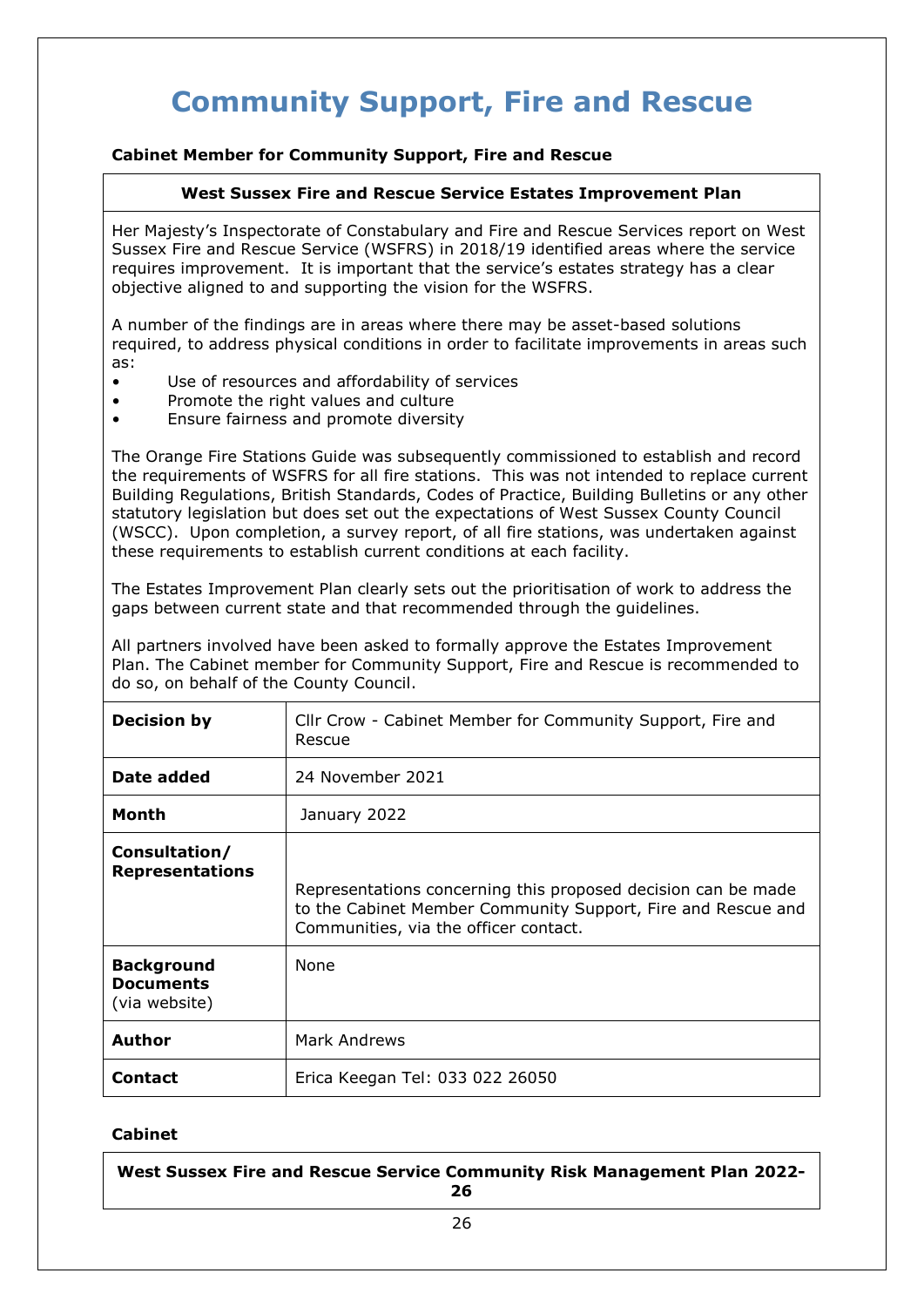The Fire and Rescue National Framework for England (2018) requires all Fire and Rescue Authorities to produce an Integrated Risk Management Plan (IRMP) that covers at least a 3-year period. We are now in the fourth and final year of our existing 2018-2022 IRMP and have developed a new Community Risk Management Plan (CRMP) covering 2022- 2026 [per guidance from the National Fire Chiefs Council (NFCC), there has been a change in terminology from IRMP to CRMP].

During the planning process, we consider our community risks, using a range of sophisticated analytical tools to identify where incidents might happen, when they might occur and how serious they could be. Using this data alongside historical information about demand allows us to identify options to better target our resources, including firefighters and appliances, more effectively, resulting in a better balance of prevention, protection and response activities. This plan then clearly communicates this to the public, reinforcing the services commitment to our communities.

The Cabinet is recommended to endorse the West Sussex Fire and Rescue Service Community Risk Management Plan 2022-26 on behalf of the County Council.

| <b>Decision by</b>                                     | Cllr Crow, Cllr N Jupp, Cllr J Dennis, Cllr Hunt, Cllr Marshall, Cllr<br>Lanzer, Cllr Waight, Cllr Russell, Cllr Urguhart, Cllr A Jupp -<br>Cabinet                                                                                                                                                                                                                                                                                                                                                                                                                                                                                         |
|--------------------------------------------------------|---------------------------------------------------------------------------------------------------------------------------------------------------------------------------------------------------------------------------------------------------------------------------------------------------------------------------------------------------------------------------------------------------------------------------------------------------------------------------------------------------------------------------------------------------------------------------------------------------------------------------------------------|
| Date added                                             | 27 October 2021                                                                                                                                                                                                                                                                                                                                                                                                                                                                                                                                                                                                                             |
| <b>Month</b>                                           | March 2022                                                                                                                                                                                                                                                                                                                                                                                                                                                                                                                                                                                                                                  |
| Consultation/<br><b>Representations</b>                | A programme of pre-consultation and engagement activities has<br>been conducted over 12 months in order to help shape the<br>strategic direction of the Community Risk Management Plan.<br>A 10 week, formal consultation, runs from 15 <sup>th</sup> November 2021<br>to 21 <sup>st</sup> January 2022, open to public and staff and supported by<br>public, staff and representative body engagement.<br>Representations concerning this proposed decision can be made<br>to the Cabinet Member for Fire & Rescue and Communities, via<br>the officer contact, by the beginning of the month in which the<br>decision is due to be taken. |
| <b>Background</b><br><b>Documents</b><br>(via website) | <b>None</b>                                                                                                                                                                                                                                                                                                                                                                                                                                                                                                                                                                                                                                 |
| <b>Author</b>                                          | Sabrina Cohen-Hatton Tel: 033 022 24993                                                                                                                                                                                                                                                                                                                                                                                                                                                                                                                                                                                                     |
| <b>Contact</b>                                         | Erica Keegan Tel: 033 022 26050                                                                                                                                                                                                                                                                                                                                                                                                                                                                                                                                                                                                             |

# <span id="page-26-0"></span>**Environment and Climate Change**

**Director of Environment and Public Protection**

**Award of design and build contract at the Halewick Lane battery storage site**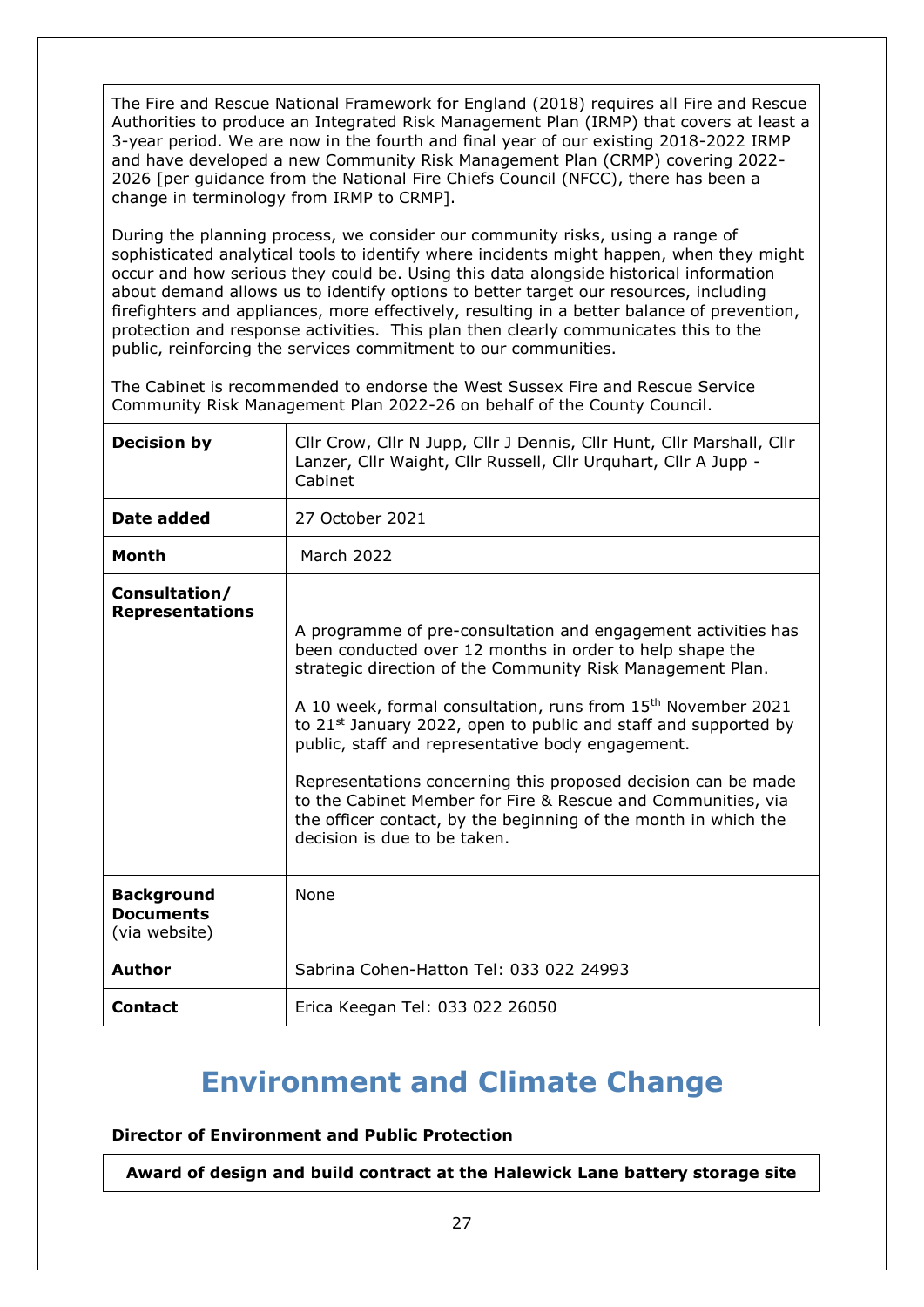The Halewick Lane Battery Storage project proposes the re-development of the previously derelict North Sompting Waste Management Site into an income generating battery storage project.

The Cabinet Member for Environment [delegated authority](https://westsussex.moderngov.co.uk/ieDecisionDetails.aspx?ID=1214) to the Director of Environment and Public Protection to approve the design and build contract award.

When the procurement process has concluded, the Director of Environment and Public Protection will be asked to award the design and build contract.

| <b>Decision by</b>                                     | Steve Read - Director of Environment and Public Protection                                                                                                                                                                                                                                                 |
|--------------------------------------------------------|------------------------------------------------------------------------------------------------------------------------------------------------------------------------------------------------------------------------------------------------------------------------------------------------------------|
| Date added                                             | 19 August 2021                                                                                                                                                                                                                                                                                             |
| Month                                                  | January 2022                                                                                                                                                                                                                                                                                               |
| Consultation/<br><b>Representations</b>                | Director of Law and Assurance<br>Director of Finance and Support Services<br>Representations concerning this proposed decision can be made<br>to the Director of Environment and Public Protection, via the<br>officer contact, by the beginning of the month in which the<br>decision is due to be taken. |
| <b>Background</b><br><b>Documents</b><br>(via website) | <b>None</b>                                                                                                                                                                                                                                                                                                |
| <b>Author</b>                                          | David Robinson Tel: 033 022 26995                                                                                                                                                                                                                                                                          |
| <b>Contact</b>                                         | Judith Shore Tel: 033 022 26052                                                                                                                                                                                                                                                                            |

## **Director of Highways, Transport and Planning**

#### <span id="page-27-0"></span>**Maintenance of Pagham Harbour Local Nature Reserve**

Pagham Harbour Local Nature Reserve (PHLNR) receives over 200,000 visits per annum and is an internationally important site for wildlife as well as an important amenity for local communities. The County Council has a statutory duty to ensure PHLNR is maintained as a protected environment.

On 1 February 2012, the County Council entered into a 99-year lease with the RSPB and a Service Level Agreement for maintenance services.

The current Service Level Agreement with the RSPB expires on 31 January 2022. The Director of Highways, Transport and Planning will be asked to award a replacement Service Contract commencing on 1 February 2022 for a period of 5 years, with the option to extend for a further 5 years.

| <b>Decision by</b>                      | Matt Davey - Director of Highways, Transport and Planning                 |
|-----------------------------------------|---------------------------------------------------------------------------|
| Date added                              | 30 September 2021                                                         |
| Month                                   | January 2022                                                              |
| Consultation/<br><b>Representations</b> | Director of Law and Assurance<br>Director of Finance and Support Services |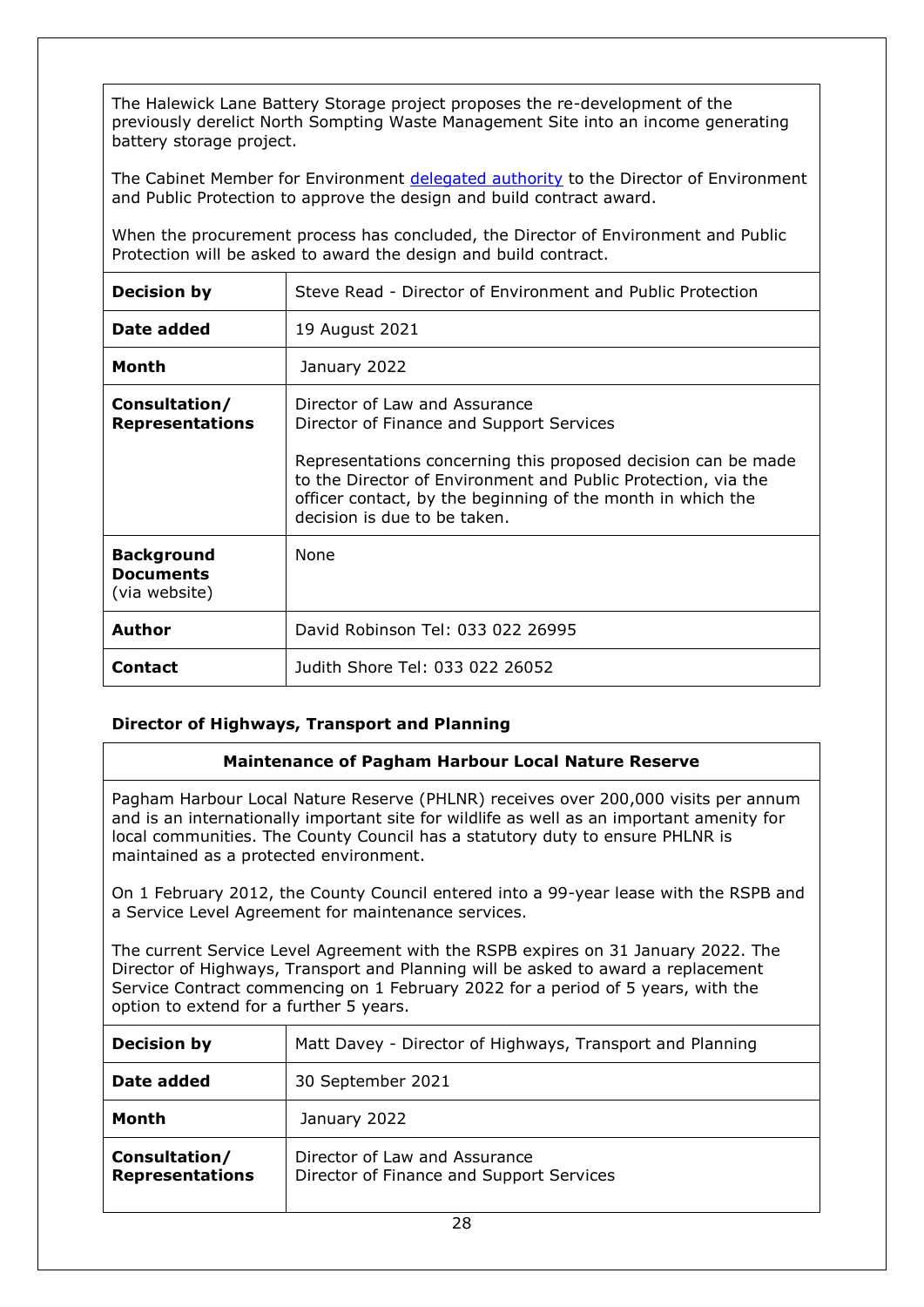|                                                        | Representations concerning this proposed decision can be made<br>to the Director of Highways, Transport and Planning, via the<br>officer contact, by the beginning of the month in which the<br>decision is due to be taken. |
|--------------------------------------------------------|------------------------------------------------------------------------------------------------------------------------------------------------------------------------------------------------------------------------------|
| <b>Background</b><br><b>Documents</b><br>(via website) | None                                                                                                                                                                                                                         |
| Author                                                 | Neil Vigar Tel: 033 022 26698                                                                                                                                                                                                |
| Contact                                                | Judith Shore Tel: 033 022 26052                                                                                                                                                                                              |

## **Director of Environment and Public Protection**

#### <span id="page-28-0"></span>**Award of Demand Side Response Management contract at the Halewick Lane Battery Storage site and Westhampnett Solar and Battery Farm**

The appointed Demand Side Response (DSR) Management operator acts on behalf of the County Council to manage and create revenue from the County Council's battery assets by engaging in the DSR markets with the National Grid, selling energy to create revenue and support grid stability.

The current contract expires on 31 March 2022 and a procurement process for a new supplier will be undertaken through the Crown Commercial Services RM3824 – Heat Networks and Electricity Generation Assets (HELGA) framework.

Upon the conclusion of the procurement process, the Director for Environment and Public Protection will be asked to award a Demand Side Response management contract at the Halewick Lane Battery Storage site and Westhampnett Solar and Battery Farm.

| <b>Decision by</b>                                     | Steve Read - Director of Environment and Public Protection                                                                                                                                                                                                                                                 |
|--------------------------------------------------------|------------------------------------------------------------------------------------------------------------------------------------------------------------------------------------------------------------------------------------------------------------------------------------------------------------|
| Date added                                             | 23 September 2021                                                                                                                                                                                                                                                                                          |
| Month                                                  | January 2022                                                                                                                                                                                                                                                                                               |
| Consultation/<br><b>Representations</b>                | Director of Law and Assurance<br>Director of Finance and Support Services<br>Representations concerning this proposed decision can be made<br>to the Director of Environment and Public Protection, via the<br>officer contact, by the beginning of the month in which the<br>decision is due to be taken. |
| <b>Background</b><br><b>Documents</b><br>(via website) | None                                                                                                                                                                                                                                                                                                       |
| Author                                                 | David Robinson Tel: 033 022 26995                                                                                                                                                                                                                                                                          |
| <b>Contact</b>                                         | Judith Shore Tel: 033 022 26052                                                                                                                                                                                                                                                                            |

#### **Director of Environment and Public Protection**

#### <span id="page-28-1"></span>**Procurement and Award: Street Sweeping Contract**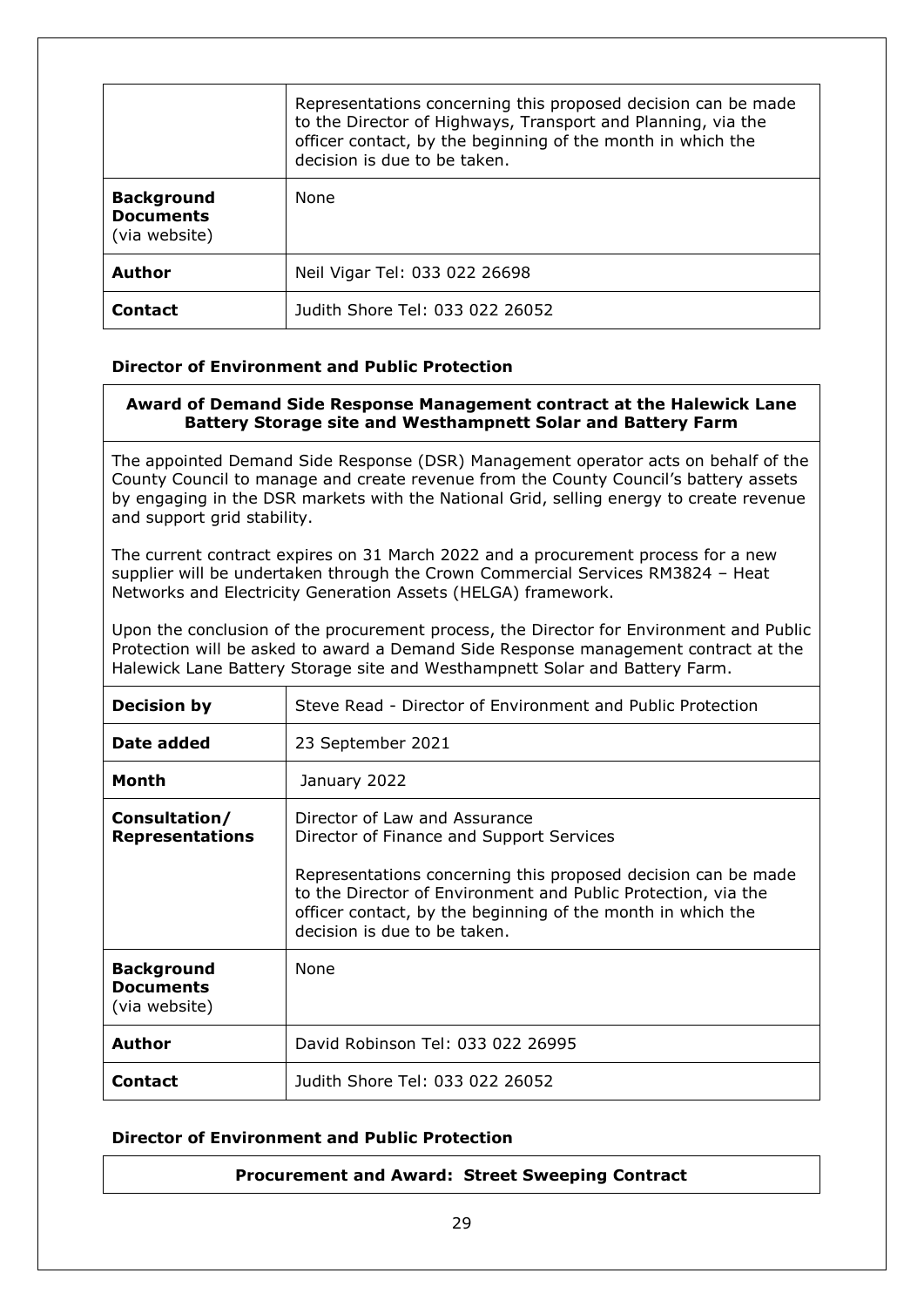In October 2017 the County Council entered into a contract with Biffa Waste Services Limited for the provision of street sweeping services (reception into facility, recycling, treatment and disposal). The three-year contract and its two-year extension will come to an end on 01 October 2022.

The Director of Environment and Public Protection will be asked to endorse the procurement process for the provision of street sweeping services (reception into facility, recycling, treatment and disposal) from 01 October 2022 and award of the contract based on the most advantageous bid after technical and financial evaluation.

| <b>Decision by</b>                                     | Steve Read - Director of Environment and Public Protection |
|--------------------------------------------------------|------------------------------------------------------------|
| Date added                                             | 7 January 2022                                             |
| Month                                                  | February 2022                                              |
| Consultation/                                          | District and Borough Councils                              |
| <b>Representations</b>                                 | Representation can be made via the officer contact.        |
| <b>Background</b><br><b>Documents</b><br>(via website) | <b>None</b>                                                |
| Author                                                 | Gareth Rollings Tel: 033 022 24161                         |
| <b>Contact</b>                                         | Judith Shore Tel. 033 022 26052                            |

# **Director of Environment and Public Protection**

## <span id="page-29-0"></span>**Extension of Refuse Derived Fuel Contract**

In February 2017, the Cabinet Member for Finance (on behalf of the Cabinet Member for Residents' Services) delegated authority to the Executive Director of Economy, Infrastructure and Environment to award the Refuse Derived Fuel (RDF) Contract. [Decision RS14\(16/7\).](http://www2.westsussex.gov.uk/ds/edd/rs/rs14_16-17record.pdf)

The RDF Contract was procured with an initial contract term of five years with an option to extend the RDF Contract in minimum increments of whole calendar years, for up to a further five calendar years.

The initial five-year term is not due to expire until April 2023. West Sussex County Council can extend the RDF contract on the same terms and conditions and there is a contractual requirement to inform the contractor, no later than 12 months prior to expiry, whether or not the contract will be extended.

The Director of Environment and Public Protection will be asked to extend the RDF Contract by 12 months from April 2023.

| <b>Decision by</b> | Steve Read - Director of Environment and Public Protection |
|--------------------|------------------------------------------------------------|
| Date added         | 7 January 2022                                             |
| Month              | February 2022                                              |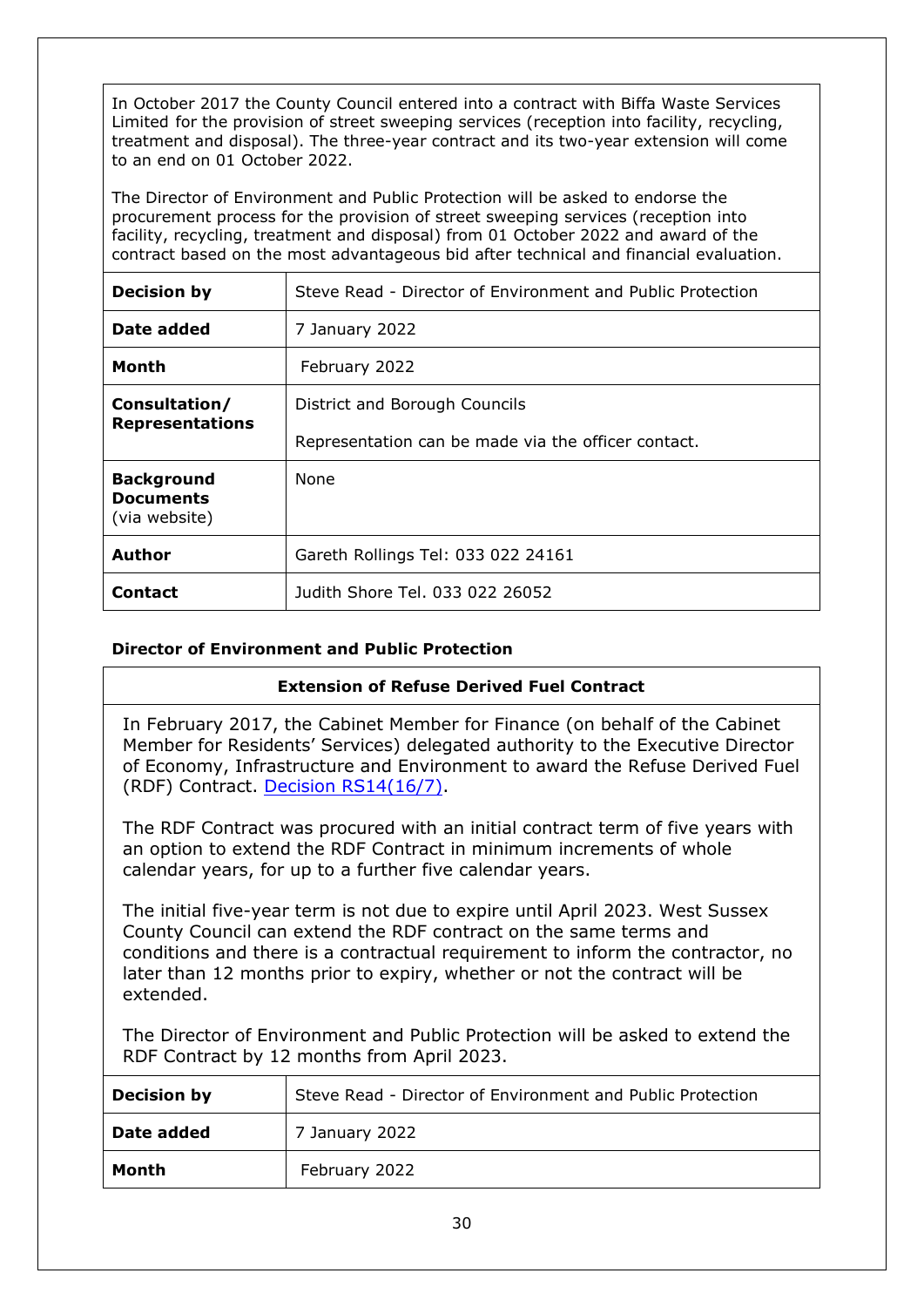| Consultation/<br><b>Representations</b>                | Representation can be made via the officer contact. |
|--------------------------------------------------------|-----------------------------------------------------|
| <b>Background</b><br><b>Documents</b><br>(via website) | None                                                |
| <b>Author</b>                                          | Gareth Rollings Tel: 033 022 24161                  |
| <b>Contact</b>                                         | Judith Shore Tel. 033 022 26052                     |

# <span id="page-30-0"></span>**Finance and Property**

## **Cabinet**

# **Emergency Central Government Funding (Rolling Entry)**

Due to the ongoing public health emergency the County Council has received a number of support packages from Central Government. As funds are received the Council needs to determine arrangements to distribute, allocate or make other preparations for the appropriate use of funds received.

The relevant decision maker will be determined by the intended use of the allocated funds. The Council may be required to comply with a number of conditions set out in the terms of the grant which may mean decisions need to be taken quickly due to the need to provide timely financial support related to the Covid-19 pandemic. Members will be consulted or advised of planned decisions with as much notice as can be provided.

| <b>Decision by</b>                                     | - Cabinet                                           |
|--------------------------------------------------------|-----------------------------------------------------|
| Date added                                             | 15 February 2021                                    |
| Month                                                  | Before March 2022                                   |
| Consultation/<br><b>Representations</b>                | Representations can be made to the officer contact. |
| <b>Background</b><br><b>Documents</b><br>(via website) | <b>None</b>                                         |
| <b>Author</b>                                          | Tony Kershaw Tel: 033 022 22662                     |
| <b>Contact</b>                                         | Suzannah Hill Tel: 033 022 22551                    |

## **Leader, Cabinet Member for Finance and Property, Cabinet**

# <span id="page-30-1"></span>**Performance and Resources Report (Rolling Entry)**

The Performance and Resources Report (PRR) details the Council's performance in relation to revenue and capital spending, savings, workforce projections, performance and risk by portfolio against the Cabinet's key priorities. The Leader and Cabinet Member for Finance & Property, or Cabinet will be recommended to approve the PRR and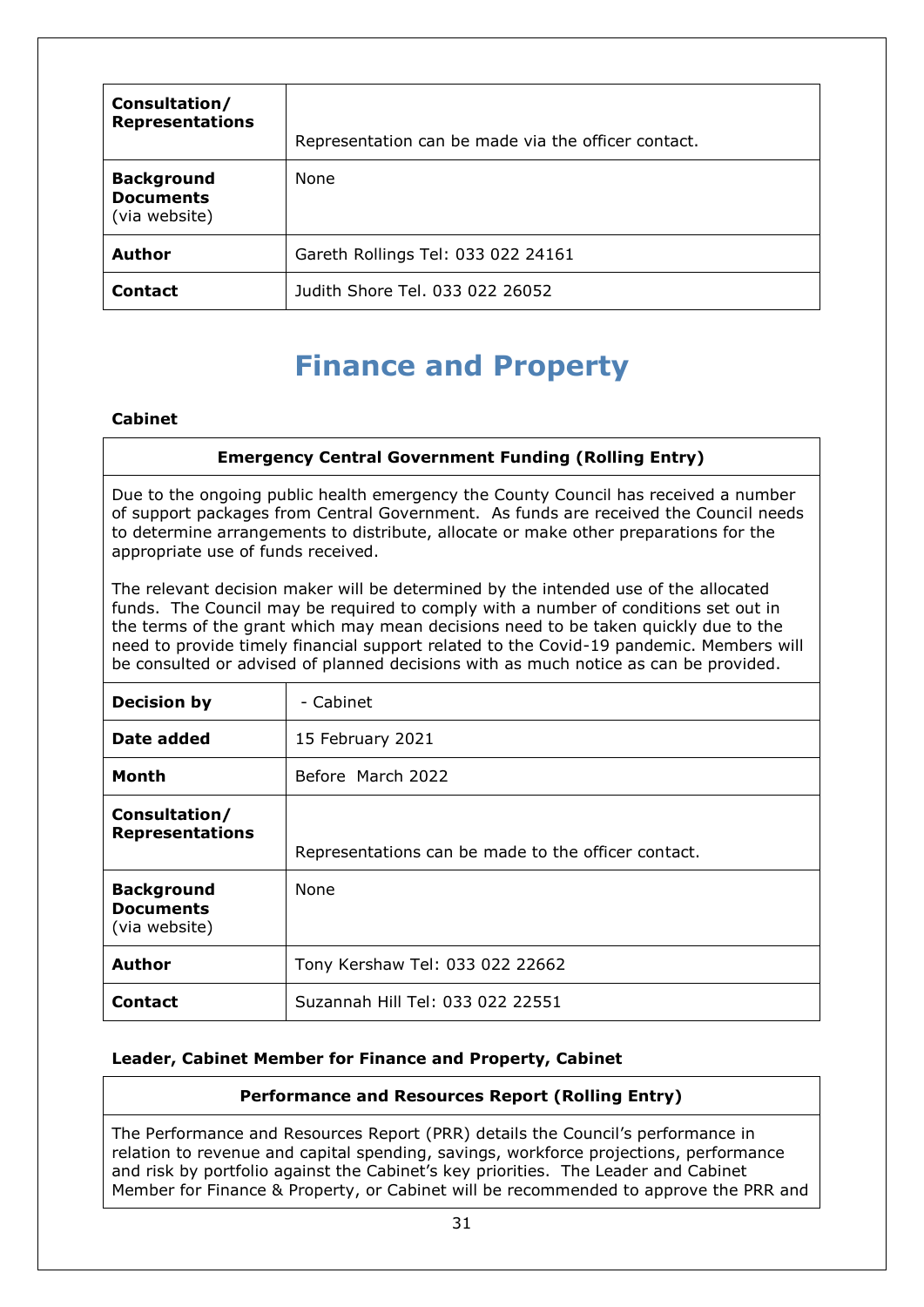| any items of financial and performance management within the PRR. |                                                                         |
|-------------------------------------------------------------------|-------------------------------------------------------------------------|
| <b>Decision by</b>                                                | Cllr Hunt - Leader, Cabinet Member for Finance and Property,<br>Cabinet |
| Date added                                                        | 1 April 2021                                                            |
| Month                                                             | Before March 2022                                                       |
| Consultation/<br><b>Representations</b>                           | Representation can be made via the officer contact.                     |
| <b>Background</b><br><b>Documents</b><br>(via website)            | None                                                                    |
| <b>Author</b>                                                     | Fiona Morris Tel: 033 022 23811                                         |
| <b>Contact</b>                                                    | Natalie Jones-Punch Tel: 033 022 25098                                  |

## <span id="page-31-0"></span>**Cabinet Member for Finance and Property**

| <b>Property Holdings: (Rolling Entry)</b>                                                                                                                                                                                                                                                                                                                                                                                                                                                                     |                                                     |
|---------------------------------------------------------------------------------------------------------------------------------------------------------------------------------------------------------------------------------------------------------------------------------------------------------------------------------------------------------------------------------------------------------------------------------------------------------------------------------------------------------------|-----------------------------------------------------|
| The County Council's West Sussex Plan sets out its ambition to minimise the burden of<br>local taxation, delivering the best outcomes for residents with the money it spends,<br>whilst living within its means. In 2018 the County Council agreed to adopt an Asset<br>Management Policy and Strategy. An objective of the strategy is to acquire, manage,<br>maintain and dispose of property effectively, efficiently and sustainably, together with<br>optimising financial and commercial opportunities. |                                                     |
| <b>Decision by</b>                                                                                                                                                                                                                                                                                                                                                                                                                                                                                            | Cllr Hunt - Cabinet Member for Finance and Property |
| Date added                                                                                                                                                                                                                                                                                                                                                                                                                                                                                                    | 12 January 2022                                     |
| Month                                                                                                                                                                                                                                                                                                                                                                                                                                                                                                         | Before, March 2022                                  |
| Consultation/                                                                                                                                                                                                                                                                                                                                                                                                                                                                                                 | Local members                                       |
| <b>Representations</b>                                                                                                                                                                                                                                                                                                                                                                                                                                                                                        | Representation can be made via the officer contact  |
| <b>Background</b><br><b>Documents</b><br>(via website)                                                                                                                                                                                                                                                                                                                                                                                                                                                        | <b>None</b>                                         |
| Author                                                                                                                                                                                                                                                                                                                                                                                                                                                                                                        | Elaine Sanders Tel: 033 022 25605                   |
| <b>Contact</b>                                                                                                                                                                                                                                                                                                                                                                                                                                                                                                | Suzannah Hill Tel: 033 022 22551                    |

## **County Council, Cabinet**

# <span id="page-31-1"></span>**Council Plan and Budget 2022/23**

The Budget report details the County Council's revenue budget, the level of council tax proposed for 2022/23, the nature of its expenditure, income and savings for a balanced budget. It will also outline the County Council's Capital Programme to cover the period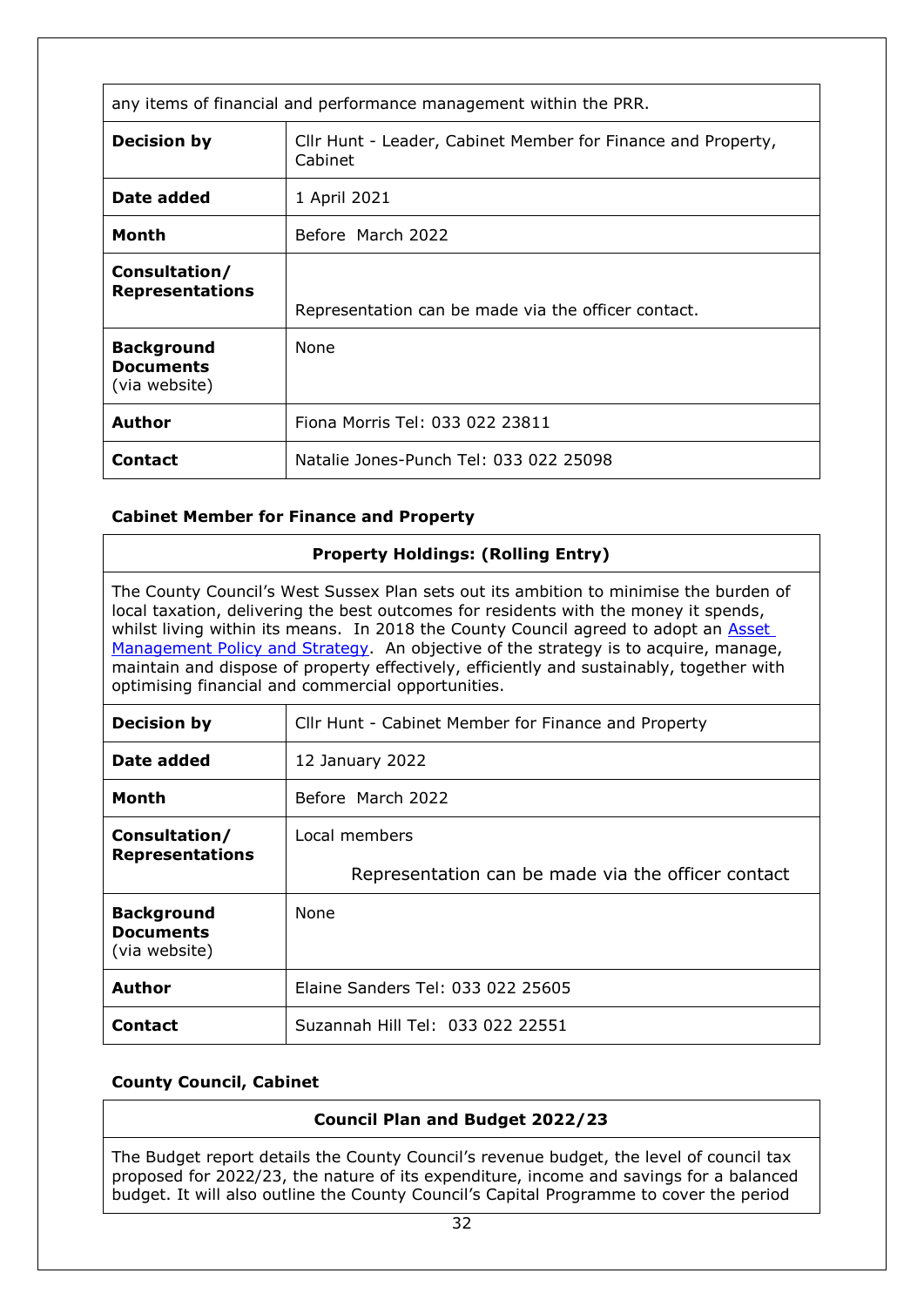2022/23 to 2026/27 which will update the programme previously agreed by County Council.

Cabinet will be asked to endorse the Revenue Budget and Capital Programme for approval at County Council on 18 February 2022.

| <b>Decision by</b>                                     | Cllr J Dennis, Cllr Urquhart, Cllr Russell, Cllr Waight, Cllr Lanzer,<br>Cllr Marshall, Cllr A Jupp, Cllr N Jupp, Cllr Crow, Cllr Hunt -<br>County Council, Cabinet                                                                                       |
|--------------------------------------------------------|-----------------------------------------------------------------------------------------------------------------------------------------------------------------------------------------------------------------------------------------------------------|
| Date added                                             | 24 November 2021                                                                                                                                                                                                                                          |
| Month                                                  | February 2022                                                                                                                                                                                                                                             |
| Consultation/<br><b>Representations</b>                | Performance and Finance Scrutiny Committee<br>All Member Sessions<br>Representations concerning this proposed decision can be made<br>to the Cabinet, via the officer contact, by the beginning of the<br>month in which the decision is due to be taken. |
| <b>Background</b><br><b>Documents</b><br>(via website) | <b>None</b>                                                                                                                                                                                                                                               |
| Author                                                 | Katharine Eberhart Tel: 033 022 22682                                                                                                                                                                                                                     |
| <b>Contact</b>                                         | Natalie Jones-Punch Tel: 033 022 25098                                                                                                                                                                                                                    |

## **Director of Property and Assets**

#### <span id="page-32-0"></span>**Procurement and Award of Contract-Littlehampton County Offices**

Littlehampton County Offices is a three-storey property, owned by West Sussex County Council and shared with Sussex Police.

At the time of the August 2021 Key Decision (FP03 21/22) to vacate Centenary House Durrington, options for replacement office space had been identified for County Council staff including for direct engagement with the public. Some of the capacity will be provided by a move to rented accommodation at Durrington Bridge House on a five-year lease. It is intended to provide the balance of the accommodation at Littlehampton County Offices, which will provide an enduring facility for the Council. A feasibility study has identified a solution that will cost  $£1.1m$  to refurbish the property, including making adaptations to reduce the carbon footprint of the building and improve accessibility.

The Director of Property and Assets will be asked to approve the procurement and award of the refurbishment contract and associated expenditure.

| <b>Decision by</b>                      | Andrew Edwards - Director of Property and Assets                               |
|-----------------------------------------|--------------------------------------------------------------------------------|
| Date added                              | 23 November 2021                                                               |
| Month                                   | February 2022                                                                  |
| Consultation/<br><b>Representations</b> | Local Member - Littlehampton Town / Cabinet Member for<br>Finance and Property |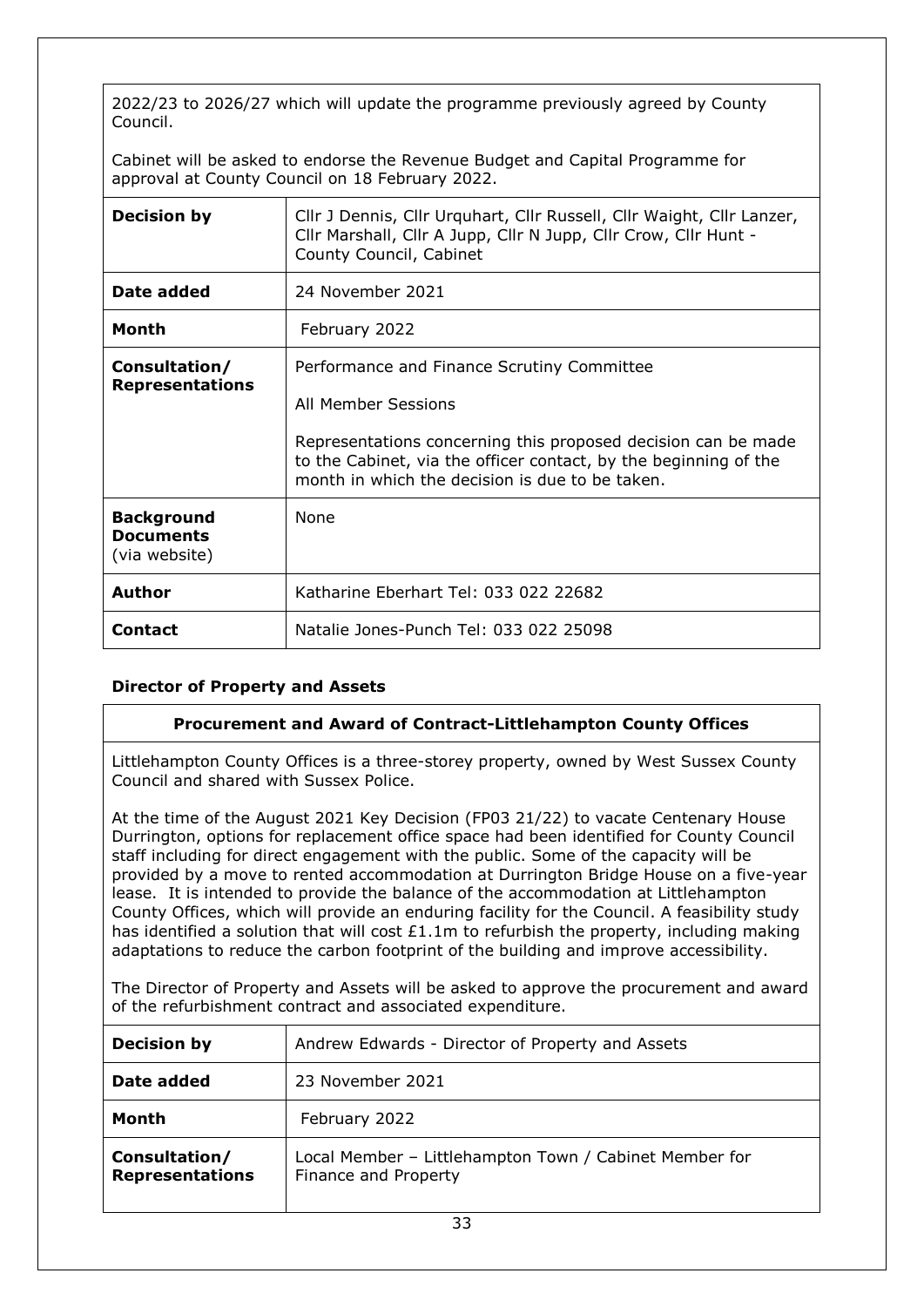|                                                        | Representation can be made via the officer contact. |
|--------------------------------------------------------|-----------------------------------------------------|
| <b>Background</b><br><b>Documents</b><br>(via website) | None                                                |
| <b>Author</b>                                          | Jeremy Rigby Tel: 033 022 26460                     |
| <b>Contact</b>                                         | Suzannah Hill Tel: 033 022 22551                    |

# **Cabinet Member for Finance and Property**

# <span id="page-33-0"></span>**Reprocurement of the property project and programme Multi-disciplinary Consultancy Contract**

Over the coming five years, the County Council will be continuing to deliver a highquality built environment through the planned Capital Programme. An essential part of this programme is to ensure the continued skilled technical expertise necessary to develop and deliver the design proposals for the projects.

The Cabinet Member for Finance and Property will be asked to approve the commencement of a procurement process to put in place a new Multi-Disciplinary Consultancy contract when the existing contract comes to an end in July 2023 and to delegate to the Executive Director Place Services the authority to award the contract. A further report will be published at that time.

| <b>Decision by</b>                                     | Cllr Hunt - Cabinet Member for Finance and Property |
|--------------------------------------------------------|-----------------------------------------------------|
| Date added                                             | 19 January 2022                                     |
| Month                                                  | March 2022                                          |
| Consultation/                                          | Stakeholders/market suppliers                       |
| <b>Representations</b>                                 | Representation can be made via the officer contact. |
| <b>Background</b><br><b>Documents</b><br>(via website) | <b>None</b>                                         |
| <b>Author</b>                                          | Caroline Bridges Tel: 033 022 25691                 |
| <b>Contact</b>                                         | Suzannah Hill Tel: 033 022 22551                    |

## **Director of Property and Assets**

## <span id="page-33-1"></span>**Award of Framework Agreements for Construction Framework**

The County Council carries out repair, maintenance and refurbishment work throughout the corporate estate. Following Cabinet Member decision ECR06 20 21 a construction framework arrangement is being procured which will enable the County Council to place work orders with a variety of qualified contractors to deliver works that fall outside of the current maintenance contract. The works can include repairs and refurbishment as well as new build requirements where needed.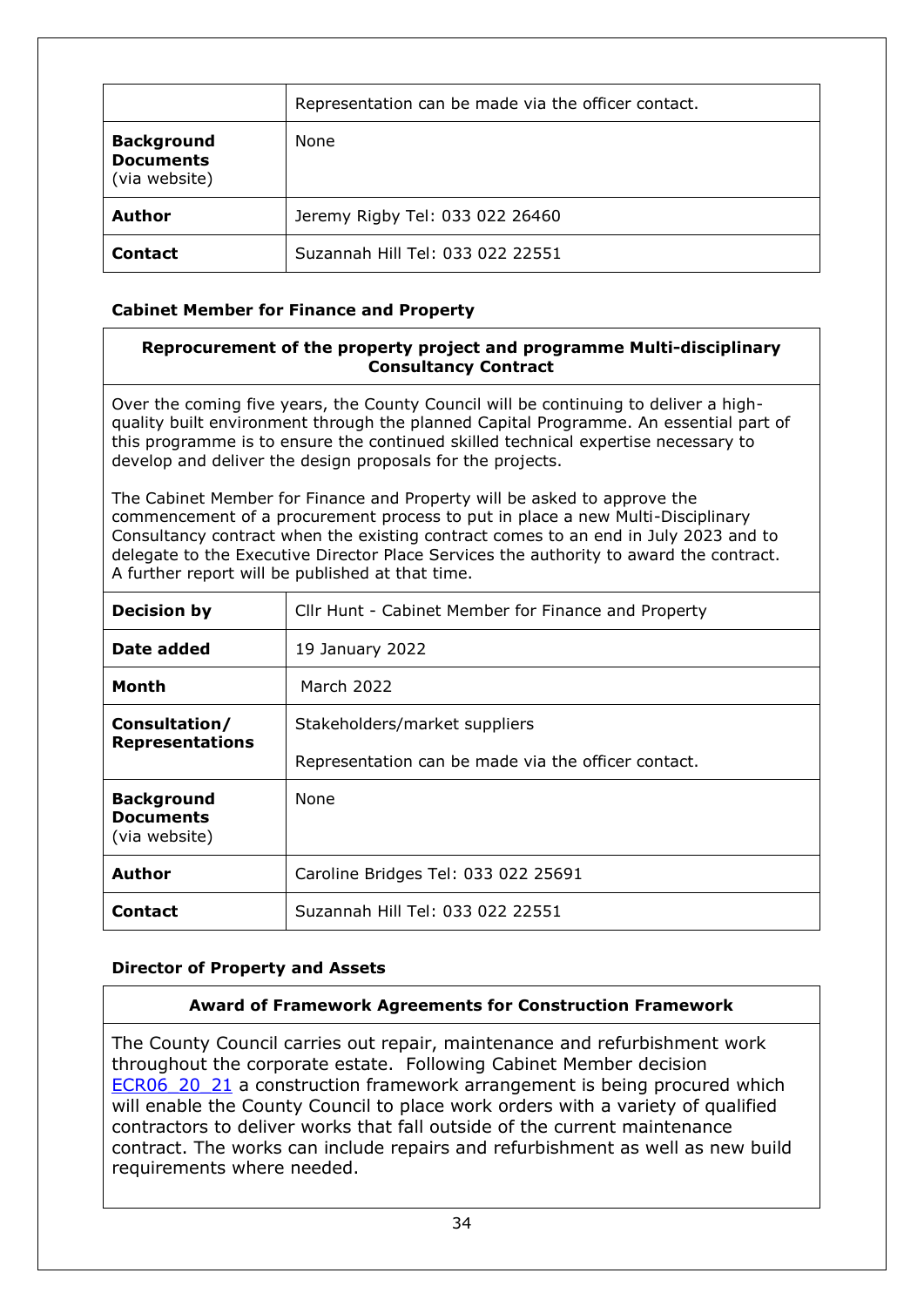Authority was delegated to the Director of Property and Assets by the Cabinet Member decision, to award the Framework Agreements and any call-off contracts as a result of mini-competitions run under the Frameworks. The Director of Property and Assets will be asked to approve the award of Framework Agreements for the proposed Construction Framework.

| <b>Decision by</b>                                     | Andrew Edwards - Director of Property and Assets    |
|--------------------------------------------------------|-----------------------------------------------------|
| Date added                                             | 19 August 2021                                      |
| Month                                                  | April 2022                                          |
| Consultation/                                          | Cabinet Member for Finance and Property             |
| <b>Representations</b>                                 | Representation can be made via the officer contact. |
| <b>Background</b><br><b>Documents</b><br>(via website) | none                                                |
| <b>Author</b>                                          | Jeremy Rigby Tel: 033 022 26460                     |
| <b>Contact</b>                                         | Suzannah Hill Tel. 033 022 22551                    |

# <span id="page-34-0"></span>**Highways and Transport**

# **Director of Highways, Transport and Planning**

## **Adur and Worthing Councils Agency Agreement for Parking**

The current Agency Agreement with Adur and Worthing Councils for the provision of parking services: *Civil Parking Enforcement (CPE) services and operational management of the Worthing Controlled Parking Zone (CPZ)* is due to expire on 31 March 2022. Approval is sought to continue with the existing arrangements by way of putting in place a new agreement, set to commence from 1 April 2022, for a period of five years.

As part of the process of agreeing a new contract, the opportunity has been taken to make some minor improvements and variations so that it best reflects current working practices, not only in Adur and Worthing but across the County.

The Director of Highways, Transport and Planning will be asked to agree a new Agency Agreement with Adur and Worthing Councils for a five-year period until 31 March 2027 for the procurement, management and operation of Civil Parking Enforcement in Adur and Worthing and operational management of the Worthing Controlled Parking Zone, under the provisions of the Local Government Act 1972 and the Local Authorities (Arrangements for the Discharge of Functions) (England) Regulations 2000/2851.

| <b>Decision by</b>                      | Matt Davey - Director of Highways, Transport and Planning                 |
|-----------------------------------------|---------------------------------------------------------------------------|
| Date added                              | 11 October 2021                                                           |
| Month                                   | January 2022                                                              |
| Consultation/<br><b>Representations</b> | Director of Law and Assurance<br>Director of Finance and Support Services |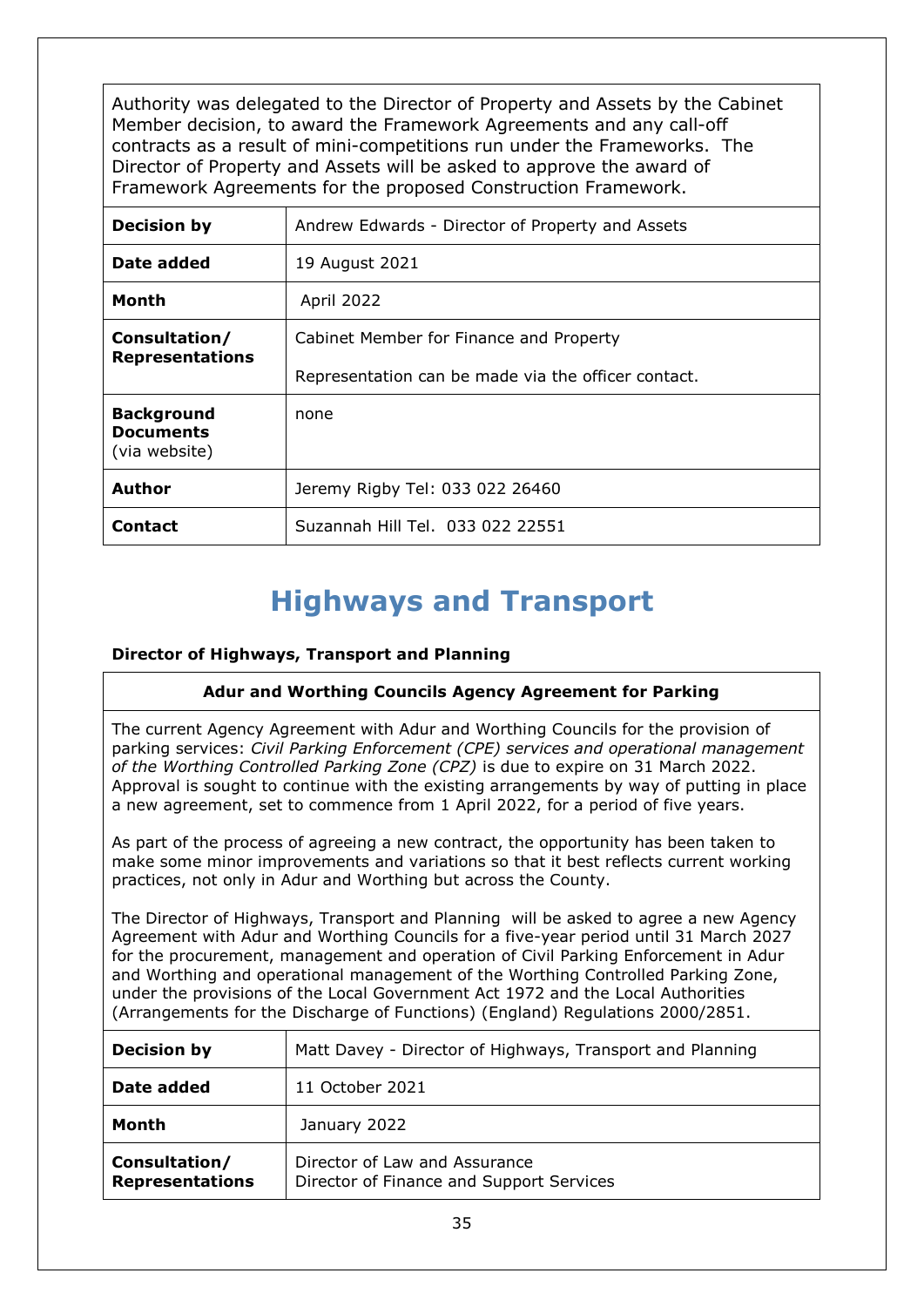|                                                        | Adur and Worthing Councils Parking Services and Legal Teams<br>Representations concerning this proposed decision can be made<br>to the Director of Highways, Transport and Planning, via the<br>officer contact, by the beginning of the month in which the<br>decision is due to be taken. |
|--------------------------------------------------------|---------------------------------------------------------------------------------------------------------------------------------------------------------------------------------------------------------------------------------------------------------------------------------------------|
| <b>Background</b><br><b>Documents</b><br>(via website) | <b>None</b>                                                                                                                                                                                                                                                                                 |
| <b>Author</b>                                          | Miles Davy Tel: 033 022 26688                                                                                                                                                                                                                                                               |
| <b>Contact</b>                                         | Judith Shore Tel: 033 022 26052                                                                                                                                                                                                                                                             |

## **Director of Highways, Transport and Planning**

## <span id="page-35-0"></span>**A284 Lyminster bypass (north) - Construction Contract Award**

The A284 Lyminster Bypass is an important north-south link between the A27 at Crossbush and Littlehampton and the County Council is delivering the northern section. Jackson's Civil Engineering was awarded the design and build contract and the scheme was granted planning permission on 26 March 2019.

The Compulsory Purchase Order was confirmed by the Secretary of State on 16 September 2021 following a Public Inquiry.

The Department for Transport has previously approved the Outline Business Case and will be asked to contribute additional funding on review and approval of the Full Business Case, to be submitted in December 2021.

As the final stage of the scheme, the Director of Highways, Transport and Planning will be asked to award the construction contract for the A284 Lyminster bypass (north).

| <b>Decision by</b>                                     | Matt Davey - Director of Highways, Transport and Planning                                                                                                                                                                                                                                                 |
|--------------------------------------------------------|-----------------------------------------------------------------------------------------------------------------------------------------------------------------------------------------------------------------------------------------------------------------------------------------------------------|
| Date added                                             | 21 October 2021                                                                                                                                                                                                                                                                                           |
| Month                                                  | January 2022                                                                                                                                                                                                                                                                                              |
| Consultation/<br><b>Representations</b>                | Director of Law and Assurance<br>Director of Finance and Support Services<br>Representations concerning this proposed decision can be made<br>to the Director of Highways, Transport and Planning, via the<br>officer contact, by the beginning of the month in which the<br>decision is due to be taken. |
| <b>Background</b><br><b>Documents</b><br>(via website) | None                                                                                                                                                                                                                                                                                                      |
| Author                                                 | Mark Martin Tel: 033 022 25922                                                                                                                                                                                                                                                                            |
| <b>Contact</b>                                         | Judith Shore Tel: 033 022 26052                                                                                                                                                                                                                                                                           |

## **Director of Highways, Transport and Planning**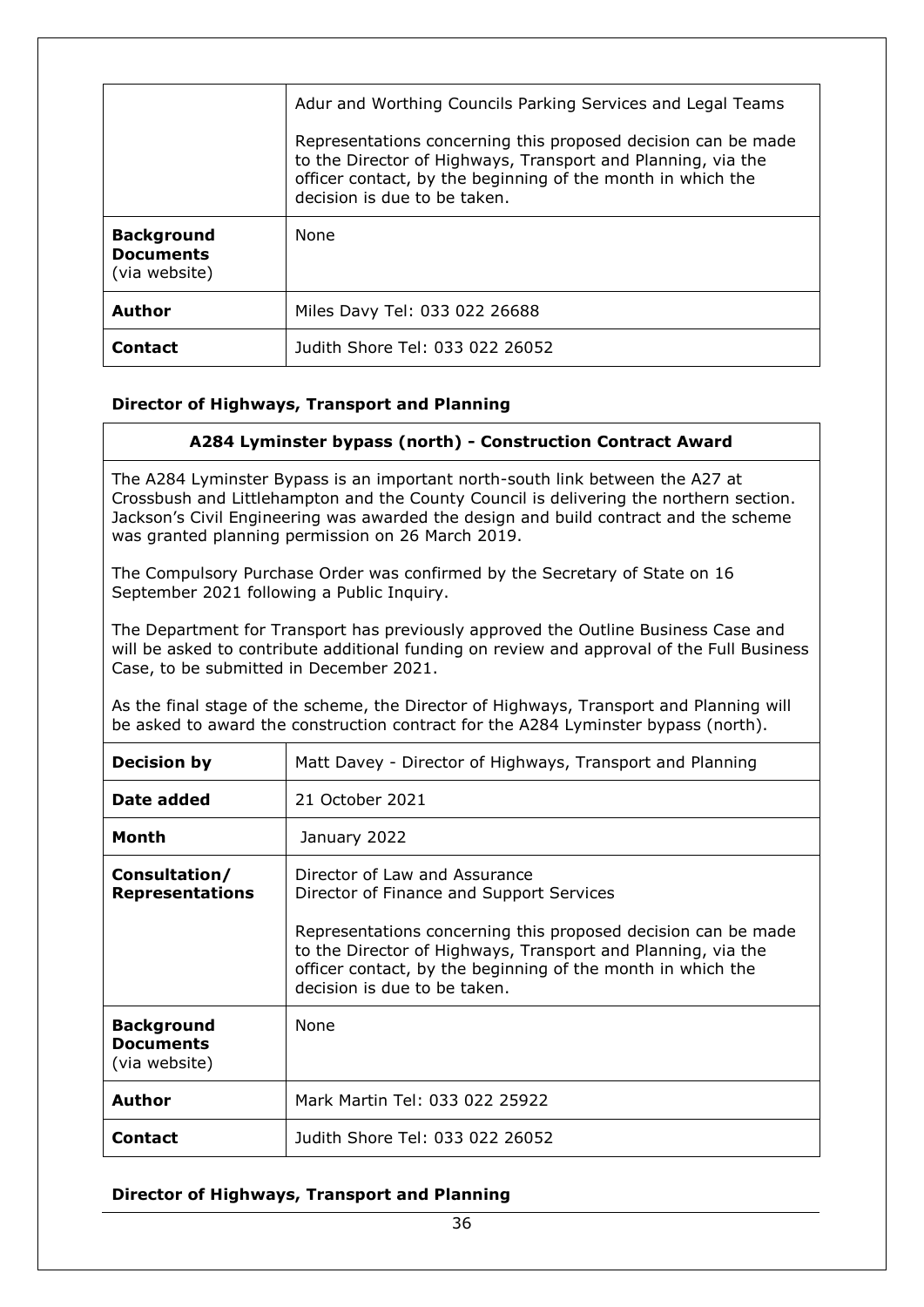# **Endorsement: West Sussex Public Bus Service Procurement via Surrey County Council Dynamic Purchasing System**

<span id="page-36-0"></span>In 2017, following decision [HT01 15-16,](http://www2.westsussex.gov.uk/ds/edd/ht/ht01_15-16record.pdf) the County Council joined the Surrey County Council (SCC) Dynamic Purchasing System (DPS) to procure socially necessary bus services in West Sussex. The current DPS is due to end on 31 January 2022. SCC intends to extend the DPS in the light of the ongoing pandemic-related market situation and it is proposed that West Sussex County Council continues to use the SCC DPS.

The Director of Highways, Transport & Planning will be asked to agree to extend the current arrangement to procure socially necessary bus services for West Sussex via the SCC DPS.

| <b>Decision by</b>                                     | Matt Davey - Director of Highways, Transport and Planning                                                                                             |
|--------------------------------------------------------|-------------------------------------------------------------------------------------------------------------------------------------------------------|
| Date added                                             | 30 December 2021                                                                                                                                      |
| Month                                                  | January 2022                                                                                                                                          |
| Consultation/<br><b>Representations</b>                | West Sussex County Council Cabinet Member for Highways and<br>Transport; Surrey County Council<br>Representation can be made via the officer contact. |
| <b>Background</b><br><b>Documents</b><br>(via website) | <b>None</b>                                                                                                                                           |
| <b>Author</b>                                          | Bill Leath Tel: 033 022 25438                                                                                                                         |
| Contact                                                | Judith Shore Tel. 033 022 26052                                                                                                                       |

## **Cabinet Member for Highways and Transport**

## <span id="page-36-1"></span>**Future Ways of Working re Community Traffic Regulation Orders**

Traffic Regulation Orders (TROs) are legal orders that support the enforceable restrictions and movements on the public highway. In West Sussex, requests for TROs are received from communities to deal with matters such as speed limits, parking controls and moving offences, for example width restrictions and Heavy Goods Vehicles (HGV) restrictions. These requests are known as Community TROs.

Community TRO requests were previously considered and prioritised by County Local Committees after they had been technically assessed using an agreed framework. The Cabinet Member was then able to add a further 15 TROs to the programme resulting in a programme of up to 38 Community TROs per year.

A review has been commissioned to examine the way Community TRO requests are assessed, prioritised and delivered to ensure it is fit for purpose and responds the community demand.

The Cabinet Member for Highways and Transport will be asked to consider and approve recommendations for future ways of working with regard to Community TROs.

| <b>Decision by</b> | Cllr J Dennis - Cabinet Member for Highways and Transport |
|--------------------|-----------------------------------------------------------|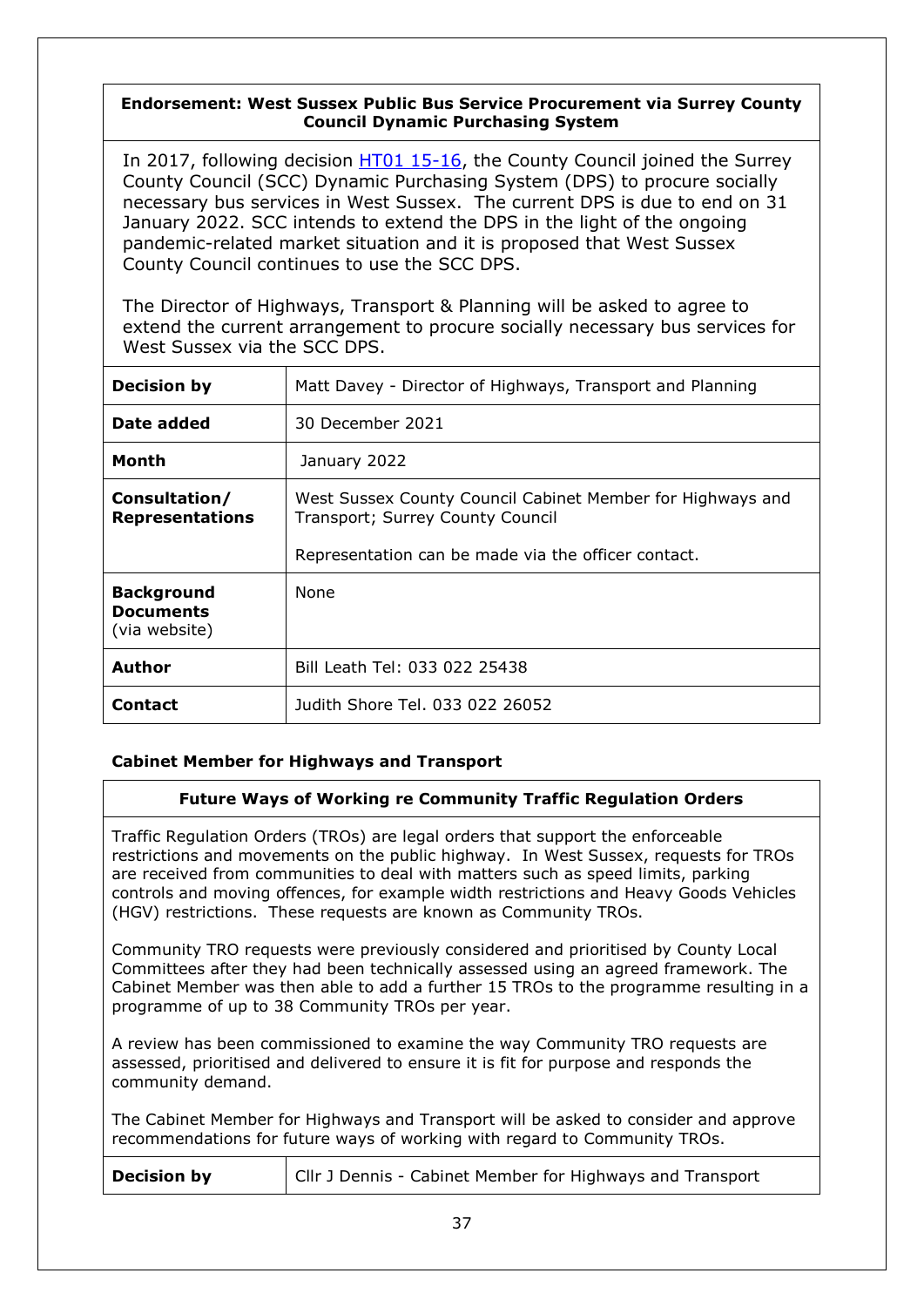| Date added                                             | 1 December 2021                                                                |
|--------------------------------------------------------|--------------------------------------------------------------------------------|
| <b>Month</b>                                           | January 2022                                                                   |
| Consultation/<br><b>Representations</b>                | Communities, Highways and Environment Scrutiny Committee -<br>24 November 2021 |
|                                                        | Representation can be made via the officer contact.                            |
| <b>Background</b><br><b>Documents</b><br>(via website) | <b>None</b>                                                                    |
| <b>Author</b>                                          | Charlotte Weller Tel: 033 022 26001                                            |
| <b>Contact</b>                                         | Judith Shore Tel. 033 022 26052                                                |

# **Cabinet Member for Highways and Transport**

<span id="page-37-0"></span>

| A259 Bognor Regis to Littlehampton Corridor Enhancement Scheme            |
|---------------------------------------------------------------------------|
| The A259 Bognor Regis to Littlehampton Corridor enhancement scheme was    |
| identified by the County Council as a priority scheme in the Strategic    |
| Transport Investment Programme in 2019/20. It is considered by Transport  |
| for the South East one of the top ten priority schemes in the South East. |

The proposed scheme involves improvement to a series of key junctions along the corridor, including junction capacity, non-motorised and bus users' infrastructure provision and was subject to a public consultation in summer 2021.

The Department for Transport (DfT) has approved the Strategic Outline Business Case submission and the next stage of the scheme preparation is to prepare and submit an Outline Business Case (OBC) to the DfT.

The Cabinet Member for Highways & Transport will be asked to approve the budget allocation and to agree the arrangements for the preparation and submission of the OBC to the DfT.

| <b>Decision by</b>                                     | Cllr J Dennis - Cabinet Member for Highways and Transport |
|--------------------------------------------------------|-----------------------------------------------------------|
| Date added                                             | 1 December 2021                                           |
| Month                                                  | January 2022                                              |
| Consultation/<br><b>Representations</b>                | Public consultation undertaken in summer 2021             |
|                                                        | Representation can be made via the officer contact.       |
| <b>Background</b><br><b>Documents</b><br>(via website) | <b>None</b>                                               |
| <b>Author</b>                                          | Hiong Ching Hii Tel: 033 022 22636                        |
| Contact                                                | Judith Shore Tel. 033 022 26052                           |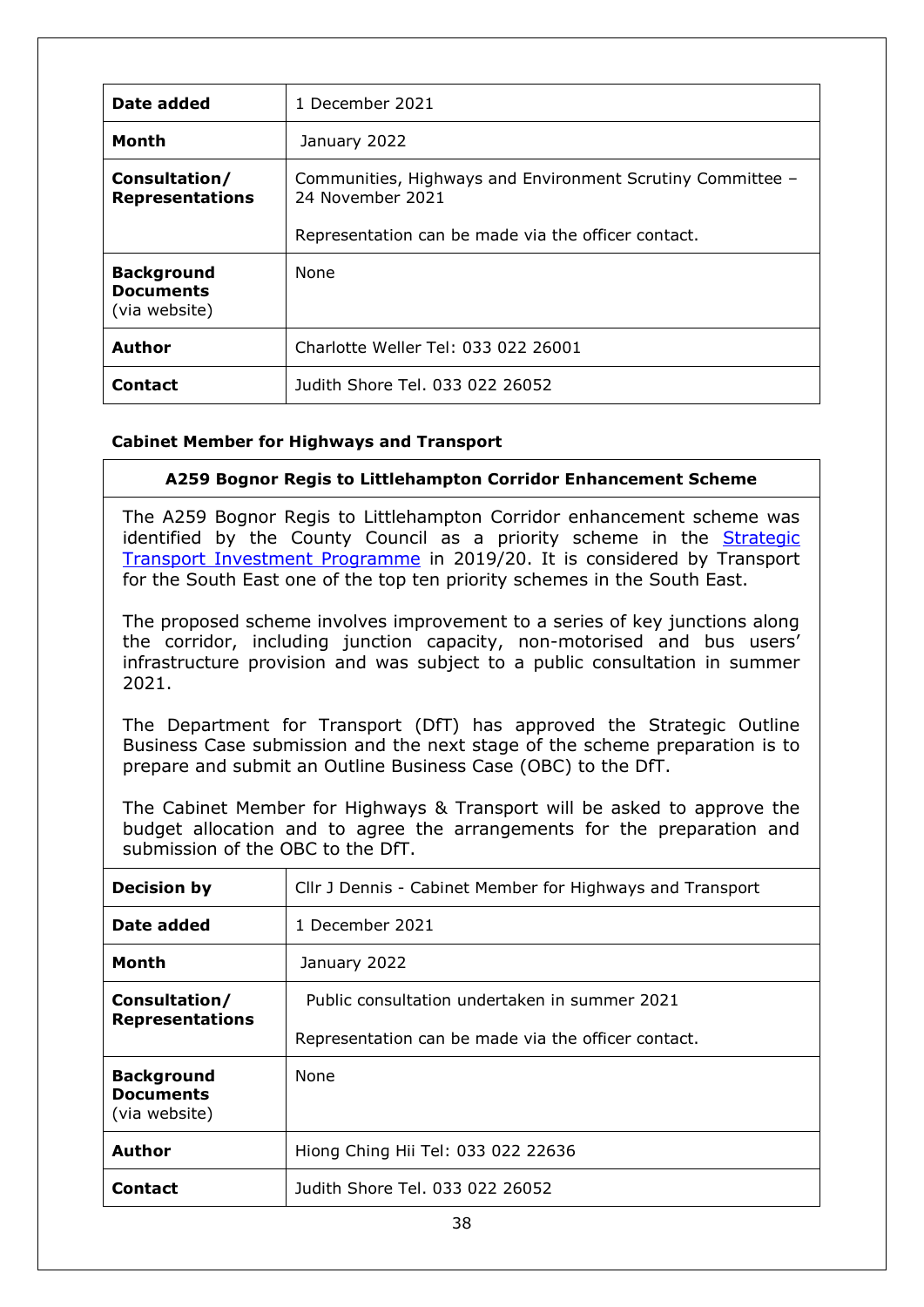# **Cabinet Member for Highways and Transport**

# <span id="page-38-0"></span>**Highways and Transport Delivery Programmes 2022/2023**

The Highway and Transport Delivery Programmes identify capital highways infrastructure maintenance and transport improvement schemes for delivery during 2022/23 and beyond. Capital funding for the Delivery Programmes is predominantly received from the Government for roads maintenance (the Local Highway Maintenance Block), and transport improvements (the Integrated Transport Block) supported by additional funding from developer agreements and contributions.

The indicative forward programmes for Highway Infrastructure Maintenance, Local Transport Improvements (LTIP) and Community Highway Schemes (CHS), have informed the 2022/23 Highways and Transport Delivery Programmes. These provide transparency of the maintenance and improvement investment needs and the funding priorities prepared and selected for review and approval in this decision.

The Cabinet Member for Highways and Transport will be asked to -

- 1. Approve the Highway and Transport Delivery Programmes 2022-23; and
- 2. delegate authority to the Director of Highways, Transport and Planning to adjust the 2022/23 Delivery Programmes to take account of budgetary pressures and any changes in priority arising as a result of network availability, emergencies, or other operational circumstances, in consultation with the Cabinet Member.

It should be noted that the above will be subject to confirmation of funding at a Full Council meeting. Also, that the timetable for confirmation of central government funding is not currently known.

| <b>Decision by</b>                                     | Cllr J Dennis - Cabinet Member for Highways and Transport                                                                                                                                                                                                                                              |
|--------------------------------------------------------|--------------------------------------------------------------------------------------------------------------------------------------------------------------------------------------------------------------------------------------------------------------------------------------------------------|
| Date added                                             | 15 September 2021                                                                                                                                                                                                                                                                                      |
| Month                                                  | January 2022                                                                                                                                                                                                                                                                                           |
| Consultation/<br><b>Representations</b>                | Director of Law and Assurance<br>Director of Finance and Support Services<br>Representations concerning this proposed decision can be made<br>to the Cabinet Member for Highways and Transport, via the<br>officer contact, by the beginning of the month in which the<br>decision is due to be taken. |
| <b>Background</b><br><b>Documents</b><br>(via website) | None                                                                                                                                                                                                                                                                                                   |
| <b>Author</b>                                          | Gary Rustell Tel: 033 022 26397                                                                                                                                                                                                                                                                        |
| <b>Contact</b>                                         | Judith Shore Tel: 033 022 26052                                                                                                                                                                                                                                                                        |

# **Director of Highways, Transport and Planning**

## <span id="page-38-1"></span>**Award of Highway Improvement Contracts - phase 2 (Lots 4, 5 & 6)**

West Sussex County Council is a designated Highways Authority under the Highways Act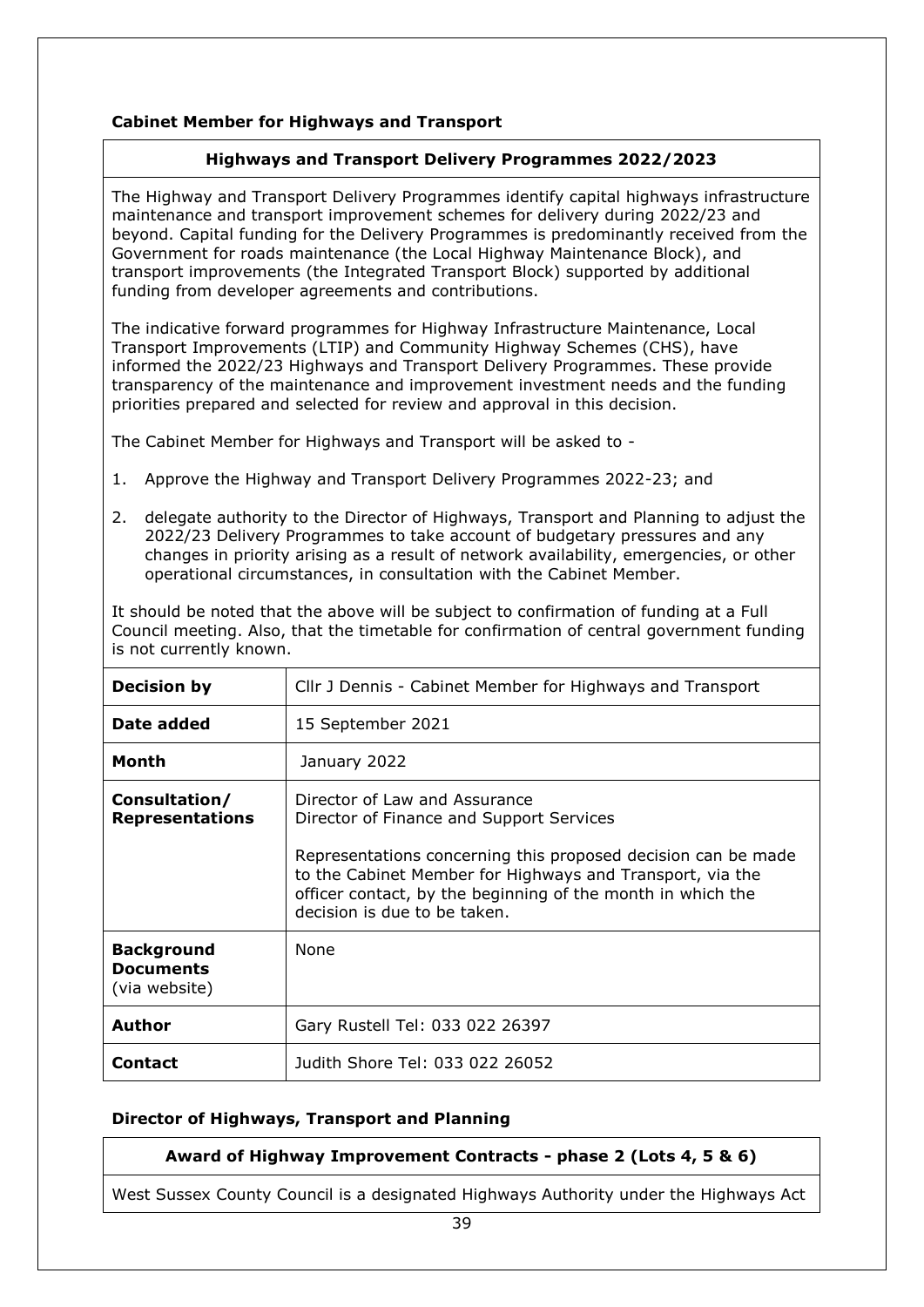1980 and has a duty to maintain highways maintainable at public expense.

In [January 2019,](https://westsussex.moderngov.co.uk/mgIssueHistoryHome.aspx?IId=13206&PlanId=340&RPID=2848675) the Cabinet Member for Highways and Infrastructure approved the commencement of a procurement process for a new Highways Maintenance Term Contract or set of contracts and delegated authority to the Director of Highways and Transport to finalise the terms of and award the Highway Maintenance Term Contract, or set of contracts at the conclusion of the procurement process.

In November 2019, the Director of Highways, Transport and Planning appointed [contractors](https://westsussex.moderngov.co.uk/ieDecisionDetails.aspx?ID=766) to a four-year Framework Agreement to commence 1 April 2020 for capital works for highways.

Lots 4, 5 and 6 (carriageways, footways and infrastructure works) are procured annually and a formal procurement process will be undertaken in the autumn for the delivery of highway works in 2022-23.

At the conclusion of the procurement process, the Director of Highways, Transport and Planning will be asked to award the highway improvement contracts - phase 2.

| <b>Decision by</b>                                     | Matt Davey - Director of Highways, Transport and Planning                                                                                                                                                                                                                                                 |
|--------------------------------------------------------|-----------------------------------------------------------------------------------------------------------------------------------------------------------------------------------------------------------------------------------------------------------------------------------------------------------|
| Date added                                             | 15 September 2021                                                                                                                                                                                                                                                                                         |
| <b>Month</b>                                           | January 2022                                                                                                                                                                                                                                                                                              |
| Consultation/<br><b>Representations</b>                | Director of Law and Assurance<br>Director of Finance and Support Services<br>Representations concerning this proposed decision can be made<br>to the Director of Highways, Transport and Planning, via the<br>officer contact, by the beginning of the month in which the<br>decision is due to be taken. |
| <b>Background</b><br><b>Documents</b><br>(via website) | None                                                                                                                                                                                                                                                                                                      |
| <b>Author</b>                                          | Gary Rustell Tel: 033 022 26397                                                                                                                                                                                                                                                                           |
| <b>Contact</b>                                         | Judith Shore Tel: 033 022 26052                                                                                                                                                                                                                                                                           |

## <span id="page-39-0"></span>**Director of Highways, Transport and Planning**

| <b>Award of Contract for Highways Core Professional Services</b>                                                                                                                                                                                                                                                                                                                                                            |  |
|-----------------------------------------------------------------------------------------------------------------------------------------------------------------------------------------------------------------------------------------------------------------------------------------------------------------------------------------------------------------------------------------------------------------------------|--|
| The supply of professional design services and client support is critical to ensuring the<br>County Council can meet its statutory duty to maintain the highways and to ensure that,<br>in constructing new roads, the authority takes such measures as appropriate to reduce<br>the possibilities of accidents. The contracts awarded for these services in 2016 are due<br>to end in 2022 and new contracts are required. |  |
| A competitive procurement process will be undertaken and, when concluded, the<br>Director of Highways, Transport and Planning will be asked to award the contract for<br>Highways Core Professional Services in accordance with the County Council's Standing<br>Orders on Procurement and Contracts.                                                                                                                       |  |
|                                                                                                                                                                                                                                                                                                                                                                                                                             |  |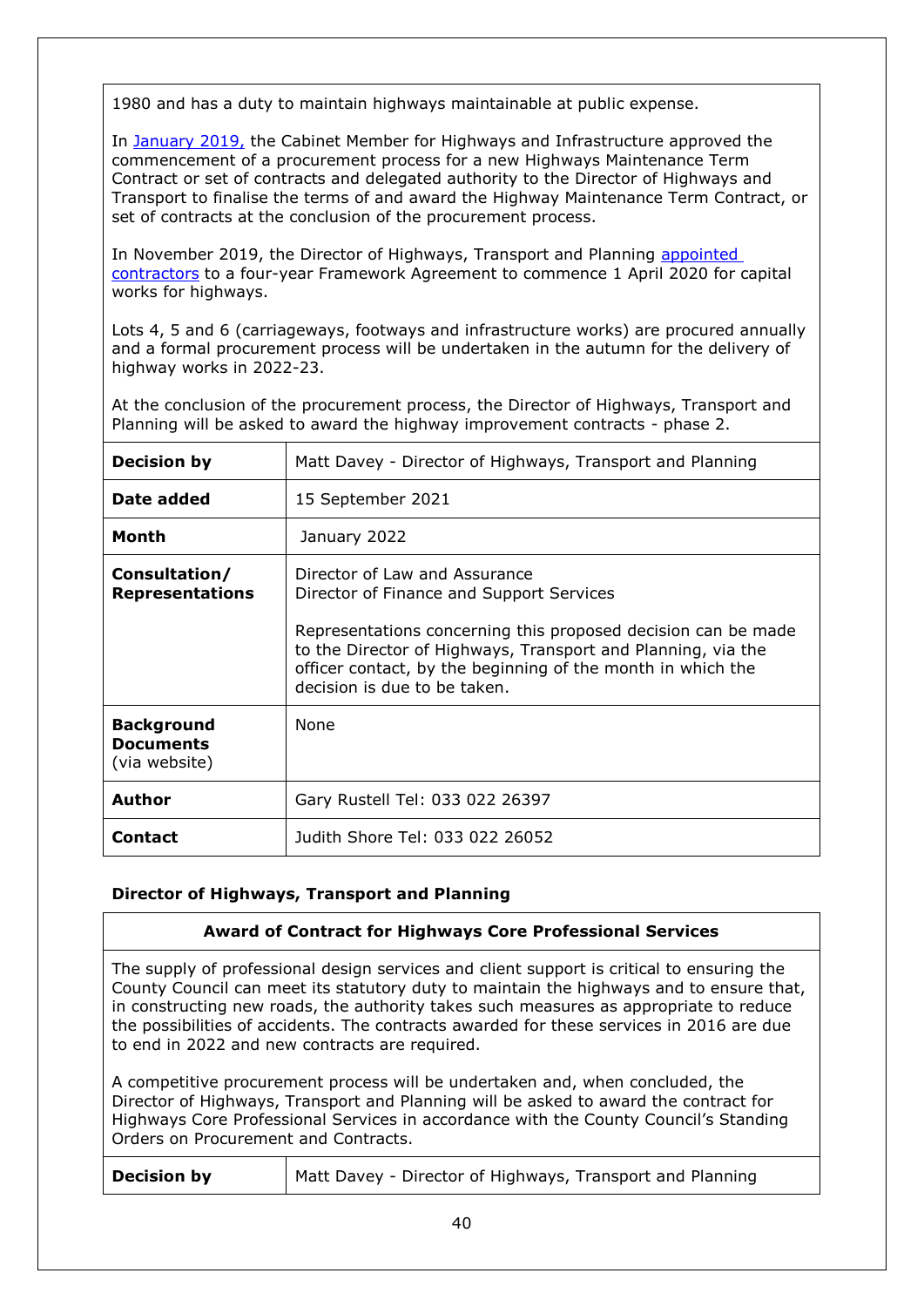| Date added                                             | 5 October 2021                                                                                                                                                                                                                                                                                                                                            |
|--------------------------------------------------------|-----------------------------------------------------------------------------------------------------------------------------------------------------------------------------------------------------------------------------------------------------------------------------------------------------------------------------------------------------------|
| Month                                                  | January 2022                                                                                                                                                                                                                                                                                                                                              |
| Consultation/<br><b>Representations</b>                | <b>Executive Director for Place Services</b><br>Director of Finance and Support Services<br>Director of Law and Assurance<br>Representations concerning this proposed decision can be made<br>to the Director of Highways, Transport and Planning, via the<br>officer contact, by the beginning of the month in which the<br>decision is due to be taken. |
| <b>Background</b><br><b>Documents</b><br>(via website) | <b>None</b>                                                                                                                                                                                                                                                                                                                                               |
| <b>Author</b>                                          | Gary Rustell Tel: 033 022 26397                                                                                                                                                                                                                                                                                                                           |
| <b>Contact</b>                                         | Judith Shore Tel: 033 022 26052                                                                                                                                                                                                                                                                                                                           |

## **Cabinet Member for Highways and Transport**

## <span id="page-40-0"></span>**A24 Findon to Findon Valley cycleway/walkway scheme**

The A24 Findon to Findon Valley cycleway/walkway scheme is a priority in the West Sussex Walking and Cycling Strategy 2016 – 2026.

In November 2020, the County Council was awarded £2.35m through the Department for Transport's Active Travel Fund to support the implementation of walking and cycling schemes in the county. Proposed improvements along the A24 formed part of the funding allocation.

Public engagement exercises on the 2km-long scheme took place in spring and in summer 2021.

The Cabinet Member for Highways and Transport will be asked to approve the route for the scheme including the proposed on-road route between May Tree Avenue and Cissbury Avenue.

| <b>Decision by</b>                                     | Cllr J Dennis - Cabinet Member for Highways and Transport                                                                                                                                                  |
|--------------------------------------------------------|------------------------------------------------------------------------------------------------------------------------------------------------------------------------------------------------------------|
| Date added                                             | 22 December 2021                                                                                                                                                                                           |
| Month                                                  | January 2022                                                                                                                                                                                               |
| Consultation/<br><b>Representations</b>                | Public engagement in spring and summer 2021<br>Local elected representatives<br>Representations concerning this proposed decision can be made<br>to the Cabinet Member for Highways and Transport, via the |
|                                                        | officer contact, by the beginning of the month in which the<br>decision is due to be taken.                                                                                                                |
| <b>Background</b><br><b>Documents</b><br>(via website) | <b>None</b>                                                                                                                                                                                                |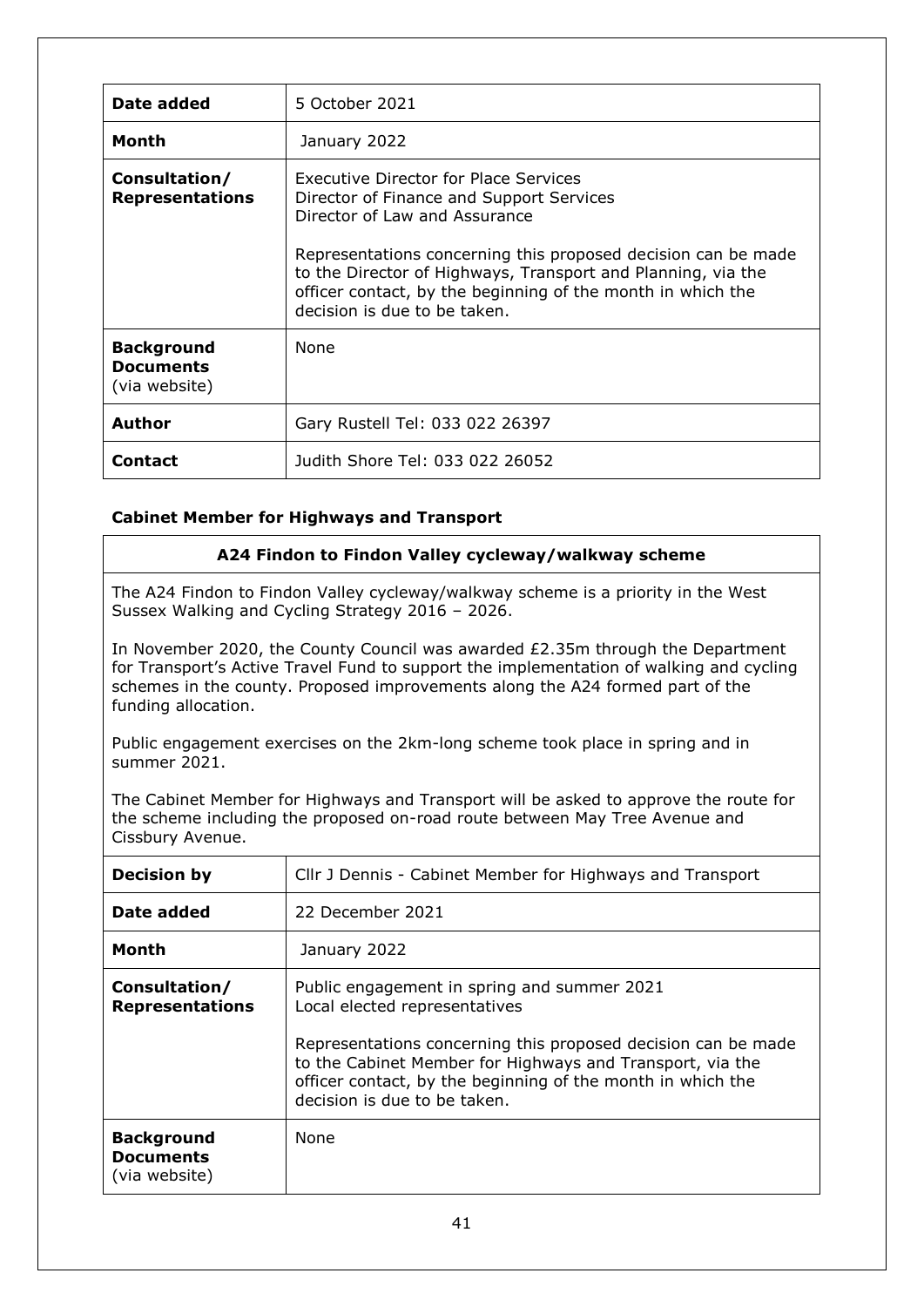| Author         | Andy Ekinsmyth Tel: 033 022 26687 |
|----------------|-----------------------------------|
| <b>Contact</b> | Judith Shore Tel: 033 022 26052   |

## **Cabinet Member for Highways and Transport**

<span id="page-41-0"></span>

| <b>West Sussex Transport Plan</b>                                                                                                                                                                                                                                                                                                             |                                                           |
|-----------------------------------------------------------------------------------------------------------------------------------------------------------------------------------------------------------------------------------------------------------------------------------------------------------------------------------------------|-----------------------------------------------------------|
| The West Sussex Transport Plan (the County Council's main policy on transport and a<br>statutory document) is being reviewed to update the County Council's strategic approach<br>to investment in the transport network up to 2036.                                                                                                          |                                                           |
| The new Transport Plan will build on the three previous Plans and take account of the<br>current policy context and creation of new funding streams and strategic partners. The<br>Transport Plan is also expected to build on the Local Plans prepared by the Local<br>Planning Authorities which guide decision-making on new developments. |                                                           |
| Consultation on the Draft West Sussex Transport Plan took place between July and<br>October 2021. Amendments are being made to the Transport Plan in response to<br>consultation feedback and policy changes.                                                                                                                                 |                                                           |
| The Cabinet Member for Highways and Transport will be asked to recommend the West<br>Sussex Transport Plan for adoption at full council on 1 April 2022.                                                                                                                                                                                      |                                                           |
| <b>Decision by</b>                                                                                                                                                                                                                                                                                                                            | Cllr J Dennis - Cabinet Member for Highways and Transport |
|                                                                                                                                                                                                                                                                                                                                               |                                                           |

| <b>Decision by</b>                                     | Cllr J Dennis - Cabinet Member for Highways and Transport                                                                                                                                                                    |  |  |
|--------------------------------------------------------|------------------------------------------------------------------------------------------------------------------------------------------------------------------------------------------------------------------------------|--|--|
| Date added                                             | 15 December 2021                                                                                                                                                                                                             |  |  |
| Month                                                  | February 2022                                                                                                                                                                                                                |  |  |
| Consultation/<br><b>Representations</b>                | Communities, Highways and Environment Scrutiny Committee -<br>19 January 2022                                                                                                                                                |  |  |
|                                                        | Representations concerning this proposed decision can be made<br>to the Director of Highways, Transport and Planning, via the<br>officer contact, by the beginning of the month in which the<br>decision is due to be taken. |  |  |
| <b>Background</b><br><b>Documents</b><br>(via website) | None                                                                                                                                                                                                                         |  |  |
| <b>Author</b>                                          | Darryl Hemmings Tel: 033 022 26437                                                                                                                                                                                           |  |  |
| <b>Contact</b>                                         | Judith Shore Tel: 033 022 26052                                                                                                                                                                                              |  |  |

## **Director of Highways, Transport and Planning**

## <span id="page-41-1"></span>**Delivery of the Ash Dieback Action Plan - Contract Award**

Ash Dieback is a disease that is likely to kill 95% of the county's ash trees over the next 10–20 years and will have a major impact on the county's landscape, the wildlife it supports, other ecosystems that trees provide and climate change.

It will also have a high impact on the county and the County Council, posing a significant risk to people, property (including schools) and the delivery of services (including highways). Therefore, a corporate [Ash Dieback Action Plan](https://www.westsussex.gov.uk/land-waste-and-housing/public-paths-and-the-countryside/ash-dieback/) has been prepared to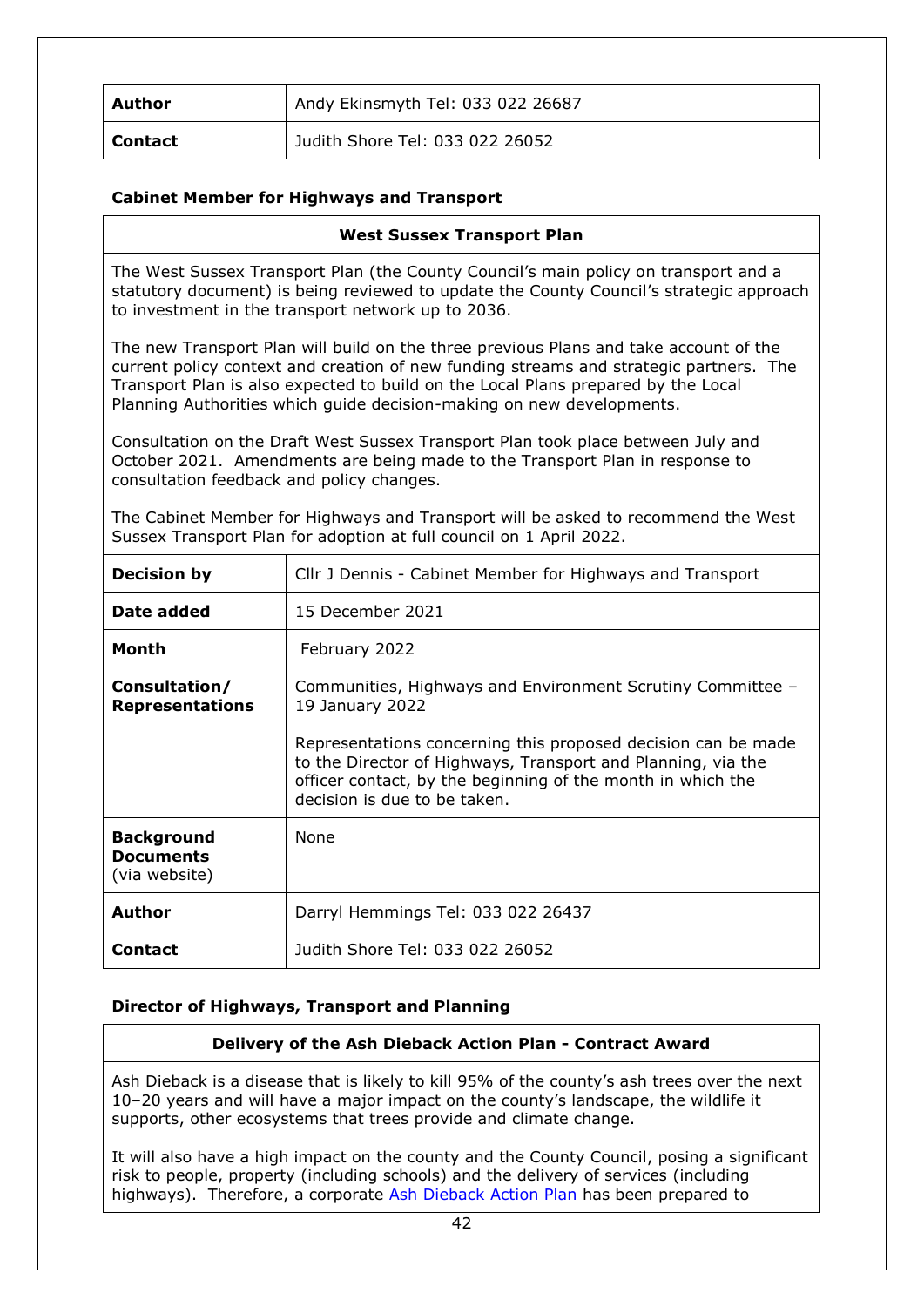manage the impact of the disease.

The aim of the Plan is to effectively address the risks presented by the impact of ash dieback (which will require a programme of reactive and proactive tree removal and replanting), conserve the ecosystems in which ash trees are found across the county, and prepare for a positive regeneration phase with a net biodiversity gain.

In September 2021, the Cabinet Member for Highways and Transport approved the commencement of a procurement process for a tree felling contract for Ash Dieback infected trees and delegated authority to the Director of Highways, Transport and Planning to award the contract to the successful bidder.

Upon the conclusion of the procurement process, the Director of Highways, Transport and Planning will be asked to appoint a tree felling contractor.

| <b>Decision by</b>                                     | Matt Davey - Director of Highways, Transport and Planning                                                                                                                                                                                                                                                 |  |  |
|--------------------------------------------------------|-----------------------------------------------------------------------------------------------------------------------------------------------------------------------------------------------------------------------------------------------------------------------------------------------------------|--|--|
| Date added                                             | 20 December 2021                                                                                                                                                                                                                                                                                          |  |  |
| Month                                                  | February 2022                                                                                                                                                                                                                                                                                             |  |  |
| Consultation/<br><b>Representations</b>                | Director of Law and Assurance<br>Director of Finance and Support Services<br>Representations concerning this proposed decision can be made<br>to the Director of Highways, Transport and Planning, via the<br>officer contact, by the beginning of the month in which the<br>decision is due to be taken. |  |  |
| <b>Background</b><br><b>Documents</b><br>(via website) | None                                                                                                                                                                                                                                                                                                      |  |  |
| Author                                                 | Michele Hulme Tel: 033 022 23880                                                                                                                                                                                                                                                                          |  |  |
| <b>Contact</b>                                         | Judith Shore Tel: 033 022 26052                                                                                                                                                                                                                                                                           |  |  |

## **Cabinet**

## <span id="page-42-0"></span>**Highways England A27 Arundel Bypass: Approval of Consultation Response**

The A27 Arundel Bypass has been included in the Government's Roads Investment Strategy (2020-25). In 2020, National Highways (formerly Highways England) announced the preferred route for the A27 Arundel Bypass, which will replace the existing single carriageway road with a dual carriageway bypass. The proposed bypass will feature approximately 8km of dual carriageway to the south of the existing A27.

The proposal, the A27 Arundel Bypass, is a Nationally Significant Infrastructure Project requiring a Development Consent Order (DCO) from the Secretary of State (rather than planning permission from the local planning authority). The County Council is a statutory consultee in the DCO process.

Formal consultation on the proposal is taking place from 11 January to 8 March 2022.

The Cabinet will be recommended to approve the County Council's response to the formal consultation on 15 March 2022 (as agreed with National Highways).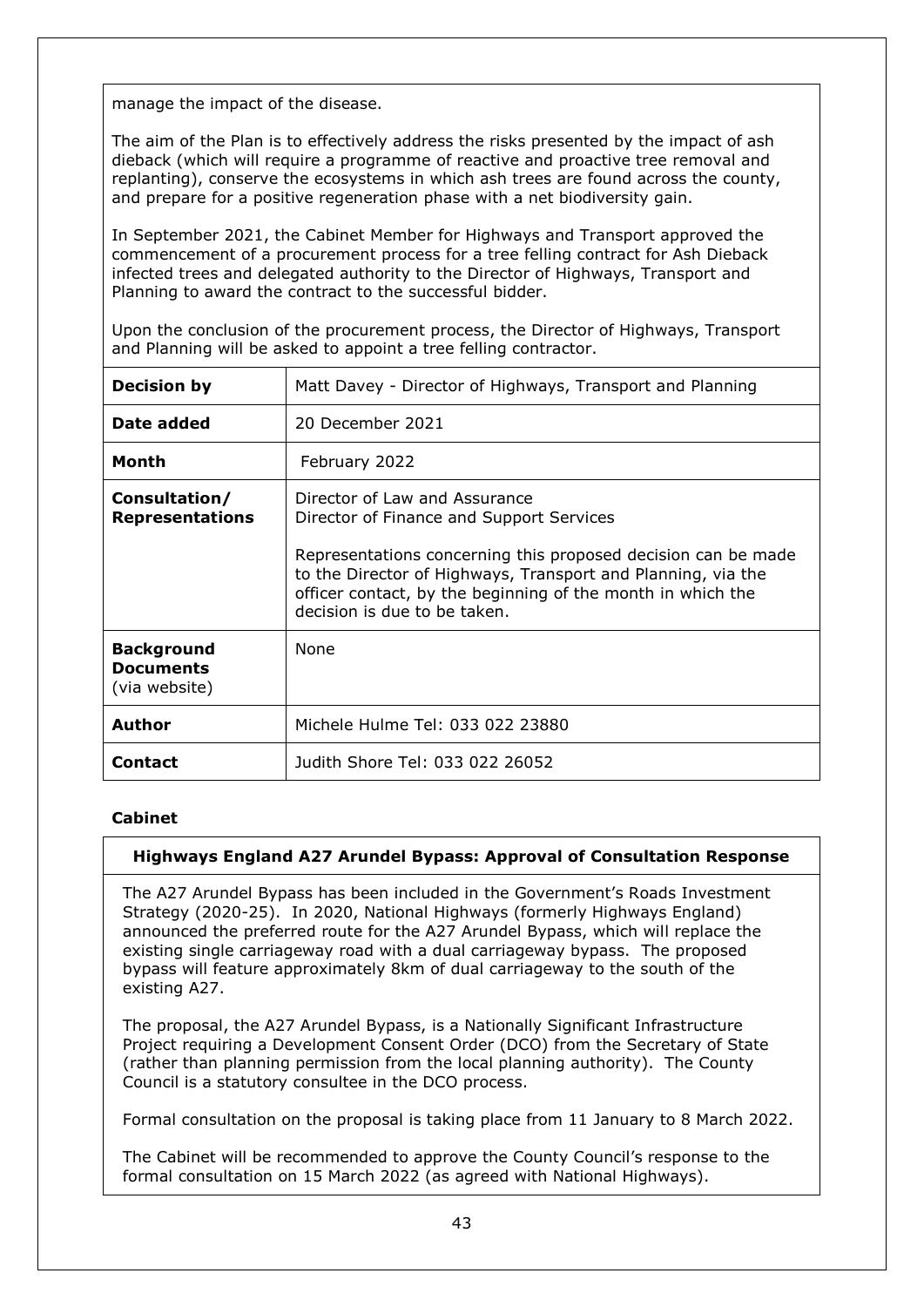| <b>Decision by</b>                                     | Cllr Crow, Cllr N Jupp, Cllr Marshall, Cllr Lanzer, Cllr Russell, Cllr<br>Waight, Cllr Hunt, Cllr J Dennis, Cllr Urquhart, Cllr A Jupp -<br>Cabinet                                           |  |  |
|--------------------------------------------------------|-----------------------------------------------------------------------------------------------------------------------------------------------------------------------------------------------|--|--|
| Date added                                             | 19 January 2022                                                                                                                                                                               |  |  |
| Month                                                  | March 2022                                                                                                                                                                                    |  |  |
| Consultation/<br><b>Representations</b>                | Internal consultation with County Council officers.<br>Communities Highways and Environment Scrutiny Committee<br>on 24 February 2022.<br>Representation can be made via the officer contact. |  |  |
| <b>Background</b><br><b>Documents</b><br>(via website) | none                                                                                                                                                                                          |  |  |
| <b>Author</b>                                          | Darryl Hemmings Tel: 033 022 26437                                                                                                                                                            |  |  |
| <b>Contact</b>                                         | Judith Shore Tel. 033 022 26052                                                                                                                                                               |  |  |

# **Public Health and Wellbeing**

# **Director of Public Health**

### <span id="page-43-0"></span>**Healthy Child Programme Contract Extension**

The Health and Social Care Act 2012 sets out the statutory responsibility for West Sussex County Council to deliver and commission public health services for children and young people aged 5-19 years. On 1st October 2015 the Council became responsible for statutory children's public health services.

West Sussex County Council, Public Health, currently commission the Healthy Child Programme (HCP) with Sussex Community NHS Foundation Trust (SCFT). This is a national programme of pre-school and school age services from Health visitors and School nurses delivering Public Health outcomes (0-19 years of age, 25 years of age for Young People with Special Educational Needs).

The current contract is compliant with the Public Contracts Regulations 2015. The contract is 5 years plus an option to extend for up to 2 years. The contract has been extended for 1 year (2022-23). Approval for the second and final year extension (2323- 24) is now sought.

The Director of Public Health will be asked to approve the final one year extension permissible under the terms of the contract March 2023 to April 2024.

| <b>Decision by</b>                      | Alison Challenger - Director of Public Health                 |  |  |
|-----------------------------------------|---------------------------------------------------------------|--|--|
| Date added                              | 7 January 2022                                                |  |  |
| Month                                   | February 2022                                                 |  |  |
| Consultation/<br><b>Representations</b> | Representations concerning this proposed decision can be made |  |  |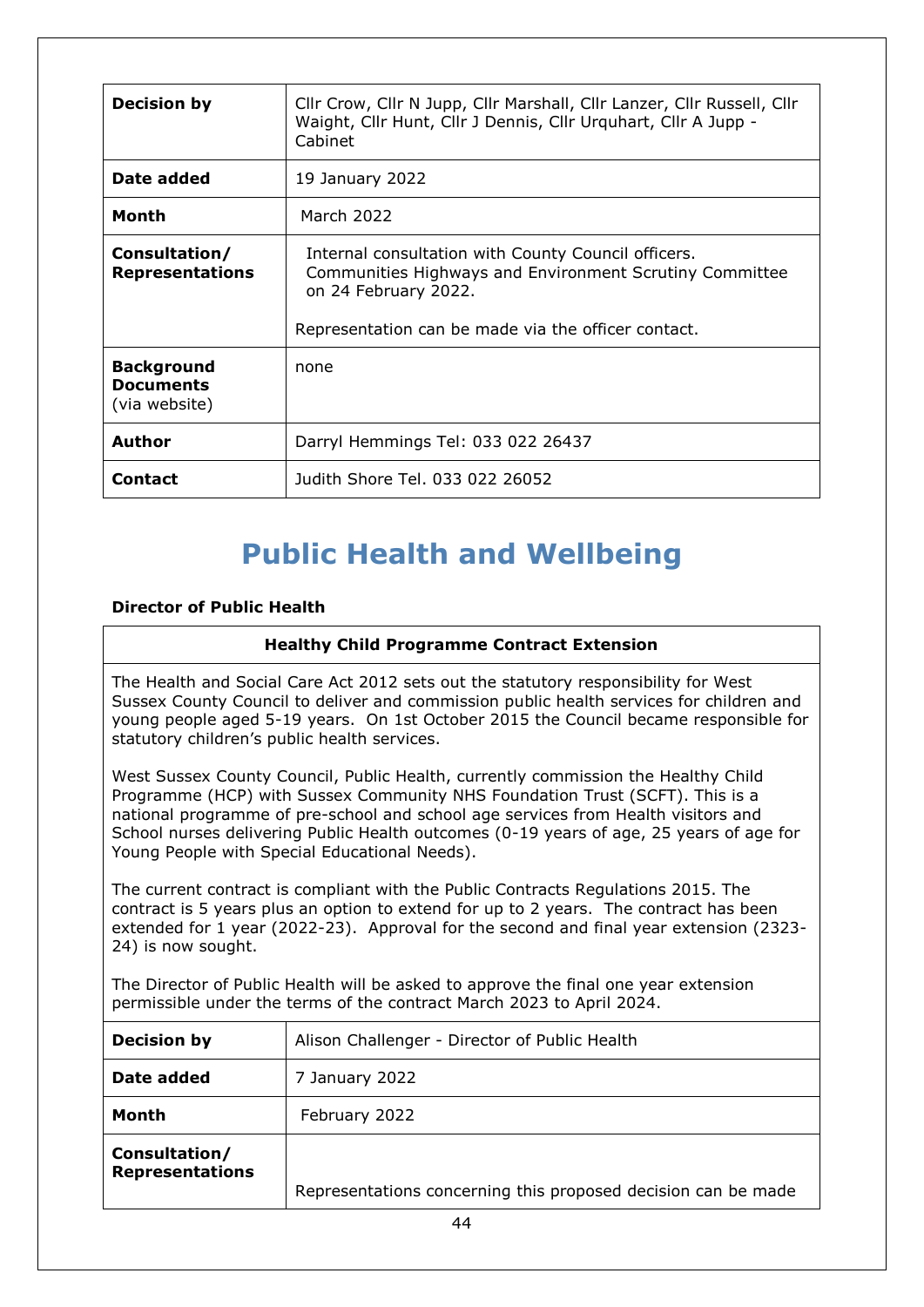|                                                        | via the officer contact.          |
|--------------------------------------------------------|-----------------------------------|
| <b>Background</b><br><b>Documents</b><br>(via website) | None                              |
| <b>Author</b>                                          | Fiona Mackison Tel: 033 022 27049 |
| <b>Contact</b>                                         | Erica Keegan Tel: 033 022 26050   |

# <span id="page-44-0"></span>**Support Services and Economic Development**

# **Cabinet Member for Support Services and Economic Development**

## **Endorsement Growth Programme funding: Littlehampton Public Realm Improvements, Terminus Road Phase**

In August 2018 the Arun Growth Deal, identified Littlehampton Public Realm Improvements (LHPRI) in the town centre as a priority for the regeneration of the West Sussex coastal economy.

The LHPRI project is key to the economic regeneration of the Littlehampton coastal town centre, aligning with the Economic Reset Plan (2020-24) and 'Our Council Plan' (2021-25). The LHPRI scheme responds to the challenges posed by the COVID-19 pandemic and supports growth of the Littlehampton visitor economy and hospitality sector and promotes sustainable travel options and connectivity by upgrading the urban digital infrastructure. The County Council contribution is aligned to the recent Arun Levelling Up award.

The Terminus Road phase aims to create an attractive environment and accessible public space around Littlehampton station. The design will create a gateway for visitors, with enhance access points, upgrades to paving and clear crossing points. The aim is to promote sustainable modes of transport such as walking and cycling, support carbon reduction and community connectivity and wellbeing benefits.

The Cabinet Member for Support Services and Economic Development will be asked to approve the allocation of £1.253m from the remaining £5m agreed in February 2021 in the County Council budget for Growth Programme and to delegate to the Executive Director of Place Services, the delivery of the Littlehampton Public Realm Improvements Terminus Road Phase.

| <b>Decision by</b> | Cllr Waight - Cabinet Member for Support Services and Economic<br>Development |
|--------------------|-------------------------------------------------------------------------------|
| Date added         | 15 December 2021                                                              |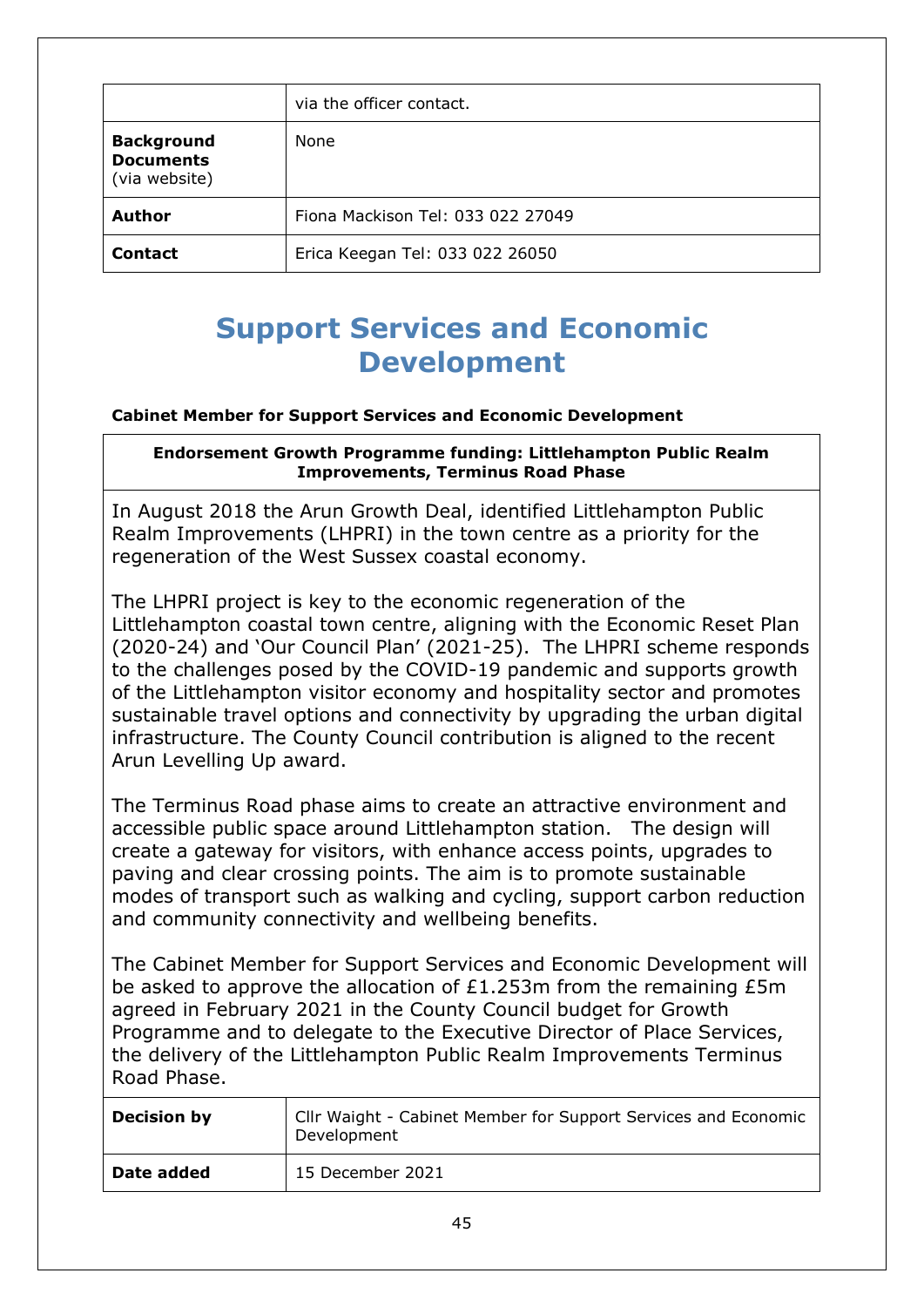| <b>Month</b>                                           | January 2022                                        |
|--------------------------------------------------------|-----------------------------------------------------|
| Consultation/<br><b>Representations</b>                | Local Members                                       |
|                                                        | Representation can be make via the officer contact. |
| <b>Background</b><br><b>Documents</b><br>(via website) | <b>None</b>                                         |
| <b>Author</b>                                          | Nick Burrell Tel: 033 022 23881                     |
| <b>Contact</b>                                         | Suzannah Hill Tel: 033 022 22551                    |

# **Director of Finance and Support Services**

# <span id="page-45-0"></span>**Award of Contract: Design and Implementation Support Service**

In March 2021, the then Cabinet Member for Economy & Corporate Resources approved a proposal via decision ECR07 20-21 to procure specialist resource to support the implementation of a Business Management Solution. As part of the decision, the Cabinet Member delegated authority to the Director of Finance and Support Services to progress the procurement. The proposed arrangement will be a capability and capacity contract, giving the Council flexibility to buy-in specialist resource to deliver specific outcomes in the programme when needed. The procurement process is now underway, and the Director of Finance and Support Services will be asked to award the contract to the successful bidder.

| <b>Decision by</b>                                     | - Director of Finance and Support Services                                                                                         |  |  |
|--------------------------------------------------------|------------------------------------------------------------------------------------------------------------------------------------|--|--|
| Date added                                             | 30 July 2021                                                                                                                       |  |  |
| <b>Month</b>                                           | January 2022                                                                                                                       |  |  |
| Consultation/<br><b>Representations</b>                | Representation can be made via the officer contact.<br>Consultees: Cabinet Member for Support Services and Economic<br>Development |  |  |
| <b>Background</b><br><b>Documents</b><br>(via website) | none                                                                                                                               |  |  |
| Author                                                 | Alistair Rush Tel: 033022 22002                                                                                                    |  |  |
| <b>Contact</b>                                         | Suzannah Hill 033 022 22551                                                                                                        |  |  |

## **Executive Director Place Services**

#### <span id="page-45-1"></span>**Endorsement of Procurement and Award of Contract Manor Royal Highways Improvement Phase 2**

Manor Royal Highways Improvement package is a key project within the approved Crawley Growth Programme that will provide sustainable transport infrastructure and highway upgrades to boost overall transport capacity and enable significant modal shift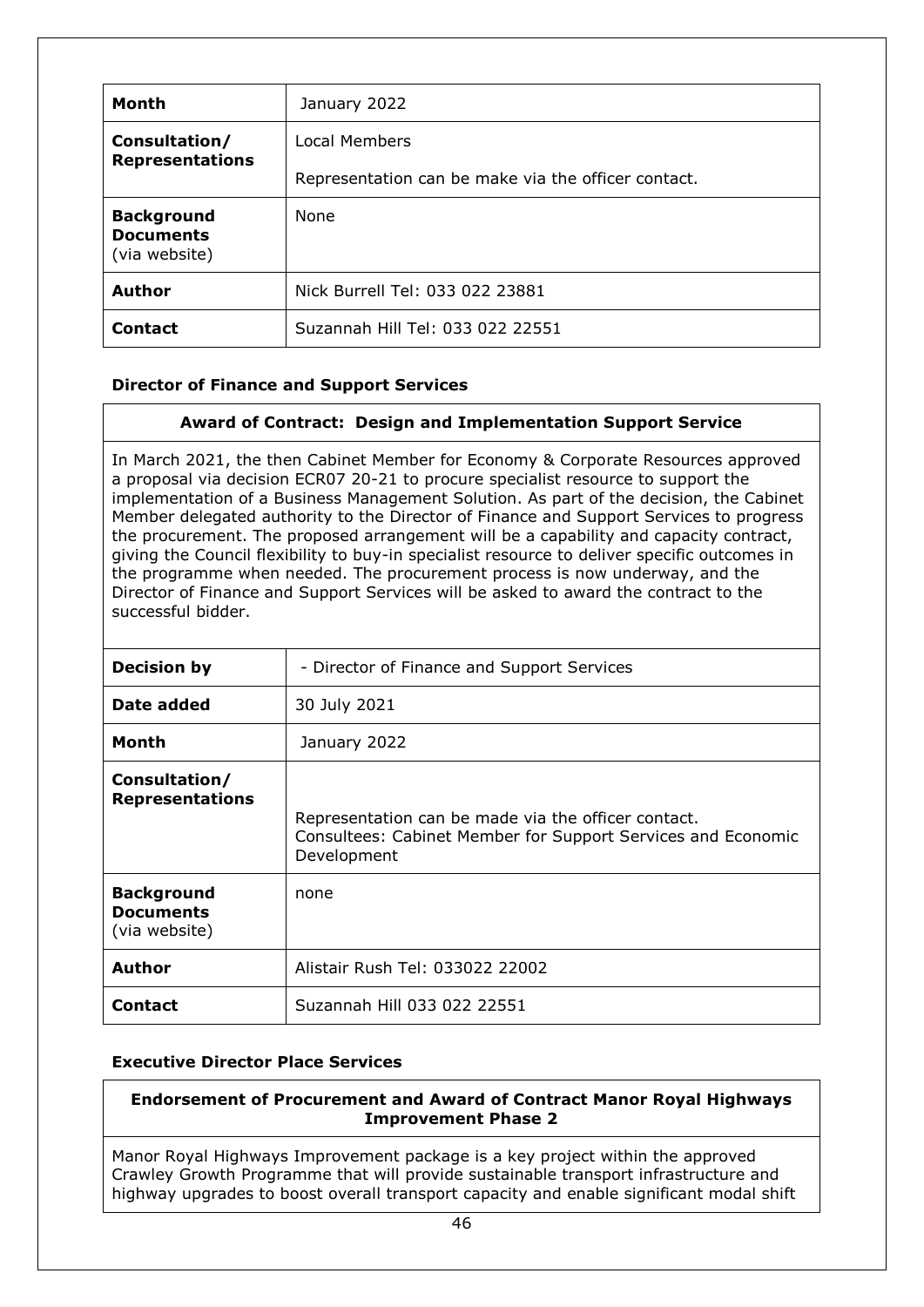from car usage to bus, rail, cycling and walking alternatives. It will also deliver public realm transformation to upgrade the quality of the living environment and business environment and so attract higher quality new jobs and homes.

The project is to be delivered over two phases as set out in decision report [OKD74 20-](https://westsussex.moderngov.co.uk/documents/s24022/Award%20of%20Contract%20Manor%20Royal%20Report.pdf) [21.](https://westsussex.moderngov.co.uk/documents/s24022/Award%20of%20Contract%20Manor%20Royal%20Report.pdf) Phase 2 includes highway alignment alteration for the Manor Royal bus lane, Metcalf Way traffic calming and Gatwick Road/ Manor Royal junction improvements

The Executive Director Place Services will be asked to endorse the procurement process and agree an award of contract for delivery of the Manor Royal Highways Project Phase 2.

| <b>Decision by</b>                                     | Lee Harris - Executive Director Place Services                    |  |  |  |
|--------------------------------------------------------|-------------------------------------------------------------------|--|--|--|
| Date added                                             | 1 November 2021                                                   |  |  |  |
| Month                                                  | January 2022                                                      |  |  |  |
| Consultation/<br><b>Representations</b>                | Local member. Cabinet Member for Support Services and<br>Economy. |  |  |  |
|                                                        | Representation can be made via the officer contact.               |  |  |  |
| <b>Background</b><br><b>Documents</b><br>(via website) | <b>None</b>                                                       |  |  |  |
| <b>Author</b>                                          | Marie Ovenden Tel: 033 022 23854                                  |  |  |  |
| <b>Contact</b>                                         | Suzannah Hill Tel: 033 022 22551                                  |  |  |  |

## **Director of Finance and Support Services**

## <span id="page-46-0"></span>**Award of Contracts: Information Technology Services**

In December 2020 the Cabinet Member for Economy & Corporate Resources approved a proposal via decision [ECR04\\_20-21,](https://westsussex.moderngov.co.uk/ieDecisionDetails.aspx?ID=1158) to insource and recommission, through new contracts, the services currently provided by Capita through the Information Technology outsource contract.

The Cabinet Member delegated authority to the Director of Finance and Support Services to progress the programme and commence procurement of Information Technology Services. In accordance with the decision procurement exercises are being undertaken. A decision was published in June 2021 (OKD06\_20-21) concerning Service Desk and End User Compute Services. A further decision was published in December 2021 (OKD38\_20- 21) concerning Cloud Hosting. A remaining decision is due to be taken concerning Network Management Services.

The Director of Finance and Support Services will be asked to award the contract(s) to the successful bidder(s).

| <b>Decision by</b> | Katharine Eberhart - Director of Finance and Support Services |
|--------------------|---------------------------------------------------------------|
| Date added         | 14 April 2021                                                 |